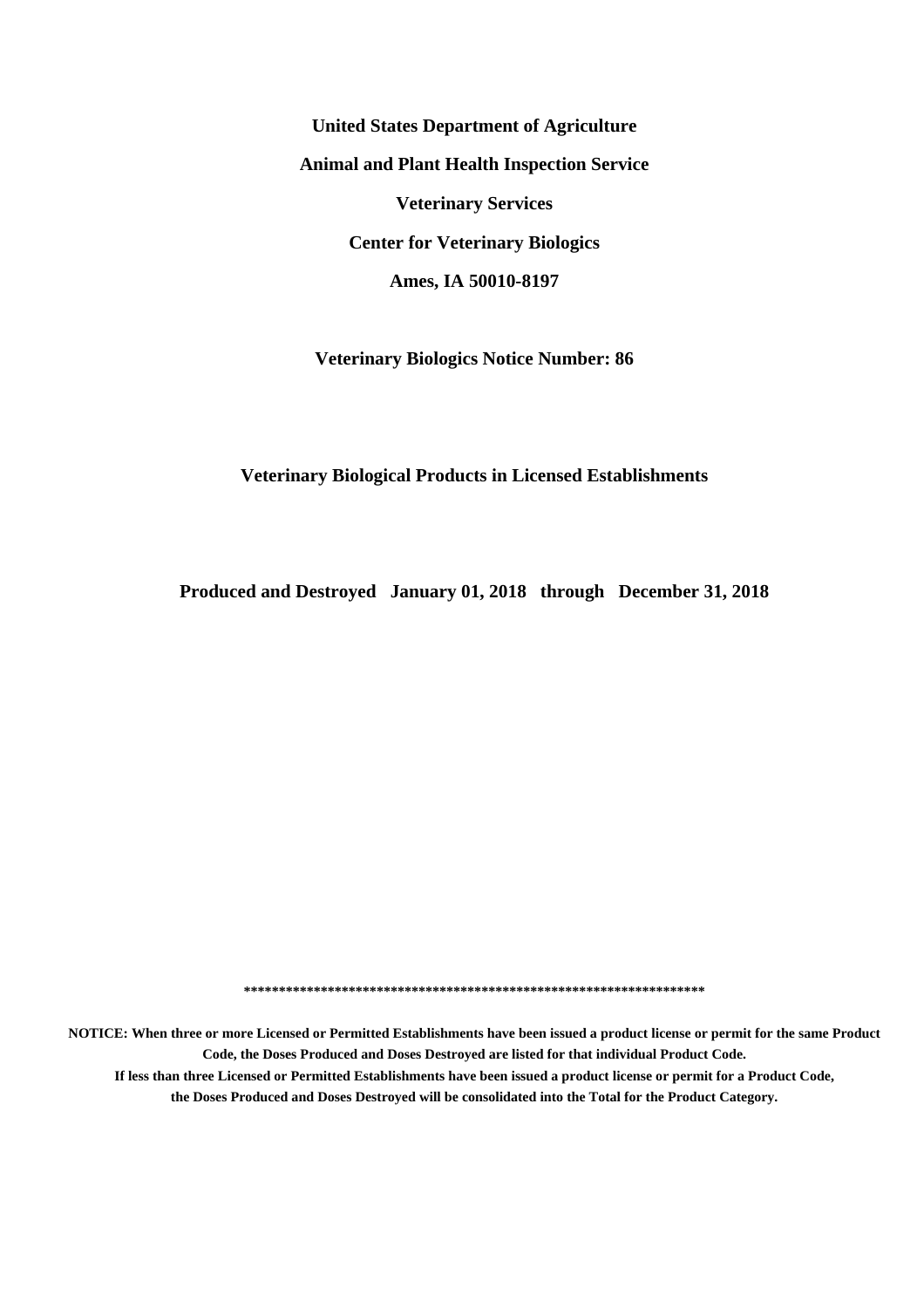| <b>Vaccines</b>                                                                                                         |        |                       |                        |
|-------------------------------------------------------------------------------------------------------------------------|--------|-----------------------|------------------------|
| Product                                                                                                                 | Code   | <b>Doses Produced</b> | <b>Doses Destroyed</b> |
| <b>Anthrax Spore Vaccine, Live Culture</b>                                                                              | 101100 |                       |                        |
| <b>Arthrobacter Vaccine, Live Culture</b>                                                                               | 1K1100 |                       |                        |
| <b>Autogenous Vaccine, Killed Virus</b>                                                                                 | 101500 |                       |                        |
| <b>Autogenous Vaccine, Killed Virus</b>                                                                                 | 101510 | 109,622,800           | 776,000                |
| <b>Autogenous Vaccine, Killed Virus</b>                                                                                 | 101520 | 15,803,650            | 568,450                |
| <b>Autogenous Vaccine, Killed Virus</b>                                                                                 | 101521 | 5,778,150             | 0                      |
| <b>Autogenous Vaccine, Killed Virus</b>                                                                                 | A01521 |                       |                        |
| Avian Adenovirus Vaccine, Killed Virus                                                                                  | 101700 |                       |                        |
| Avian Encephalomyelitis Vaccine, Live Virus                                                                             | 105111 | 244,050,000           | 0                      |
| Avian Encephalomyelitis-Fowl Pox Vaccine, Live<br><b>Virus</b>                                                          | 10M110 | 446,794,000           | 152,878,000            |
| Avian Encephalomyelitis-Fowl Pox Vaccine, Live<br><b>Virus</b>                                                          | 10M114 |                       |                        |
| Avian Encephalomyelitis-Fowl Pox Vaccine, Live<br><b>Virus</b>                                                          | 10M140 |                       |                        |
| Avian Encephalomyelitis-Fowl Pox-Mycoplasma<br><b>Gallisepticum Vaccine, Live Virus, Live Fowl Pox</b><br><b>Vector</b> | 1D61R0 |                       |                        |
| Avian Encephalomyelitis-Fowl Pox-Pigeon Pox<br>Vaccine, Live Virus                                                      | 10M210 |                       |                        |
| Avian Influenza Vaccine, H5N3 Subtype, Killed Virus                                                                     | 1057R3 |                       |                        |
| Avian Influenza-Fowl Pox Vaccine, H5 Subtype, Live<br><b>Fowl Pox Vector</b>                                            | 1061R0 |                       |                        |
| Avian Paramyxovirus Vaccine, Type 1, Killed Virus                                                                       | 10C511 |                       |                        |
| <b>Avian Polyomavirus Vaccine, Killed Virus</b>                                                                         | 1A1500 |                       |                        |
| Avian Reovirus Vaccine, Killed Virus                                                                                    | 104500 |                       |                        |
| <b>Avian Reovirus Vaccine, Killed Virus</b>                                                                             | 104502 |                       |                        |
| <b>Avian Reovirus Vaccine, Killed Virus</b>                                                                             | 104530 |                       |                        |
| Bordetella Avium Vaccine, Avirulent Live Culture                                                                        | 102101 |                       |                        |
| Bordetella Bronchiseptica Vaccine, Avirulent Live<br><b>Culture</b>                                                     | 108100 | 1,070,187             | 425,865                |
| Bordetella Bronchiseptica Vaccine, Avirulent Live<br><b>Culture</b>                                                     | 108101 | 6,684,631             | 780,230                |
| Bordetella Bronchiseptica Vaccine, Avirulent Live<br><b>Culture</b>                                                     | 108102 | 8,294,713             | 732,550                |
| <b>Bovine Coronavirus Vaccine, Modified Live Virus</b>                                                                  | 19N120 |                       |                        |
| <b>Bovine Parainfluenza 3-Respiratory Syncytial Virus</b><br>Vaccine, Modified Live Virus                               | 116120 |                       |                        |
| Bovine Respiratory Syncytial Virus Vaccine, Modified<br><b>Live Virus</b>                                               | 109120 |                       |                        |
| <b>Bovine Rhinotracheitis Vaccine, Modified Live Virus</b>                                                              | 110120 | 2,277,800             | 0                      |
| <b>Bovine Rhinotracheitis Vaccine, Modified Live Virus</b>                                                              | 110121 | 6,479,000             | $\pmb{0}$              |
| Bovine Rhinotracheitis-Parainfluenza 3 Vaccine,<br><b>Modified Live Virus</b>                                           | 112120 | 724,860               | $\mathbf 0$            |
| Bovine Rhinotracheitis-Parainfluenza 3 Vaccine,<br><b>Modified Live Virus</b>                                           | 112121 |                       |                        |
| Bovine Rhinotracheitis-Parainfluenza 3 Vaccine,<br><b>Modified Live Virus</b>                                           | 112122 |                       |                        |
| Bovine Rhinotracheitis-Parainfluenza 3 Vaccine,<br><b>Modified Live Virus</b>                                           | 112131 |                       |                        |
| Bovine Rhinotracheitis-Parainfluenza 3-Respiratory<br>Syncytial Virus Vaccine, Modified Live Virus                      | 107120 | 5,451,100             | 59,380                 |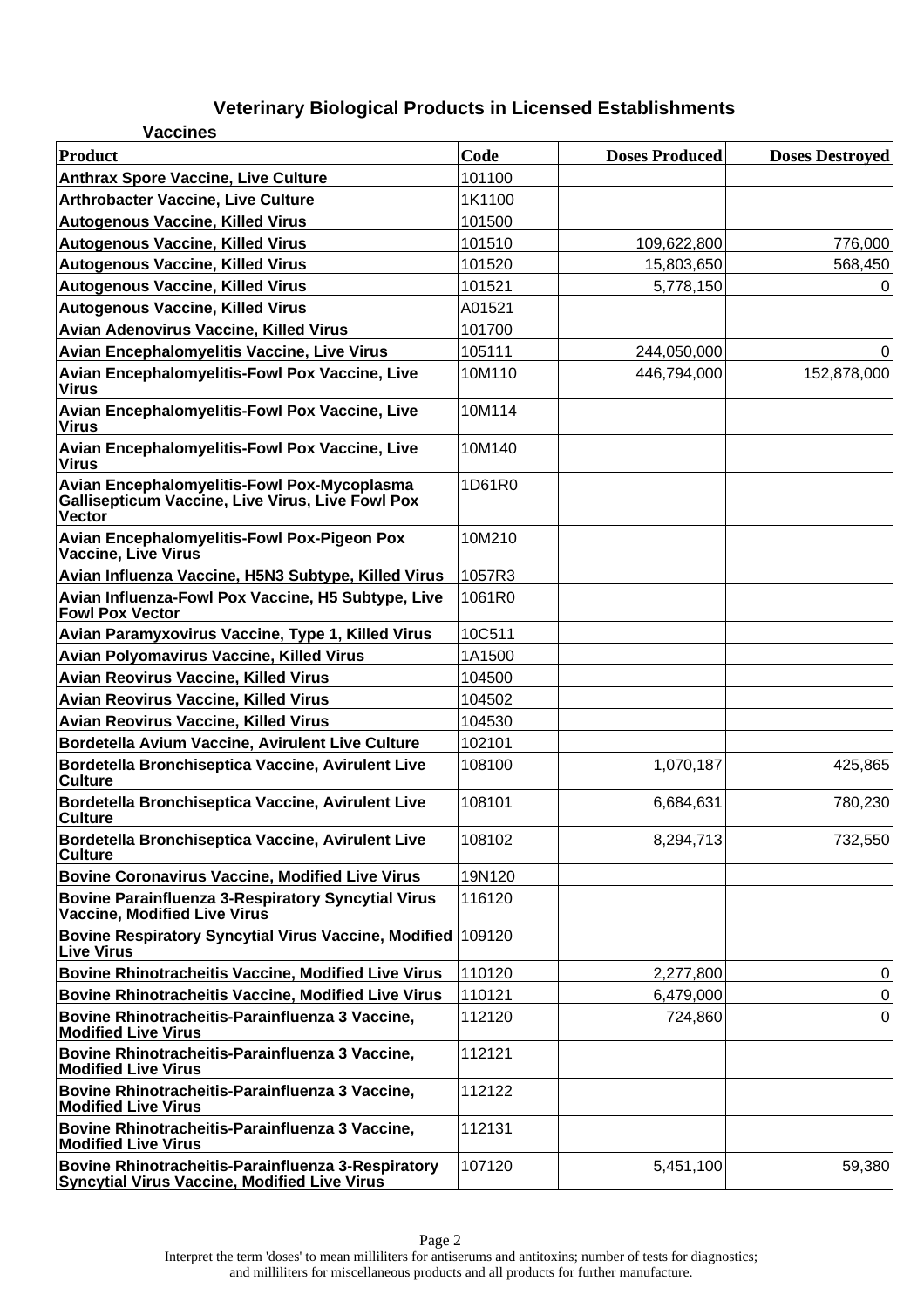| <b>Vaccines</b>                                                                                                                                                                                            |        |                       |                        |
|------------------------------------------------------------------------------------------------------------------------------------------------------------------------------------------------------------|--------|-----------------------|------------------------|
| <b>Product</b>                                                                                                                                                                                             | Code   | <b>Doses Produced</b> | <b>Doses Destroyed</b> |
| Bovine Rhinotracheitis-Parainfluenza 3-Respiratory<br><b>Syncytial Virus Vaccine, Modified Live Virus</b>                                                                                                  | 107121 |                       |                        |
| Bovine Rhinotracheitis-Parainfluenza 3-Respiratory<br><b>Syncytial Virus Vaccine, Modified Live Virus</b>                                                                                                  | 107122 |                       |                        |
| Bovine Rhinotracheitis-Parainfluenza 3-Respiratory<br><b>Syncytial Virus Vaccine, Modified Live Virus</b>                                                                                                  | 107123 |                       |                        |
| Bovine Rhinotracheitis-Virus Diarrhea Vaccine,<br><b>Modified Live Virus</b>                                                                                                                               | 115120 | 2,024,550             | 0                      |
| Bovine Rhinotracheitis-Virus Diarrhea Vaccine,<br><b>Modified Live Virus</b>                                                                                                                               | 115122 |                       |                        |
| Bovine Rhinotracheitis-Virus Diarrhea Vaccine,<br><b>Modified Live Virus</b>                                                                                                                               | 115123 |                       |                        |
| Bovine Rhinotracheitis-Virus Diarrhea Vaccine,<br><b>Modified Live Virus</b>                                                                                                                               | 115126 | 9,124,630             | 0                      |
| <b>Bovine Rhinotracheitis-Virus Diarrhea-Parainfluenza</b><br>3 Vaccine, Modified Live Virus                                                                                                               | 117124 |                       |                        |
| Bovine Rhinotracheitis-Virus Diarrhea-Parainfluenza<br>3 Vaccine, Modified Live Virus                                                                                                                      | 117127 |                       |                        |
| Bovine Rhinotracheitis-Virus Diarrhea-Parainfluenza<br>3-Respiratory Syncytial Virus Vaccine, Killed Virus                                                                                                 | 118520 |                       |                        |
| Bovine Rhinotracheitis-Virus Diarrhea-Parainfluenza<br>3-Respiratory Syncytial Virus Vaccine, Killed Virus                                                                                                 | 118523 |                       |                        |
| Bovine Rhinotracheitis-Virus Diarrhea-Parainfluenza<br>3-Respiratory Syncytial Virus Vaccine, Modified Live<br><b>Virus</b>                                                                                | 118120 | 5,588,420             | 0                      |
| Bovine Rhinotracheitis-Virus Diarrhea-Parainfluenza<br>3-Respiratory Syncytial Virus Vaccine, Modified Live<br><b>Virus</b>                                                                                | 118121 | 4,070,910             | $\overline{0}$         |
| Bovine Rhinotracheitis-Virus Diarrhea-Parainfluenza<br>3-Respiratory Syncytial Virus Vaccine, Modified Live<br><b>Virus</b>                                                                                | 118122 | 6,753,710             | 0                      |
| Bovine Rhinotracheitis-Virus Diarrhea-Parainfluenza<br>3-Respiratory Syncytial Virus Vaccine, Modified Live<br><b>Virus</b>                                                                                | 118123 |                       |                        |
| Bovine Rhinotracheitis-Virus Diarrhea-Parainfluenza<br>3-Respiratory Syncytial Virus Vaccine, Modified Live<br><b>Virus</b>                                                                                | 118124 |                       |                        |
| Bovine Rhinotracheitis-Virus Diarrhea-Parainfluenza<br>3-Respiratory Syncytial Virus Vaccine, Modified Live<br><b>Virus</b>                                                                                | 118125 | 975,750               | 0                      |
| <b>Bovine Rhinotracheitis-Virus Diarrhea-Parainfluenza</b><br>3-Respiratory Syncytial Virus Vaccine, Modified Live<br><b>Virus</b>                                                                         | 118126 |                       |                        |
| <b>Bovine Rhinotracheitis-Virus Diarrhea-Parainfluenza</b><br>3-Respiratory Syncytial Virus Vaccine, Modified Live<br><b>Virus</b>                                                                         | 118128 |                       |                        |
| <b>Bovine Rhinotracheitis-Virus Diarrhea-Parainfluenza</b><br>3-Respiratory Syncytial Virus-Mannheimia<br>Haemolytica-Pasteurella Multocida Vaccine, Modified<br><b>Live Virus, Avirulent Live Culture</b> | 11A822 |                       |                        |
| <b>Bovine Rotavirus-Coronavirus Vaccine, Killed Virus</b>                                                                                                                                                  | 193520 |                       |                        |
| Bovine Rotavirus-Coronavirus Vaccine, Modified Live 193120<br><b>Virus</b>                                                                                                                                 |        |                       |                        |
| <b>Bovine Virus Diarrhea Vaccine, Killed Virus</b>                                                                                                                                                         | 120521 |                       |                        |
| <b>Bovine Virus Diarrhea Vaccine, Killed Virus</b>                                                                                                                                                         | 120522 |                       |                        |
| <b>Bovine Virus Diarrhea Vaccine, Killed Virus</b>                                                                                                                                                         | 120525 |                       |                        |
| <b>Bovine Virus Diarrhea Vaccine, Modified Live Virus</b>                                                                                                                                                  | 120122 |                       |                        |

Page 3

Interpret the term 'doses' to mean milliliters for antiserums and antitoxins; number of tests for diagnostics; and milliliters for miscellaneous products and all products for further manufacture.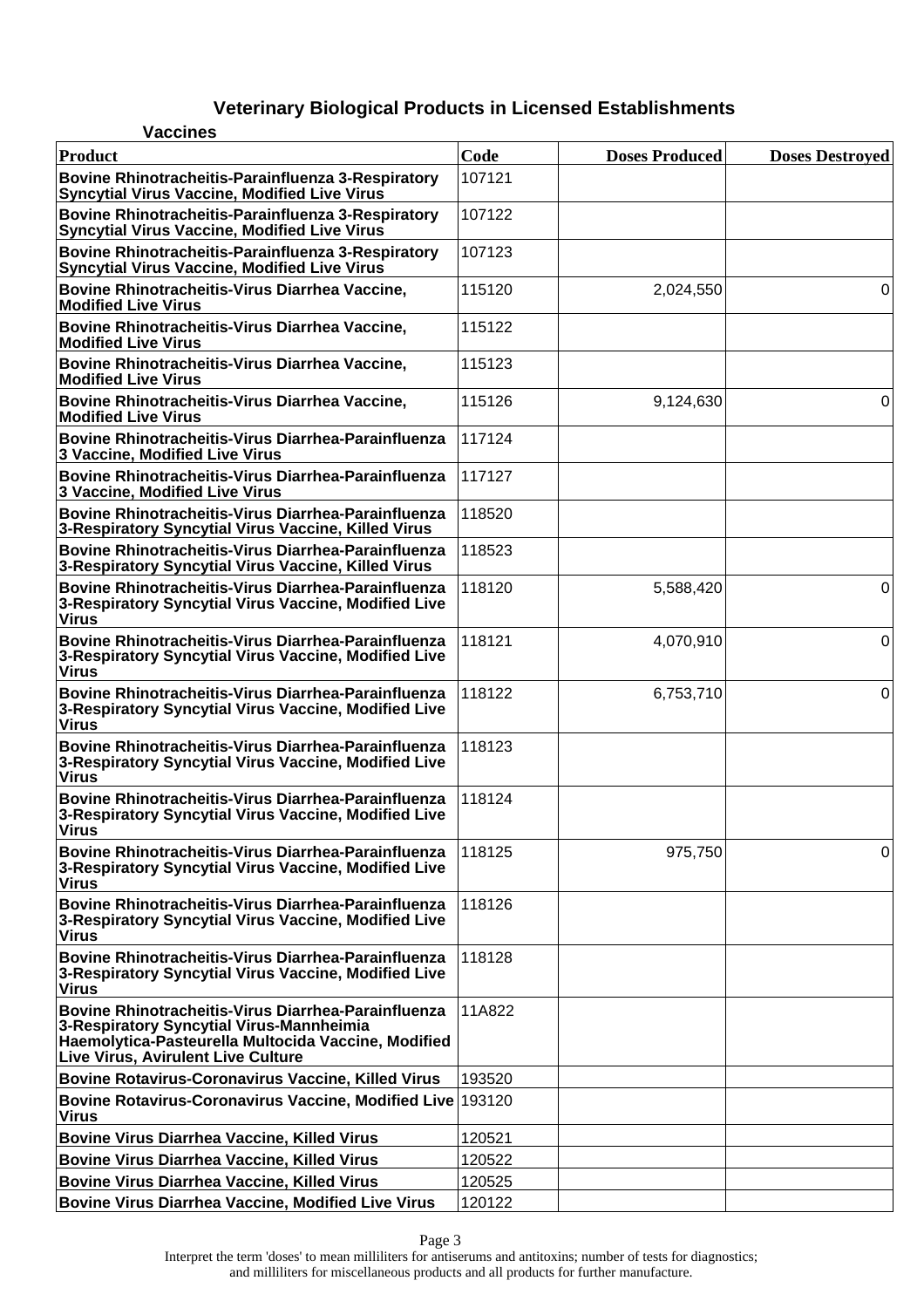| <b>Vaccines</b>                                                                                                                       |        |                       |                        |
|---------------------------------------------------------------------------------------------------------------------------------------|--------|-----------------------|------------------------|
| <b>Product</b>                                                                                                                        | Code   | <b>Doses Produced</b> | <b>Doses Destroyed</b> |
| <b>Bronchitis Vaccine, Ark Type, Live Virus</b>                                                                                       | 12311M |                       |                        |
| <b>Bronchitis Vaccine, Ark Type, Live Virus</b>                                                                                       | 123120 |                       |                        |
| <b>Bronchitis Vaccine, Ark Type, Live Virus</b>                                                                                       | 123121 |                       |                        |
| <b>Bronchitis Vaccine, Delaware Type, Modified Live</b><br>Virus                                                                      | 12311D |                       |                        |
| <b>Bronchitis Vaccine, Georgia Type, Live Virus</b>                                                                                   | 12311J | 2,448,600,000         | 0                      |
| <b>Bronchitis Vaccine, Georgia Type, Live Virus</b>                                                                                   | 12311L | 2,370,590,000         | 240,700,000            |
| Bronchitis Vaccine, Mass & Ark Types, Live Virus                                                                                      | 123113 | 1,690,765,000         | 0                      |
| Bronchitis Vaccine, Mass & Conn Types, Live Virus                                                                                     | 123114 | 161,358,000           | 0                      |
| <b>Bronchitis Vaccine, Mass &amp; Conn Types, Live Virus</b>                                                                          | 12311G |                       |                        |
| <b>Bronchitis Vaccine, Mass Type, Live Virus</b>                                                                                      | 123111 |                       |                        |
| <b>Bronchitis Vaccine, Mass Type, Live Virus</b>                                                                                      | 12311A |                       |                        |
| <b>Bronchitis Vaccine, Mass Type, Live Virus</b>                                                                                      | 123210 |                       |                        |
| <b>Bronchitis Vaccine, Mass Type, Live Virus</b>                                                                                      | 123310 |                       |                        |
| Brucella Abortus Vaccine, Strain RB-51, Live Culture                                                                                  | 126100 |                       |                        |
| <b>Bursal Disease Vaccine, Live Virus</b>                                                                                             | 127100 |                       |                        |
| <b>Bursal Disease Vaccine, Live Virus</b>                                                                                             | 127101 |                       |                        |
| <b>Bursal Disease Vaccine, Live Virus</b>                                                                                             | 127102 |                       |                        |
| <b>Bursal Disease Vaccine, Live Virus</b>                                                                                             | 12710A |                       |                        |
| <b>Bursal Disease Vaccine, Live Virus</b>                                                                                             | 127110 |                       |                        |
| <b>Bursal Disease Vaccine, Live Virus</b>                                                                                             | 127112 |                       |                        |
| <b>Bursal Disease Vaccine, Live Virus</b>                                                                                             | 127117 |                       |                        |
| <b>Bursal Disease Vaccine, Live Virus</b>                                                                                             | 127119 |                       |                        |
| <b>Bursal Disease Vaccine, Live Virus</b>                                                                                             | 127141 |                       |                        |
| <b>Bursal Disease Vaccine, Standard &amp; Variant, Live</b><br>Virus                                                                  | 12B100 |                       |                        |
| <b>Bursal Disease Vaccine, Standard &amp; Variant, Live</b><br>Virus                                                                  | 12B101 |                       |                        |
| <b>Bursal Disease Vaccine, Variant, Live Virus</b>                                                                                    | 12L100 |                       |                        |
| Bursal Disease-Marek's Disease Vaccine, Serotype 3,<br><b>Live Marek's Disease Vector</b>                                             | 1A88R0 |                       |                        |
| Bursal Disease-Marek's Disease Vaccine, Serotype 3,<br><b>Live Virus</b>                                                              | 128842 |                       |                        |
| Bursal Disease-Marek's Disease Vaccine, Serotype 3, 12884A<br><b>Live Virus</b>                                                       |        |                       |                        |
| <b>Bursal Disease-Marek's Disease Vaccine, Serotypes</b><br>1 & 3, Live Marek's Disease Vector, Live Herpesvirus<br><b>Chimera</b>    | 1281R3 |                       |                        |
| <b>Bursal Disease-Marek's Disease Vaccine, Serotypes</b><br>1 & 3, Live Virus, Live Marek's Disease Vector                            | 1281R1 |                       |                        |
| <b>Bursal Disease-Marek's Disease-Newcastle Disease</b><br>Vaccine, Serotype 3, Live Marek's Disease Vector                           | 1A89R1 |                       |                        |
| <b>Bursal Disease-Newcastle Disease Vaccine, Killed</b><br>Virus                                                                      | 12G543 |                       |                        |
| <b>Bursal Disease-Newcastle Disease-Bronchitis</b><br>Vaccine, B1 Type, B1 Strain, Mass & Conn Types,<br><b>Live Virus</b>            | 12H167 |                       |                        |
| <b>Bursal Disease-Newcastle Disease-Bronchitis-</b><br><b>Reovirus Vaccine, Killed Virus</b>                                          | 12M540 |                       |                        |
| <b>Bursal Disease-Newcastle Disease-Bronchitis-</b><br>Reovirus Vaccine, Standard & Variant, Mass & Ark<br><b>Types, Killed Virus</b> | 12M541 |                       |                        |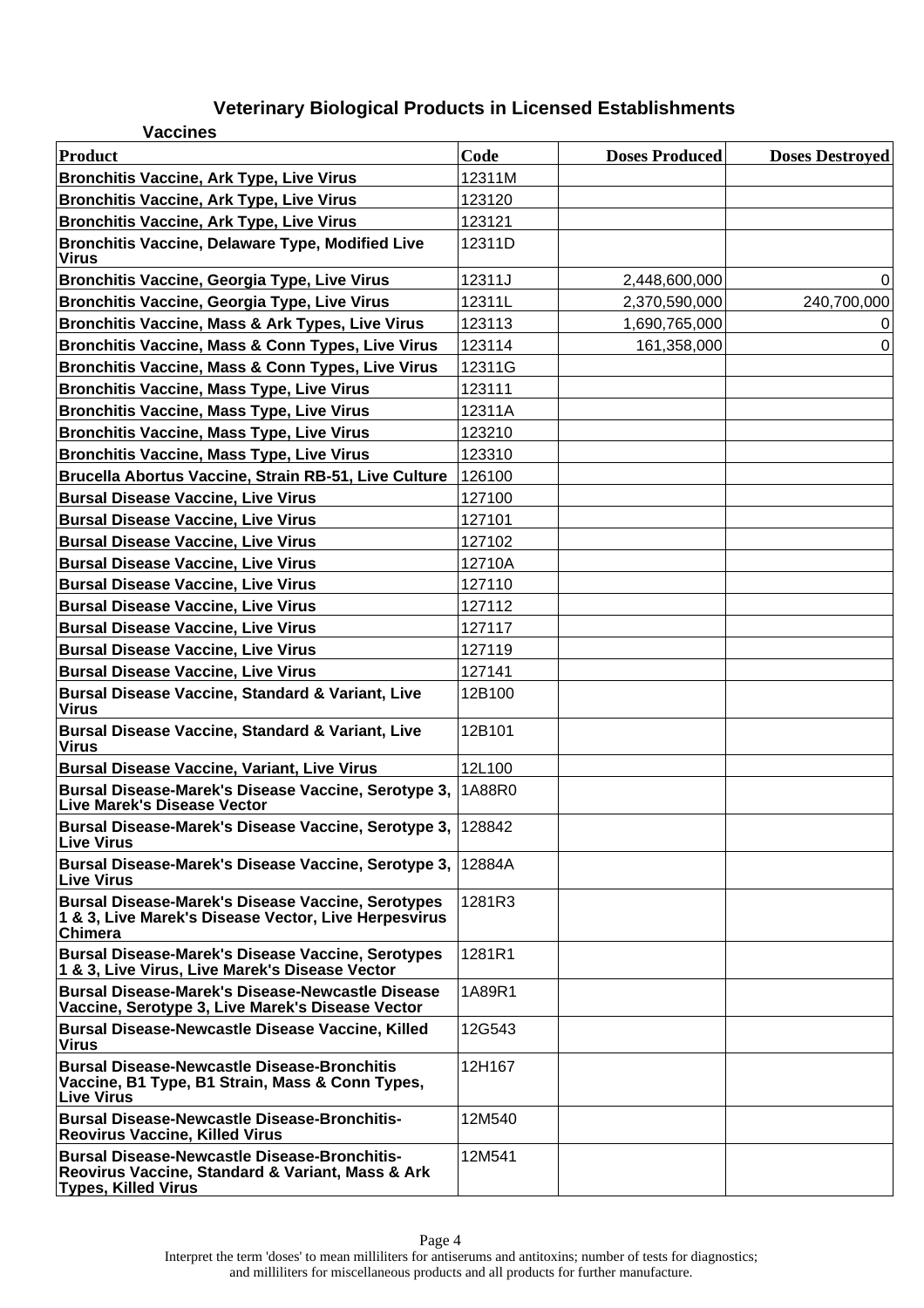| <b>Vaccines</b>                                                                                                                                |        |                       |                        |
|------------------------------------------------------------------------------------------------------------------------------------------------|--------|-----------------------|------------------------|
| Product                                                                                                                                        | Code   | <b>Doses Produced</b> | <b>Doses Destroyed</b> |
| Bursal Disease-Newcastle Disease-Bronchitis-<br>Reovirus Vaccine, Standard & Variant, Mass & Ark<br><b>Types, Killed Virus</b>                 | 12M542 |                       |                        |
| <b>Bursal Disease-Newcastle Disease-Bronchitis-</b><br>Reovirus Vaccine, Standard & Variant, Mass Type,<br><b>Killed Virus</b>                 | 12M501 | 23,911,000            | 0                      |
| Bursal Disease-Newcastle Disease-Bronchitis-<br>Reovirus Vaccine, Standard & Variant, Mass Type,<br><b>Killed Virus</b>                        | 12M544 |                       |                        |
| <b>Bursal Disease-Reovirus Vaccine, Standard &amp;</b><br>Variant, Killed Virus                                                                | 12D501 |                       |                        |
| <b>Bursal Disease-Reovirus Vaccine, Standard &amp;</b><br>Variant, Killed Virus                                                                | 12D504 |                       |                        |
| <b>Bursal Disease-Reovirus Vaccine, Standard &amp;</b><br>Variant, Killed Virus                                                                | 12D530 |                       |                        |
| <b>Bursal Disease-Reovirus Vaccine, Standard &amp;</b><br>Variant, Killed Virus                                                                | 12D5E0 |                       |                        |
| <b>Bursal Disease-Reovirus Vaccine, Standard &amp;</b><br>Variant, Killed Virus                                                                | 12D5T0 |                       |                        |
| Canine Adenovirus Type 2-Parainfluenza-Bordetella<br><b>Bronchiseptica Vaccine, Modified Live Virus &amp;</b><br><b>Avirulent Live Culture</b> | 12X120 | 9,443,296             | 0                      |
| Canine Adenovirus Type 2-Parainfluenza-Bordetella<br><b>Bronchiseptica Vaccine, Modified Live Virus &amp;</b><br><b>Avirulent Live Culture</b> | 12X121 |                       |                        |
| <b>Canine Coronavirus Vaccine, Killed Virus</b>                                                                                                | 14P520 | 25,603,315            | 1,393,079              |
| <b>Canine Coronavirus Vaccine, Killed Virus</b>                                                                                                | 14P522 |                       |                        |
| <b>Canine Coronavirus Vaccine, Modified Live Virus</b>                                                                                         | 14P120 |                       |                        |
| <b>Canine Coronavirus-Parvovirus Vaccine, Modified</b><br><b>Live &amp; Killed Virus</b>                                                       | 14R721 |                       |                        |
| <b>Canine Coronavirus-Parvovirus Vaccine, Modified</b><br><b>Live &amp; Killed Virus</b>                                                       | 14R729 |                       |                        |
| <b>Canine Distemper Vaccine, Live Canarypox Vector</b>                                                                                         | 1301R0 |                       |                        |
| <b>Canine Distemper Vaccine, Modified Live Virus</b>                                                                                           | 130120 |                       |                        |
| Canine Distemper-Adenovirus Type 2 Vaccine,<br><b>Modified Live Virus</b>                                                                      | 13A120 | 1,118,952             | $\overline{0}$         |
| Canine Distemper-Adenovirus Type 2-Coronavirus-<br>Parainfluenza-Parvovirus Vaccine, Modified Live<br><b>Virus, Canarypox Vector</b>           | 1591R1 |                       |                        |
| <b>Canine Distemper-Adenovirus Type 2-Measles-</b><br>Parainfluenza Vaccine, Modified Live Virus                                               | 134120 |                       |                        |
| Canine Distemper-Adenovirus Type 2-Parainfluenza<br><b>Vaccine, Modified Live Virus</b>                                                        | 13C120 | 3,135,038             | 0                      |
| Canine Distemper-Adenovirus Type 2-Parainfluenza-<br><b>Parvovirus Vaccine, Modified Live Virus, Canarypox</b><br><b>Vector</b>                | 13D1R1 |                       |                        |
| Canine Distemper-Adenovirus Type 2-Parainfluenza-<br><b>Parvovirus Vaccine, Modified Live Virus</b>                                            | 13D120 |                       |                        |
| Canine Distemper-Adenovirus Type 2-Parainfluenza-<br><b>Parvovirus Vaccine, Modified Live Virus</b>                                            | 13D121 | 991,089               | 0                      |
| Canine Distemper-Adenovirus Type 2-Parainfluenza-<br><b>Parvovirus Vaccine, Modified Live Virus</b>                                            | 13D122 |                       |                        |
| Canine Distemper-Adenovirus Type 2-Parainfluenza-<br><b>Parvovirus Vaccine, Modified Live Virus</b>                                            | 13D127 |                       |                        |
| Canine Distemper-Adenovirus Type 2-Parainfluenza-<br><b>Parvovirus Vaccine, Modified Live Virus</b>                                            | 13D129 |                       |                        |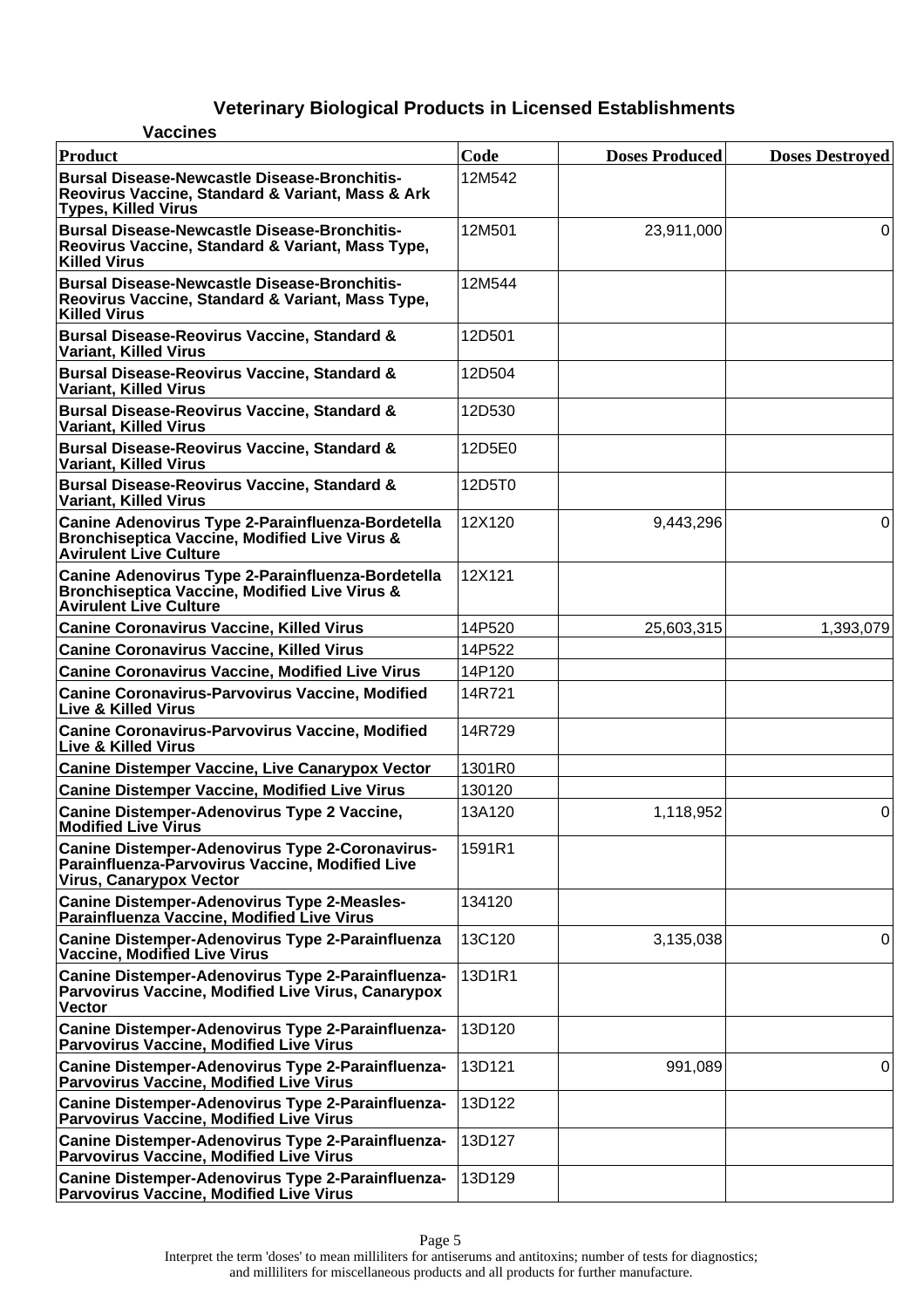| <b>Vaccines</b>                                                                                        |        |                       |                        |
|--------------------------------------------------------------------------------------------------------|--------|-----------------------|------------------------|
| <b>Product</b>                                                                                         | Code   | <b>Doses Produced</b> | <b>Doses Destroyed</b> |
| <b>Canine Distemper-Adenovirus Type 2-Parvovirus</b><br>Vaccine, Modified Live Virus, Canarypox Vector | 1331R1 |                       |                        |
| <b>Canine Distemper-Adenovirus Type 2-Parvovirus</b><br><b>Vaccine, Modified Live Virus</b>            | 133120 |                       |                        |
| <b>Canine Distemper-Adenovirus Type 2-Parvovirus</b><br><b>Vaccine, Modified Live Virus</b>            | 133123 |                       |                        |
| <b>Canine Distemper-Adenovirus Type 2-Parvovirus</b><br><b>Vaccine, Modified Live Virus</b>            | 133127 |                       |                        |
| <b>Canine Distemper-Measles Vaccine, Modified Live</b><br><b>Virus</b>                                 | 135120 |                       |                        |
| <b>Canine Distemper-Parvovirus Vaccine, Modified Live</b><br><b>Virus</b>                              | 13P120 |                       |                        |
| Canine Influenza Vaccine, H3N2 & H3N8, Killed Virus                                                    | 15Q520 |                       |                        |
| Canine Influenza Vaccine, H3N2, Killed Virus                                                           | 15P520 |                       |                        |
| Canine Influenza Vaccine, H3N8, Killed Virus                                                           | 15K520 |                       |                        |
| Canine Parainfluenza-Bordetella Bronchiseptica<br>Vaccine, Modified Live Virus, Avirulent Live Culture | 14M120 | 240,198               | 48,850                 |
| Canine Parainfluenza-Bordetella Bronchiseptica<br>Vaccine, Modified Live Virus, Avirulent Live Culture | 14M122 |                       |                        |
| <b>Chicken Anemia Virus Vaccine, Modified Live Virus</b>                                               | 10A110 |                       |                        |
| Chlamydia Psittaci Vaccine, Killed Chlamydia                                                           | 158520 |                       |                        |
| <b>Coccidiosis Vaccine, Live Oocysts, Chicken Isolates</b>                                             | 143155 |                       |                        |
| <b>Coccidiosis Vaccine, Live Oocysts</b>                                                               | 143151 |                       |                        |
| <b>Coccidiosis Vaccine, Live Oocysts</b>                                                               | 143156 |                       |                        |
| <b>Coccidiosis Vaccine, Live Oocysts</b>                                                               | 143158 |                       |                        |
| <b>Coccidiosis Vaccine, Live Oocysts</b>                                                               | 14315A |                       |                        |
| <b>Coccidiosis Vaccine, Live Oocysts</b>                                                               | 14315B |                       |                        |
| <b>Coccidiosis Vaccine, Live Oocysts</b>                                                               | 14315C |                       |                        |
| <b>Coccidiosis Vaccine, Live Oocysts</b>                                                               | 14315E |                       |                        |
| <b>Distemper Vaccine, Live Canarypox Vector</b>                                                        | 1471R0 |                       |                        |
| <b>Duck Virus Enteritis Vaccine, Modified Live Virus</b>                                               | 146110 |                       |                        |
| Duck Virus Hepatitis Vaccine, Modified Live Virus                                                      | 14B110 |                       |                        |
| <b>Equine Arteritis Vaccine, Modified Live Virus</b>                                                   | 153120 |                       |                        |
| Equine Influenza Vaccine, Killed Virus                                                                 | 150525 |                       |                        |
| Equine Influenza Vaccine, Modified Live Virus                                                          | 150120 |                       |                        |
| <b>Equine Rhinitis A Vaccine, Killed Virus</b>                                                         | 152221 |                       |                        |
| <b>Equine Rhinopneumonitis Vaccine, Killed Virus</b>                                                   | 152520 |                       |                        |
| <b>Equine Rhinopneumonitis Vaccine, Killed Virus</b>                                                   | 152521 | 493,619               | 0                      |
| Equine Rhinopneumonitis Vaccine, Killed Virus                                                          | 152522 |                       |                        |
| <b>Equine Rhinopneumonitis Vaccine, Killed Virus</b>                                                   | 152524 |                       |                        |
| <b>Equine Rhinopneumonitis Vaccine, Modified Live</b><br><b>Virus</b>                                  | 152121 |                       |                        |
| <b>Equine Rhinopneumonitis Vaccine, Modified Live</b><br><b>Virus</b>                                  | 152122 |                       |                        |
| Equine Rhinopneumonitis-Influenza Vaccine, Killed<br><b>Virus</b>                                      | 151521 |                       |                        |
| Equine Rhinopneumonitis-Influenza Vaccine, Killed<br><b>Virus</b>                                      | 151522 |                       |                        |
| Equine Rhinopneumonitis-Influenza Vaccine, Killed<br><b>Virus</b>                                      | 151524 |                       |                        |
| Equine Rhinopneumonitis-Influenza Vaccine, Killed<br><b>Virus</b>                                      | 151527 |                       |                        |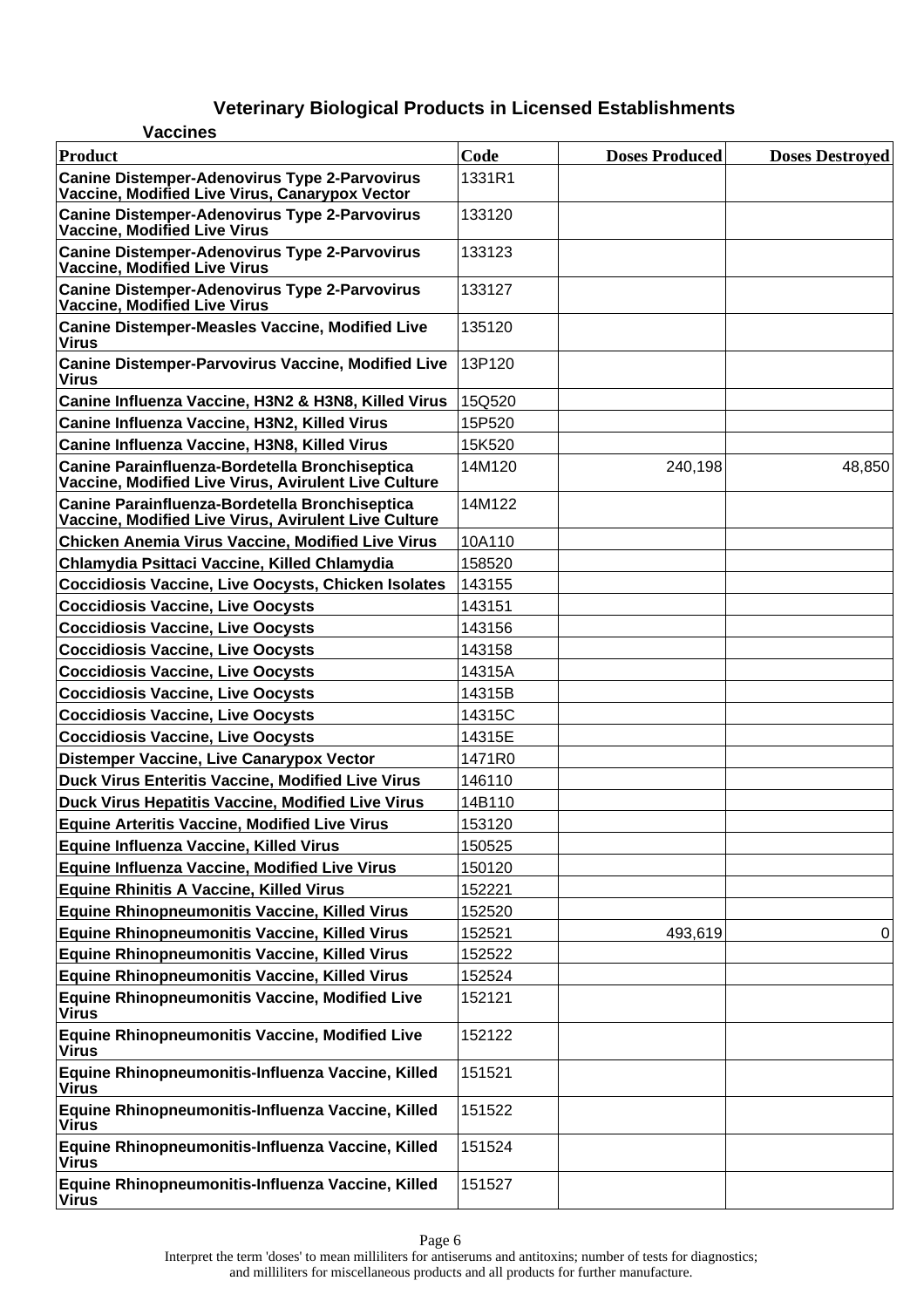| <b>Vaccines</b>                                                                                                        |        |                       |                        |
|------------------------------------------------------------------------------------------------------------------------|--------|-----------------------|------------------------|
| Product                                                                                                                | Code   | <b>Doses Produced</b> | <b>Doses Destroyed</b> |
| Equine Rhinopneumonitis-Influenza Vaccine, Killed<br><b>Virus</b>                                                      | 15152A |                       |                        |
| <b>Equine Rotavirus Vaccine, Killed Virus</b>                                                                          | 1E1520 |                       |                        |
| Erysipelothrix Rhusiopathiae Vaccine, Avirulent Live<br><b>Culture</b>                                                 | 154100 |                       |                        |
| Erysipelothrix Rhusiopathiae Vaccine, Avirulent Live<br><b>Culture</b>                                                 | 154101 |                       |                        |
| Erysipelothrix Rhusiopathiae Vaccine, Avirulent Live<br><b>Culture</b>                                                 | 154103 |                       |                        |
| <b>Escherichia Coli Vaccine, Avirulent Live Culture</b>                                                                | 155102 |                       |                        |
| Escherichia Coli Vaccine, Avirulent Live Culture                                                                       | 15R100 |                       |                        |
| <b>Escherichia Coli Vaccine, Live Culture</b>                                                                          | 1551R0 |                       |                        |
| <b>Feline Calicivirus Vaccine, Killed Virus</b>                                                                        | 15C522 |                       |                        |
| Feline Immunodeficiency Virus Vaccine, Killed Virus                                                                    | 15A521 |                       |                        |
| Feline Immunodeficiency Virus Vaccine, Killed Virus                                                                    | 15A523 |                       |                        |
| Feline Infectious Peritonitis Vaccine, Modified Live<br><b>Virus</b>                                                   | 15A120 |                       |                        |
| Feline Leukemia Vaccine, Killed Virus                                                                                  | 155520 |                       |                        |
| Feline Leukemia Vaccine, Killed Virus                                                                                  | 155521 |                       |                        |
| Feline Leukemia Vaccine, Killed Virus                                                                                  | 155522 |                       |                        |
| Feline Leukemia Vaccine, Killed Virus                                                                                  | 1555R1 |                       |                        |
| Feline Leukemia Vaccine, Killed Virus                                                                                  | 1555R5 |                       |                        |
| Feline Leukemia Vaccine, Live Canarypox Vector                                                                         | 1555R4 |                       |                        |
| Feline Leukemia-Chlamydia Psittaci Vaccine, Killed<br>Virus, Killed Chlamydia                                          | 1A6920 |                       |                        |
| Feline Leukemia-Rhinotracheitis-Calici-<br>Panleukopenia Vaccine, Killed Virus                                         | 15B521 |                       |                        |
| Feline Leukemia-Rhinotracheitis-Calici-<br>Panleukopenia Vaccine, Killed Virus                                         | 15B522 |                       |                        |
| Feline Leukemia-Rhinotracheitis-Calici-<br>Panleukopenia-Chlamydia Psittaci Vaccine, Killed<br>Virus, Killed Chlamydia | 155920 |                       |                        |
| Feline Leukemia-Rhinotracheitis-Calici-<br>Panleukopenia-Chlamydia Psittaci Vaccine, Killed<br>Virus, Killed Chlamydia | 155923 |                       |                        |
| Feline Panleukopenia Vaccine, Modified Live Virus                                                                      | 156123 |                       |                        |
| Feline Rhinotracheitis-Calici-Panleukopenia Vaccine,<br><b>Killed Virus</b>                                            | 16D520 |                       |                        |
| Feline Rhinotracheitis-Calici-Panleukopenia Vaccine,<br><b>Killed Virus</b>                                            | 16D522 |                       |                        |
| Feline Rhinotracheitis-Calici-Panleukopenia Vaccine,<br><b>Killed Virus</b>                                            | 16D523 |                       |                        |
| Feline Rhinotracheitis-Calici-Panleukopenia Vaccine,<br><b>Modified Live &amp; Killed Virus</b>                        | 16D720 |                       |                        |
| Feline Rhinotracheitis-Calici-Panleukopenia Vaccine,<br><b>Modified Live Virus</b>                                     | 16D120 |                       |                        |
| Feline Rhinotracheitis-Calici-Panleukopenia Vaccine,<br><b>Modified Live Virus</b>                                     | 16D122 | 2,303,435             | 0                      |
| Feline Rhinotracheitis-Calici-Panleukopenia Vaccine,<br><b>Modified Live Virus</b>                                     | 16D821 |                       |                        |
| Feline Rhinotracheitis-Calici-Panleukopenia-<br>Chlamydia Psittaci Vaccine, Killed Virus, Killed<br>Chlamydia          | 16E520 |                       |                        |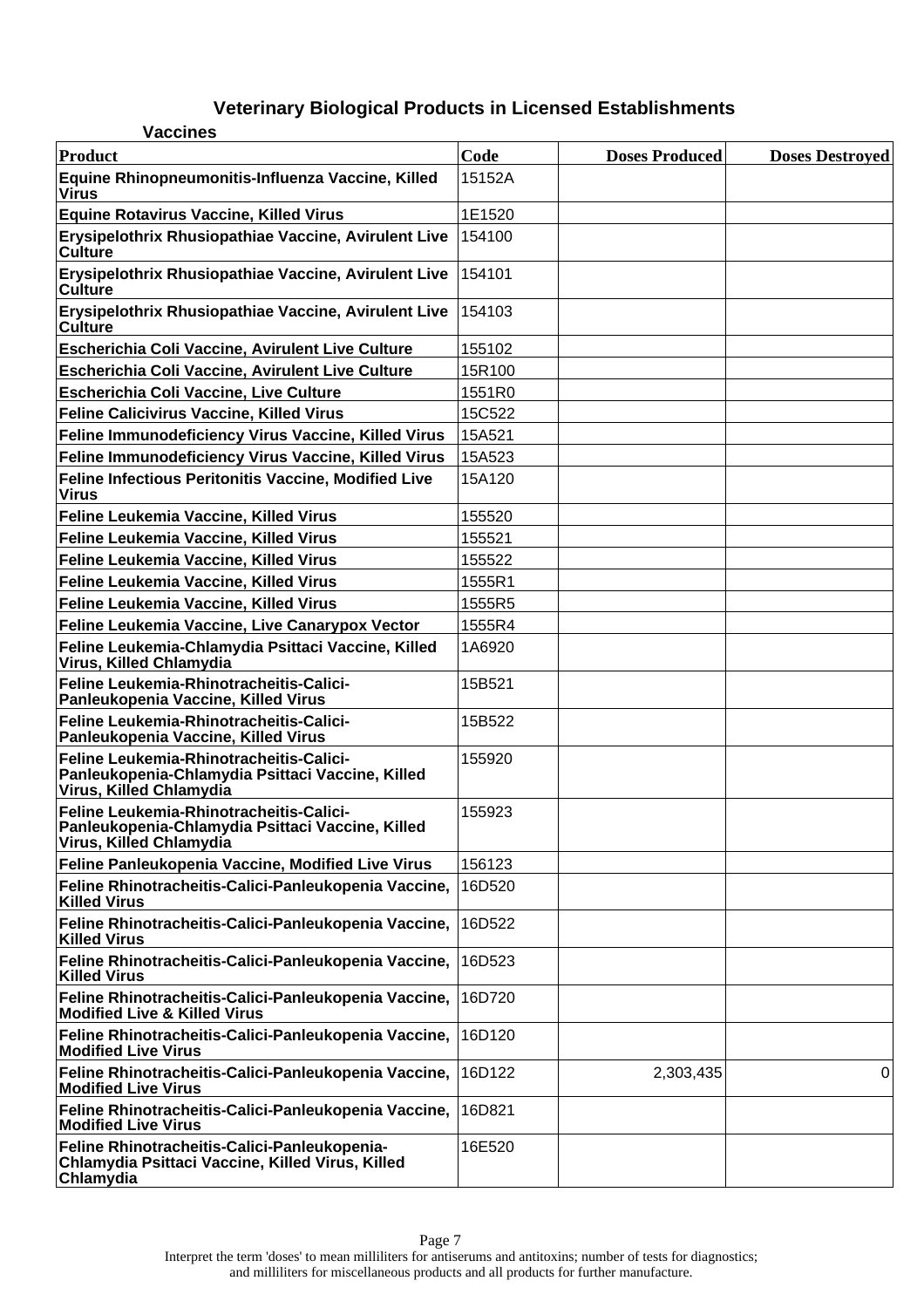| <b>Vaccines</b>                                                                                                                                   |        |                       |                        |
|---------------------------------------------------------------------------------------------------------------------------------------------------|--------|-----------------------|------------------------|
| Product                                                                                                                                           | Code   | <b>Doses Produced</b> | <b>Doses Destroyed</b> |
| Feline Rhinotracheitis-Calici-Panleukopenia-<br>Chlamydia Psittaci Vaccine, Killed Virus, Killed<br>Chlamydia                                     | 16E523 |                       |                        |
| Feline Rhinotracheitis-Calici-Panleukopenia-<br>Chlamydia Psittaci Vaccine, Modified Live Virus,<br><b>Modified Live Chlamydia</b>                | 16E120 |                       |                        |
| Feline Rhinotracheitis-Calici-Panleukopenia-<br>Chlamydia Psittaci Vaccine, Modified Live Virus,<br><b>Modified Live Chlamydia</b>                | 16E820 |                       |                        |
| Feline Rhinotracheitis-Calici-Panleukopenia-<br><b>Chlamydia Psittaci-Rabies Vaccine, Modified Live</b><br>Virus, and Chlamydia, Canarypox Vector | 1619R1 |                       |                        |
| Feline Rhinotracheitis-Calici-Panleukopenia-Rabies<br>Vaccine, Modified Live Virus, Canarypox Vector                                              | 16T9R0 |                       |                        |
| Feline Rhinotracheitis-Calicivirus Vaccine, Modified<br><b>Live Virus</b>                                                                         | 16C120 | 35,640                | 0                      |
| Feline Rhinotracheitis-Calicivirus Vaccine, Modified<br><b>Live Virus</b>                                                                         | 16C122 |                       |                        |
| Fowl Laryngotracheitis Vaccine, Modified Live Virus                                                                                               | 160101 |                       |                        |
| Fowl Laryngotracheitis Vaccine, Modified Live Virus                                                                                               | 160111 | 1,681,399,000         | 28,087,000             |
| Fowl Laryngotracheitis-Marek's Disease Vaccine,<br>Serotype 3, Live Marek's Disease Vector                                                        | 16J1R1 |                       |                        |
| Fowl Laryngotracheitis-Marek's Disease Vaccine,<br>Serotype 3, Live Marek's Disease Vector                                                        | 16J1R3 |                       |                        |
| Fowl Laryngotracheitis-Marek's Disease Vaccine,<br>Serotypes 2 & 3, Modified Live & Live Marek's<br><b>Disease Vector</b>                         | 16J1R2 |                       |                        |
| <b>Fowl Pox Vaccine, Live Virus</b>                                                                                                               | 162100 | 21,124,000            | 0                      |
| <b>Fowl Pox Vaccine, Live Virus</b>                                                                                                               | 162110 |                       |                        |
| <b>Fowl Pox Vaccine, Live Virus</b>                                                                                                               | 162111 |                       |                        |
| <b>Fowl Pox Vaccine, Live Virus</b>                                                                                                               | 162200 |                       |                        |
| Fowl Pox-Laryngotracheitis Vaccine, Live Fowl Pox<br><b>Vector</b>                                                                                | 1F31R0 |                       |                        |
| Fowl Pox-Mycoplasma Gallisepticum Vaccine, Live<br><b>Fowl Pox Vector</b>                                                                         | 1D51R0 |                       |                        |
| Haemophilus Parasuis Vaccine, Avirulent Live<br><b>Culture</b>                                                                                    | 19J100 |                       |                        |
| Hemorrhagic Enteritis Vaccine, Live Virus                                                                                                         | 17E120 | 439,341,000           | 0                      |
| Lawsonia Intracellularis Vaccine, Avirulent Live<br><b>Culture</b>                                                                                | 10L100 |                       |                        |
| Lawsonia Intracellularis Vaccine, Avirulent Live<br><b>Culture</b>                                                                                | 10L101 |                       |                        |
| Mannheimia Haemolytica-Pasteurella Multocida<br>Vaccine, Avirulent Live Culture                                                                   | 186101 |                       |                        |
| Mannheimia Haemolytica-Pasteurella Multocida<br>Vaccine, Avirulent Live Culture                                                                   | 186102 |                       |                        |
| Marek's Disease Vaccine, Serotype 1, Live<br><b>Herpesvirus Chimera</b>                                                                           | 16L1R0 |                       |                        |
| Marek's Disease Vaccine, Serotype 1, Live Virus                                                                                                   | 16L100 | 1,981,455,000         | 16,950,000             |
| Marek's Disease Vaccine, Serotype 1, Live Virus                                                                                                   | 16L104 |                       |                        |
| Marek's Disease Vaccine, Serotype 1, Live Virus                                                                                                   | 16L109 |                       |                        |
| Marek's Disease Vaccine, Serotype 2, Live Virus                                                                                                   | 163100 |                       |                        |
| Marek's Disease Vaccine, Serotype 2, Live Virus                                                                                                   | 163102 |                       |                        |
| Marek's Disease Vaccine, Serotype 2, Live Virus                                                                                                   | 163104 |                       |                        |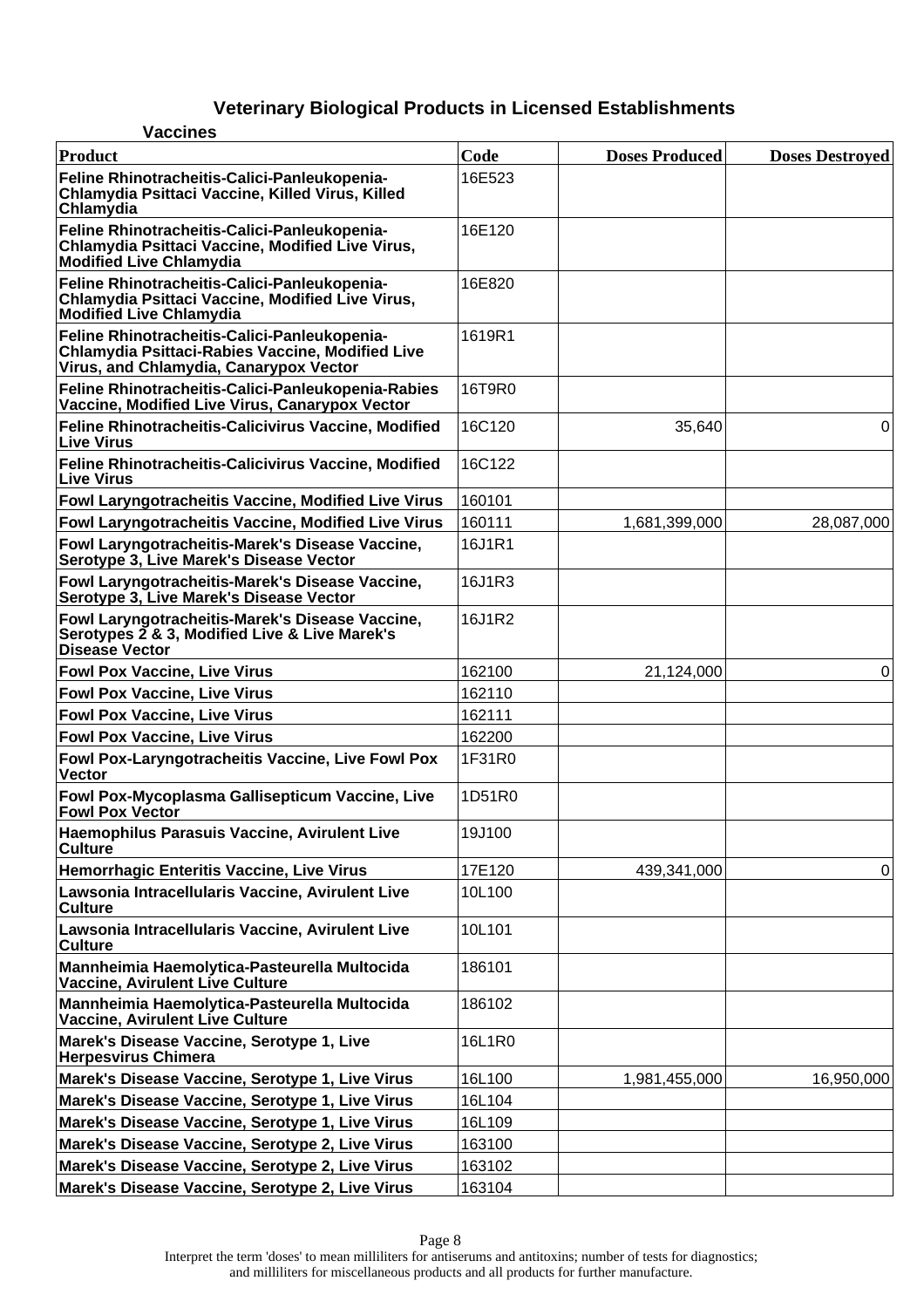| <b>Vaccines</b>                                                                                           |               |                       |                        |
|-----------------------------------------------------------------------------------------------------------|---------------|-----------------------|------------------------|
| Product                                                                                                   | Code          | <b>Doses Produced</b> | <b>Doses Destroyed</b> |
| Marek's Disease Vaccine, Serotype 3, Live Virus                                                           | 164100        |                       |                        |
| Marek's Disease Vaccine, Serotype 3, Live Virus                                                           | 164101        |                       |                        |
| Marek's Disease Vaccine, Serotype 3, Live Virus                                                           | 164102        |                       |                        |
| Marek's Disease Vaccine, Serotype 3, Live Virus                                                           | 164105        |                       |                        |
| Marek's Disease Vaccine, Serotype 3, Live Virus                                                           | 16L106        |                       |                        |
| Marek's Disease Vaccine, Serotypes 1 & 3, Live<br>Virus, Live Herpesvirus Chimera                         | 16G1R0        |                       |                        |
| Marek's Disease Vaccine, Serotypes 1 & 3, Live Virus   16G102                                             |               |                       |                        |
| Marek's Disease Vaccine, Serotypes 1 & 3, Live Virus                                                      | 16G104        |                       |                        |
| Marek's Disease Vaccine, Serotypes 1 & 3, Live Virus                                                      | 16L102        | 912,939,000           | 0                      |
| Marek's Disease Vaccine, Serotypes 2 & 3, Live Virus   165101                                             |               |                       |                        |
| Marek's Disease Vaccine, Serotypes 2 & 3, Live Virus                                                      | 16G100        |                       |                        |
| Marek's Disease-Newcastle Disease Vaccine,<br>Serotype 3, Live Marek's Disease Vector                     | 16N1R0        | 7,751,902,000         | 382,382,000            |
| Marek's Disease-Newcastle Disease Vaccine,<br>Serotypes 2 & 3, Live Virus, Live Marek's Disease<br>Vector | 17H1R2        | 456,868,000           | 41,952,000             |
| Mink Distemper Vaccine, Modified Live Virus                                                               | 145100        |                       |                        |
| <b>Mink Enteritis Vaccine, Killed Virus</b>                                                               | 168521        |                       |                        |
| Mycoplasma Gallisepticum Vaccine, Live Culture                                                            | 175100        | 178,391,000           | 4,819,000              |
| Mycoplasma Gallisepticum Vaccine, Live Culture                                                            | 175101        |                       |                        |
| Newcastle Disease Vaccine, B1 Type, B1 Strain, Live<br><b>Virus</b>                                       | 171110        |                       |                        |
| Newcastle Disease Vaccine, B1 Type, B1 Strain, Live<br><b>Virus</b>                                       | 171112        |                       |                        |
| Newcastle Disease Vaccine, B1 Type, B1 Strain, Live<br><b>Virus</b>                                       | 171118        |                       |                        |
| Newcastle Disease Vaccine, B1 Type, C2 Strain, Live<br><b>Virus</b>                                       | 17B110        |                       |                        |
| Newcastle Disease Vaccine, B1 Type, LaSota Strain,<br><b>Live Virus</b>                                   | 172110        | 3,451,217,000         | 0                      |
| Newcastle Disease Vaccine, B1 Type, LaSota Strain,<br><b>Live Virus</b>                                   | 172111        |                       |                        |
| Newcastle Disease Vaccine, B1 Type, LaSota Strain,<br><b>Live Virus</b>                                   | 172116        |                       |                        |
| Newcastle Disease Vaccine, B1 Type, LaSota Strain,<br><b>Live Virus</b>                                   | 172117        |                       |                        |
| <b>Newcastle Disease Vaccine, Killed Virus</b>                                                            | 170515        |                       |                        |
| Newcastle Disease Vaccine, VG/GA Strain, Live Virus                                                       | <b>17A2V2</b> |                       |                        |
| <b>Newcastle Disease-Fowl Pox Vaccine, Live Fowl Pox</b><br><b>Vector</b>                                 | 17C1R0        |                       |                        |
| Newcastle-Bronchitis Vaccine, B1 Type, B1 Strain,<br><b>Mass &amp; Ark Types, Live Virus</b>              | 17A11L        |                       |                        |
| Newcastle-Bronchitis Vaccine, B1 Type, B1 Strain,<br><b>Mass &amp; Ark Types, Live Virus</b>              | 17A11M        |                       |                        |
| Newcastle-Bronchitis Vaccine, B1 Type, B1 Strain,<br><b>Mass &amp; Ark Types, Live Virus</b>              | 17A21M        |                       |                        |
| Newcastle-Bronchitis Vaccine, B1 Type, B1 Strain,<br><b>Mass &amp; Conn Types, Live Virus</b>             | 176114        |                       |                        |
| Newcastle-Bronchitis Vaccine, B1 Type, B1 Strain,<br><b>Mass &amp; Conn Types, Live Virus</b>             | 176117        |                       |                        |
| Newcastle-Bronchitis Vaccine, B1 Type, B1 Strain,<br><b>Mass &amp; Conn Types, Live Virus</b>             | 17621H        |                       |                        |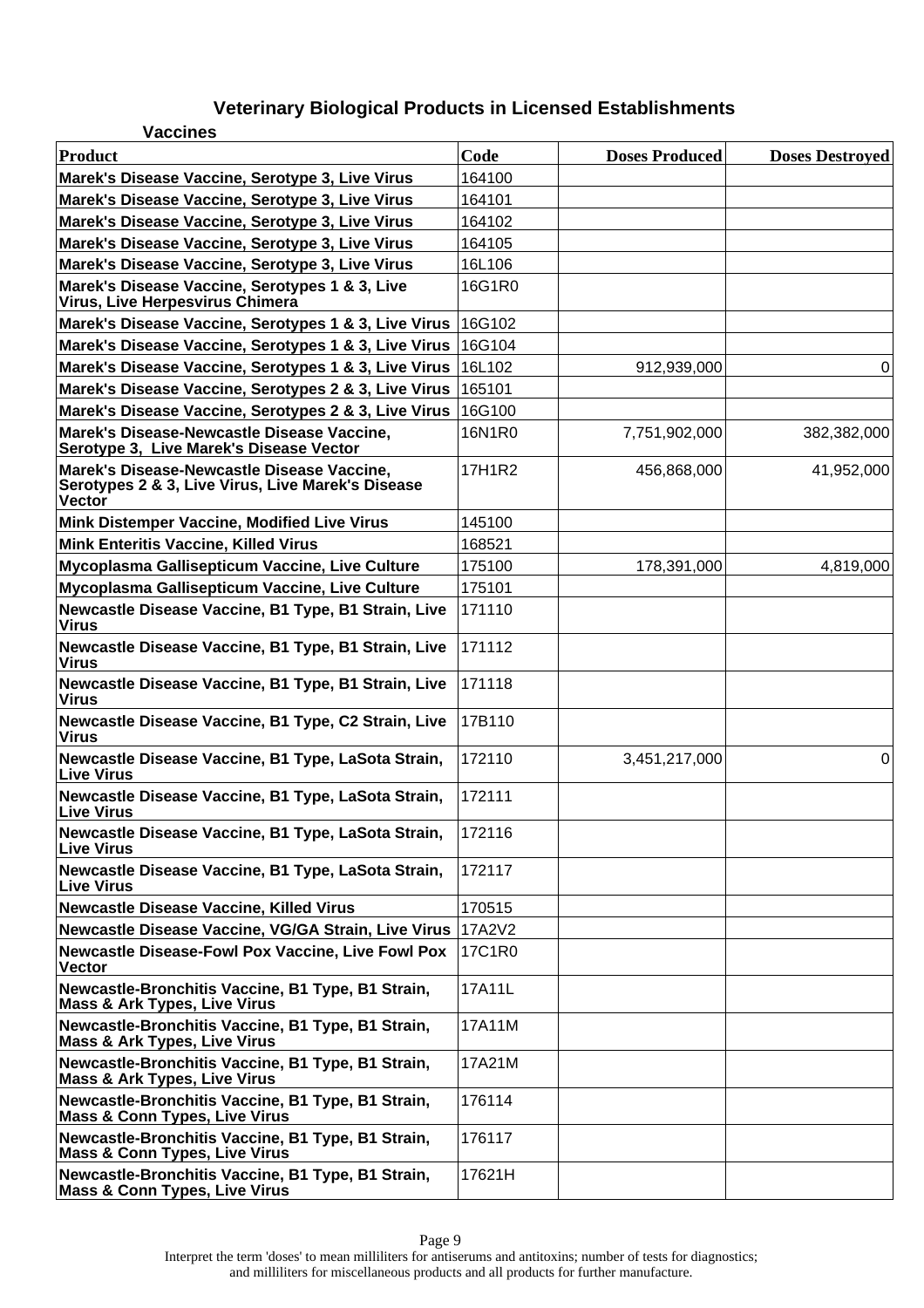| <b>Vaccines</b>                                                                                   |        |                       |                        |
|---------------------------------------------------------------------------------------------------|--------|-----------------------|------------------------|
| <b>Product</b>                                                                                    | Code   | <b>Doses Produced</b> | <b>Doses Destroyed</b> |
| Newcastle-Bronchitis Vaccine, B1 Type, B1 Strain,<br><b>Mass &amp; Conn Types, Live Virus</b>     | 17621J |                       |                        |
| Newcastle-Bronchitis Vaccine, B1 Type, B1 Strain,<br><b>Mass &amp; Conn Types, Live Virus</b>     | 179114 |                       |                        |
| Newcastle-Bronchitis Vaccine, B1 Type, B1 Strain,<br><b>Mass Type, Live Virus</b>                 | 176111 |                       |                        |
| Newcastle-Bronchitis Vaccine, B1 Type, B1 Strain,<br><b>Mass Type, Live Virus</b>                 | 176112 |                       |                        |
| Newcastle-Bronchitis Vaccine, B1 Type, B1 Strain,<br><b>Mass Type, Live Virus</b>                 | 176118 |                       |                        |
| Newcastle-Bronchitis Vaccine, B1 Type, B1 Strain,<br><b>Mass Type, Live Virus</b>                 | 176211 |                       |                        |
| Newcastle-Bronchitis Vaccine, B1 Type, C2 Strain,<br><b>Mass &amp; Conn Types, Live Virus</b>     | 1XC110 |                       |                        |
| Newcastle-Bronchitis Vaccine, B1 Type, C2 Strain,<br><b>Mass Type, Live Virus</b>                 | 1XB110 |                       |                        |
| Newcastle-Bronchitis Vaccine, B1 Type, LaSota<br><b>Strain, Mass &amp; Conn Types, Live Virus</b> | 17B117 |                       |                        |
| Newcastle-Bronchitis Vaccine, B1 Type, LaSota<br><b>Strain, Mass Type, Live Virus</b>             | 177111 |                       |                        |
| Newcastle-Bronchitis Vaccine, B1 Type, LaSota<br><b>Strain, Mass Type, Live Virus</b>             | 177112 |                       |                        |
| Newcastle-Bronchitis Vaccine, B1 Type, LaSota<br><b>Strain, Mass Type, Live Virus</b>             | 177118 |                       |                        |
| Newcastle-Bronchitis Vaccine, Mass & Ark Types,<br><b>Killed Virus</b>                            | 178512 |                       |                        |
| Newcastle-Bronchitis Vaccine, Mass Type, Killed<br><b>Virus</b>                                   | 177610 |                       |                        |
| Newcastle-Bronchitis Vaccine, Mass Type, Killed<br><b>Virus</b>                                   | 178511 |                       |                        |
| Newcastle-Bronchitis Vaccine, VG/GA Strain, Mass &<br><b>Conn Types, Live Virus</b>               | 17V110 |                       |                        |
| <b>Ovine Ecthyma Vaccine, Live Virus</b>                                                          | 182100 |                       |                        |
| <b>Ovine Ecthyma Vaccine, Live Virus</b>                                                          | 182151 |                       |                        |
| <b>Parvovirus Vaccine, Modified Live Virus</b>                                                    | 18M120 |                       |                        |
| <b>Parvovirus Vaccine, Modified Live Virus</b>                                                    | 18M121 |                       |                        |
| <b>Parvovirus Vaccine, Modified Live Virus</b>                                                    | 18M122 |                       |                        |
| <b>Parvovirus Vaccine, Modified Live Virus</b>                                                    | 18M123 |                       |                        |
| <b>Parvovirus Vaccine, Modified Live Virus</b>                                                    | 18M129 |                       |                        |
| Pasteurella Multocida Vaccine, Avirulent Live<br><b>Culture, Avian Isolate</b>                    | 187103 |                       |                        |
| Pasteurella Multocida Vaccine, Avirulent Live<br><b>Culture, Avian Isolate</b>                    | 187104 |                       |                        |
| <b>Pigeon Pox Vaccine, Live Virus</b>                                                             | 188110 | 51,001,000            | 0                      |
| <b>Pigeon Pox Vaccine, Live Virus</b>                                                             | 188112 |                       |                        |
| Porcine Circovirus Vaccine, Type 1 - Type 2 Chimera,<br><b>Killed Virus</b>                       | 19K5R1 |                       |                        |
| Porcine Circovirus Vaccine, Type 1 - Type 2 Chimera,<br><b>Killed Virus</b>                       | 19K5R3 |                       |                        |
| Porcine Circovirus Vaccine, Type 1 - Type 2 Chimera,<br><b>Killed Virus</b>                       | 19K5R5 |                       |                        |
| Porcine Circovirus Vaccine, Type 2, Killed<br><b>Baculovirus Vector</b>                           | 19K5R0 | 328,241,970           | 8,658,900              |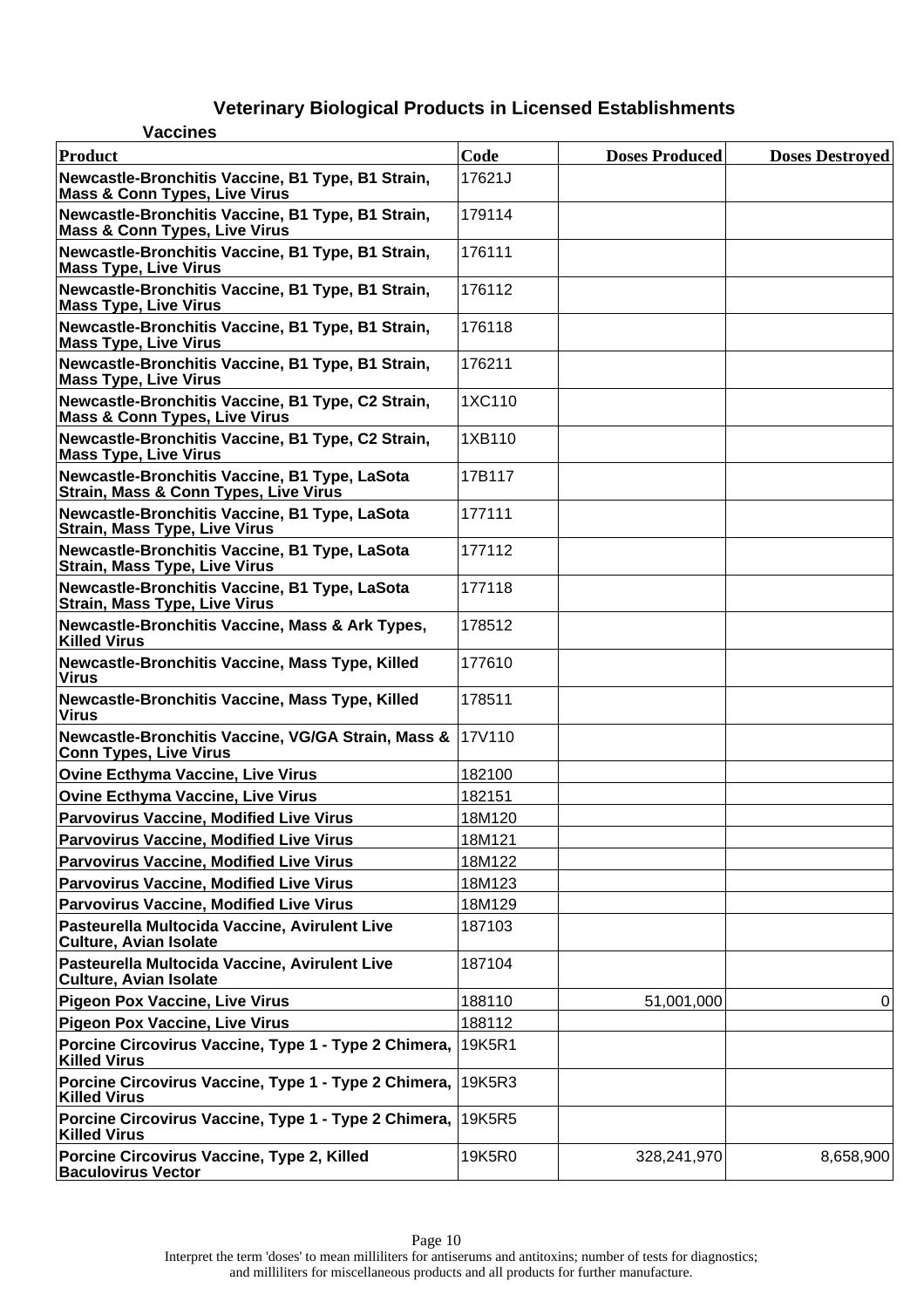| <b>Vaccines</b>                                                                                                                    |        |                       |                        |
|------------------------------------------------------------------------------------------------------------------------------------|--------|-----------------------|------------------------|
| Product                                                                                                                            | Code   | <b>Doses Produced</b> | <b>Doses Destroyed</b> |
| Porcine Circovirus Vaccine, Type 2, Killed<br><b>Baculovirus Vector</b>                                                            | 19K5R4 |                       |                        |
| Porcine Epidemic Diarrhea Vaccine, Killed Virus                                                                                    | 19U520 |                       |                        |
| Porcine Epidemic Diarrhea Vaccine, RNA Particle<br>Platform                                                                        | 19U5P1 |                       |                        |
| <b>Porcine Reproductive &amp; Respiratory Syndrome</b><br>Vaccine, Reproductive & Respiratory Forms,<br><b>Modified Live Virus</b> | 19T120 | 209,750,200           | 305,480                |
| Porcine Reproductive & Respiratory Syndrome<br>Vaccine, Reproductive & Respiratory Forms,<br><b>Modified Live Virus</b>            | 19T121 |                       |                        |
| Porcine Reproductive & Respiratory Syndrome<br>Vaccine, Respiratory Form, Modified Live Virus                                      | 19S120 |                       |                        |
| Porcine Reproductive & Respiratory Syndrome<br>Vaccine, Respiratory Form, Modified Live Virus                                      | 19S121 |                       |                        |
| Porcine Reproductive & Respiratory Syndrome<br>Vaccine, Respiratory Form, Modified Live Virus                                      | 19S122 |                       |                        |
| Porcine Rotavirus Vaccine, Modified Live Virus                                                                                     | 19E120 |                       |                        |
| Porcine Rotavirus Vaccine, Modified Live Virus                                                                                     | 19E121 |                       |                        |
| Porcine Rotavirus-Transmissible Gastroenteritis<br><b>Vaccine, Modified Live Virus</b>                                             | 19H120 |                       |                        |
| <b>Pseudorabies Vaccine, Modified Live Virus</b>                                                                                   | 189120 |                       |                        |
| Pseudorabies Vaccine, Modified Live Virus                                                                                          | 189122 |                       |                        |
| <b>Pseudorabies Vaccine, Modified Live Virus</b>                                                                                   | 189123 |                       |                        |
| <b>Pseudorabies Vaccine, Modified Live Virus</b>                                                                                   | 1891R2 |                       |                        |
| Rabies Vaccine, Live Vaccinia Vector                                                                                               | 1901R0 |                       |                        |
| <b>Rabies Vaccine, Killed Virus</b>                                                                                                | 190520 |                       |                        |
| <b>Rabies Vaccine, Killed Virus</b>                                                                                                | 190521 | 9,722,303             | 273,520                |
| <b>Rabies Vaccine, Killed Virus</b>                                                                                                | 190523 |                       |                        |
| <b>Rabies Vaccine, Killed Virus</b>                                                                                                | 190524 | 40,115,337            | 0                      |
| Rabies Vaccine, Live Canarypox Vector                                                                                              | 1901R1 |                       |                        |
| Rabies Vaccine, Live Canarypox Vector                                                                                              | 1901R4 |                       |                        |
| Riemerella Anatipestifer Vaccine, Avirulent Live<br><b>Culture</b>                                                                 | 181100 |                       |                        |
| Salmonella Choleraesuis Vaccine, Avirulent Live<br><b>Culture</b>                                                                  | 19A100 | 20,163,750            | 4,977,000              |
| Salmonella Choleraesuis Vaccine, Avirulent Live<br><b>Culture</b>                                                                  | 19A101 |                       |                        |
| Salmonella Choleraesuis-Typhimurium Vaccine,<br><b>Avirulent Live Culture</b>                                                      | 19A200 |                       |                        |
| Salmonella Choleraesuis-Typhimurium Vaccine,<br><b>Avirulent Live Culture</b>                                                      | 19A201 |                       |                        |
| Salmonella Dublin Vaccine, Live Culture                                                                                            | 19D1R0 |                       |                        |
| Salmonella Typhimurium Vaccine, Live Culture                                                                                       | 19C100 |                       |                        |
| Salmonella Typhimurium Vaccine, Live Culture                                                                                       | 19C101 |                       |                        |
| Salmonella Typhimurium Vaccine, Live Culture                                                                                       | 19C102 |                       |                        |
| <b>Streptococcus Equi Vaccine, Live Culture</b>                                                                                    | 183100 |                       |                        |
| Swine Influenza Vaccine, H1N1 & H1N2 & H3N2,<br><b>Killed Virus</b>                                                                | 19A528 |                       |                        |
| Swine Influenza Vaccine, H1N1 & H1N2 & H3N2,<br><b>Killed Virus</b>                                                                | 19A52B |                       |                        |
| Swine Influenza Vaccine, H1N1 & H1N2 & H3N2,<br><b>Killed Virus</b>                                                                | 19A52C |                       |                        |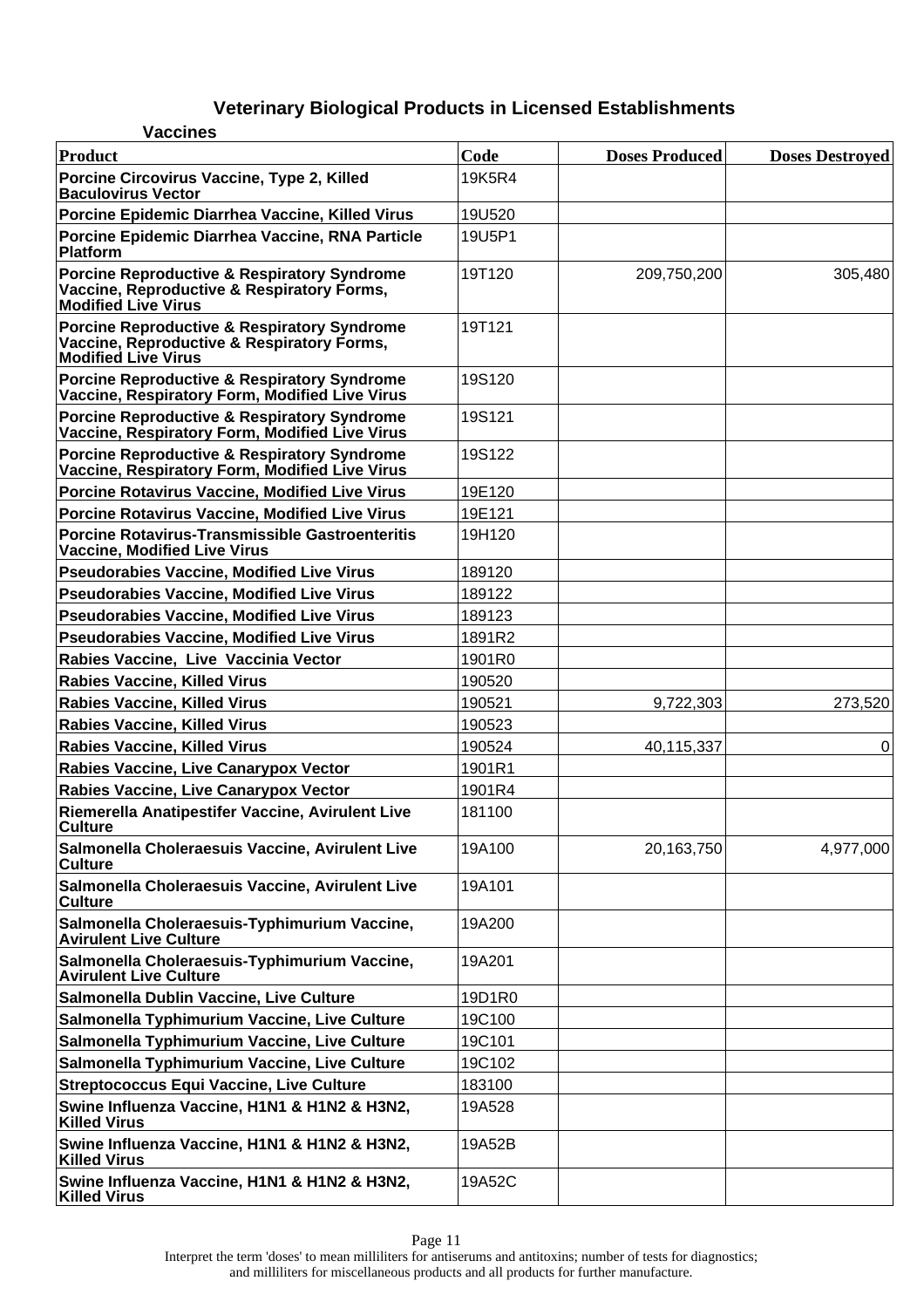| <b>Vaccines</b>                                                            |        |                       |                        |
|----------------------------------------------------------------------------|--------|-----------------------|------------------------|
| Product                                                                    | Code   | <b>Doses Produced</b> | <b>Doses Destroyed</b> |
| Swine Influenza Vaccine, H1N1 & H3N2, Killed Virus                         | 19A522 |                       |                        |
| Swine Influenza Vaccine, H1N1 & H3N2, Killed Virus                         | 19A523 |                       |                        |
| Swine Influenza Vaccine, H1N1 & H3N2, Killed Virus                         | 19A529 |                       |                        |
| Swine Influenza Vaccine, H1N1 & H3N2, Modified Live 19A5R2<br><b>Virus</b> |        |                       |                        |
| Swine Influenza Vaccine, pH1N1, Killed Virus                               | 19A52P |                       |                        |
| <b>Tenosynovitis Vaccine, Live Virus</b>                                   | 195110 |                       |                        |
| <b>Tenosynovitis Vaccine, Modified Live Virus</b>                          | 195101 |                       |                        |
| <b>Tenosynovitis Vaccine, Modified Live Virus</b>                          | 195102 |                       |                        |
| <b>Tenosynovitis Vaccine, Modified Live Virus</b>                          | 195103 |                       |                        |
| <b>Tenosynovitis Vaccine, Modified Live Virus</b>                          | 195111 |                       |                        |
| <b>Tenosynovitis Vaccine, Modified Live Virus</b>                          | 195201 |                       |                        |
| Trichomonas Foetus Vaccine, Killed Protozoa                                | 185900 |                       |                        |
| <b>Wart Vaccine, Killed Virus</b>                                          | 198550 |                       |                        |
| West Nile Virus Vaccine, Killed Flavivirus Chimera                         | 1995R2 |                       |                        |
| West Nile Virus Vaccine, Killed Virus                                      | 199520 |                       |                        |
| West Nile Virus Vaccine, Killed Virus                                      | 199522 |                       |                        |
| Yersinia Pestis Vaccine, Live Raccoon Pox Virus<br><b>Vector</b>           | 11Y2R0 |                       |                        |
| Vaccines Totals                                                            |        | 100,147,035,218       | 2,992,947,427          |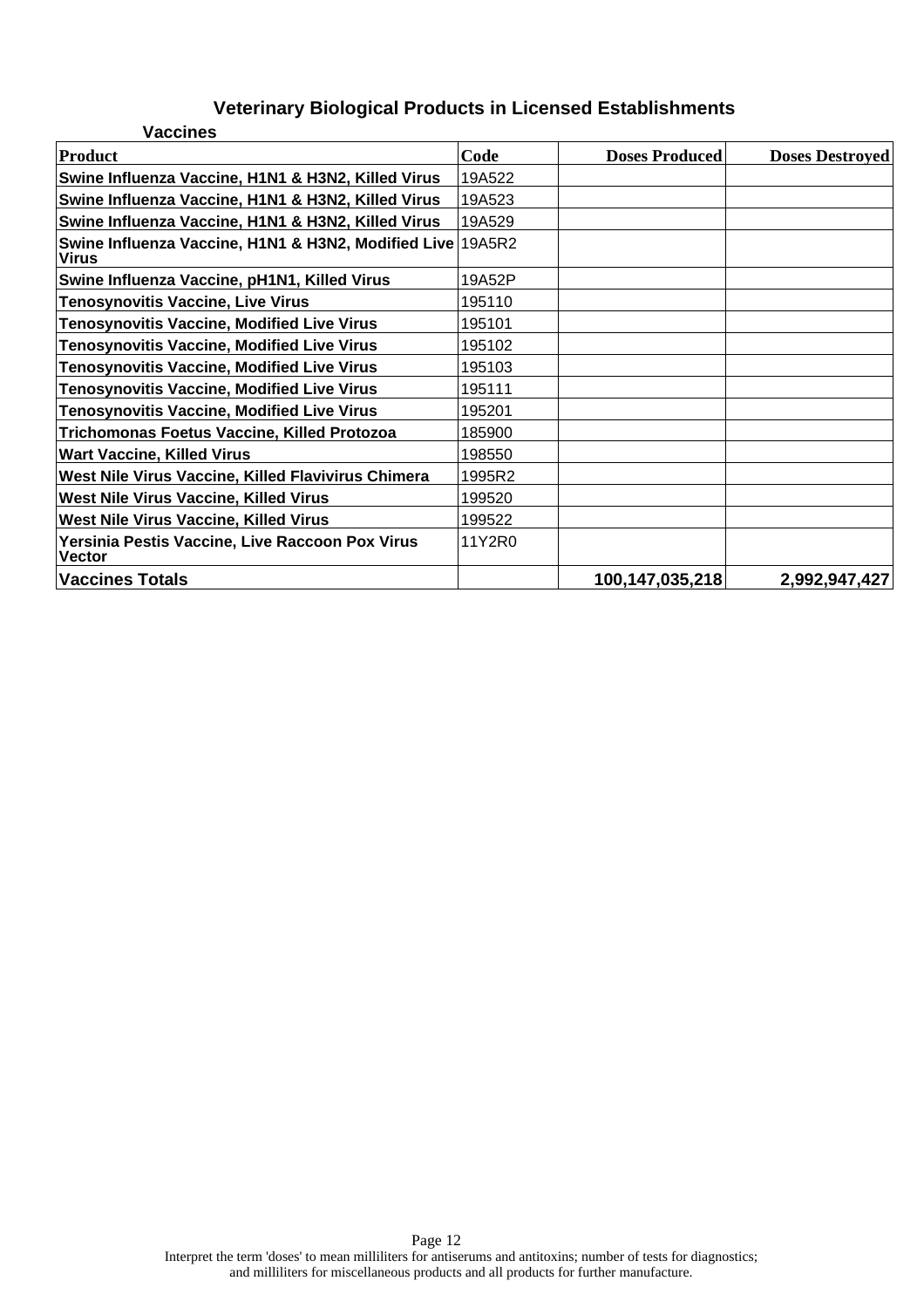**Bacterins and bacterial extracts**

| <b>Product</b>                                                                                                                                              | Code   | <b>Doses Produced</b> | <b>Doses Destroyed</b> |
|-------------------------------------------------------------------------------------------------------------------------------------------------------------|--------|-----------------------|------------------------|
| Actinobacillus Pleuropneumoniae Bacterin                                                                                                                    | 265700 |                       |                        |
| Actinobacillus Pleuropneumoniae Bacterin                                                                                                                    | 265701 |                       |                        |
| Actinobacillus Pleuropneumoniae Bacterin                                                                                                                    | 265703 |                       |                        |
| Actinobacillus Pleuropneumoniae-Bordetella<br>Bronchiseptica-Erysipelothrix Rhusiopathiae-<br>Haemophilus Parasuis-Pasteurella Multocida<br><b>Bacterin</b> | 211000 |                       |                        |
| Actinobacillus Pleuropneumoniae-Haemophilus<br>Parasuis-Pasteurella Multocida Bacterin                                                                      | 267400 |                       |                        |
| Actinobacillus Pleuropneumoniae-Pasteurella<br><b>Multocida Bacterin</b>                                                                                    | 265H01 |                       |                        |
| Aeromonas Salmonicida-Vibrio Anguillarum-Ordalii-<br><b>Salmonicida Bacterin</b>                                                                            | 213802 |                       |                        |
| <b>Autogenous Bacterial Extract</b>                                                                                                                         | 205200 |                       |                        |
| <b>Autogenous Bacterial Extract</b>                                                                                                                         | 205201 |                       |                        |
| <b>Autogenous Bacterin</b>                                                                                                                                  | 205100 | 118,406,653           | 1,897,175              |
| <b>Autogenous Bacterin</b>                                                                                                                                  | 205101 | 2,307,575             | 71,300                 |
| <b>Autogenous Bacterin</b>                                                                                                                                  | 205104 |                       |                        |
| <b>Autogenous Bacterin</b>                                                                                                                                  | 205112 |                       |                        |
| Avibacterium Paragallinarum Bacterin                                                                                                                        | 265800 |                       |                        |
| Avibacterium Paragallinarum Bacterin                                                                                                                        | 265811 |                       |                        |
| <b>Avibacterium Paragallinarum Bacterin</b>                                                                                                                 | 265812 |                       |                        |
| <b>Bordetella Bronchiseptica Bacterin</b>                                                                                                                   | 210000 |                       |                        |
| <b>Bordetella Bronchiseptica Bacterin</b>                                                                                                                   | 210002 |                       |                        |
| <b>Borrelia Burgdorferi Bacterial Extract</b>                                                                                                               | 2126R0 |                       |                        |
| <b>Borrelia Burgdorferi Bacterial Extract</b>                                                                                                               | 2126R1 |                       |                        |
| Borrelia Burgdorferi Bacterin-Leptospira Canicola-<br>Grippotyphosa-Icterohaemorrhagiae-Pomona<br><b>Bacterial Extract</b>                                  | 214600 |                       |                        |
| Borrelia Burgdorferi Bacterin                                                                                                                               | 212600 | 1,079,195             | 0                      |
| Borrelia Burgdorferi Bacterin                                                                                                                               | 212601 |                       |                        |
| <b>Campylobacter Fetus Bacterin</b>                                                                                                                         | 286210 |                       |                        |
| Campylobacter Fetus-Jejuni Bacterin                                                                                                                         | 286000 |                       |                        |
| <b>Campylobacter Fetus-Jejuni Bacterin</b>                                                                                                                  | 286100 |                       |                        |
| Campylobacter Fetus-Leptospira Canicola-<br>Grippotyphosa-Hardjo-Icterohaemorrhagiae-Pomona<br><b>Bacterin</b>                                              | 286301 | 7,443,700             | 0                      |
| Campylobacter Fetus-Leptospira Canicola-<br>Grippotyphosa-Hardjo-Icterohaemorrhagiae-Pomona<br><b>Bacterin</b>                                              | 286302 |                       |                        |
| Campylobacter Fetus-Leptospira Canicola-<br>Grippotyphosa-Hardjo-Icterohaemorrhagiae-Pomona<br><b>Bacterin</b>                                              | 286307 |                       |                        |
| Chlamydia Psittaci Bacterin                                                                                                                                 | 212010 |                       |                        |
| <b>Clostridium Chauvoei-Septicum Bacterin</b>                                                                                                               | 240101 |                       |                        |
| <b>Corynebacterium Pseudotuberculosis Bacterin</b>                                                                                                          | 2A9400 |                       |                        |
| Erysipelothrix Rhusiopathiae Bacterin                                                                                                                       | 264101 |                       |                        |
| Erysipelothrix Rhusiopathiae Bacterin                                                                                                                       | 264102 | 1,523,600             | 0                      |
| Erysipelothrix Rhusiopathiae-Leptospira Canicola-<br>Grippotyphosa-Hardjo-Icterohaemorrhagiae-Pomona<br><b>Bacterin</b>                                     | 264202 |                       |                        |
| Erysipelothrix Rhusiopathiae-Mycoplasma<br><b>Hyopneumoniae Bacterin</b>                                                                                    | 2A4100 |                       |                        |

Page 13 Interpret the term 'doses' to mean milliliters for antiserums and antitoxins; number of tests for diagnostics; and milliliters for miscellaneous products and all products for further manufacture.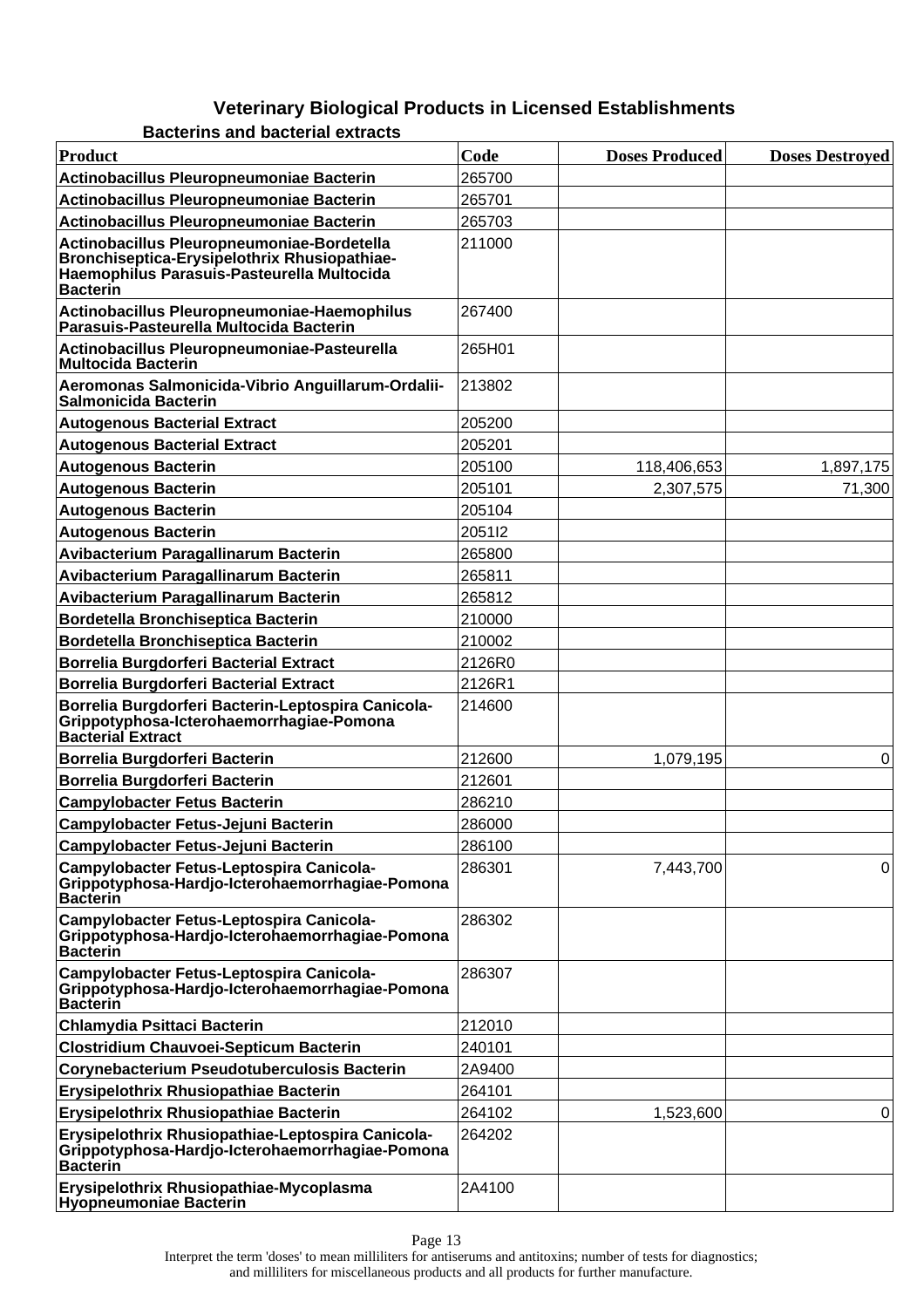**Bacterins and bacterial extracts**

| Product                                                                                                       | Code   | <b>Doses Produced</b> | <b>Doses Destroyed</b> |
|---------------------------------------------------------------------------------------------------------------|--------|-----------------------|------------------------|
| Erysipelothrix Rhusiopathiae-Mycoplasma<br>Hyopneumoniae Bacterin                                             | 2A4101 |                       |                        |
| <b>Escherichia Coli Bacterial Extract</b>                                                                     | 264E01 |                       |                        |
| <b>Escherichia Coli Bacterin</b>                                                                              | 264800 |                       |                        |
| <b>Escherichia Coli Bacterin</b>                                                                              | 264853 |                       |                        |
| Escherichia Coli-Riemerella Anatipestifer Bacterin                                                            | 285000 |                       |                        |
| <b>Fusobacterium Necrophorum Bacterin</b>                                                                     | 255600 |                       |                        |
| <b>Haemophilus Parasuis Bacterin</b>                                                                          | 265200 | 6,992,800             | 0                      |
| <b>Haemophilus Parasuis Bacterin</b>                                                                          | 265201 |                       |                        |
| Haemophilus Parasuis-Mycoplasma Hyopneumoniae<br><b>Bacterin</b>                                              | 256503 |                       |                        |
| <b>Haemophilus Somnus Bacterin</b>                                                                            | 265900 | 8,311,440             | 0                      |
| Haemophilus Somnus-Leptospira Canicola-<br>Grippotyphosa-Hardjo-Icterohaemorrhagiae-Pomona<br><b>Bacterin</b> | 266300 |                       |                        |
| Haemophilus Somnus-Mannheimia Haemolytica-<br>Pasteurella Multocida Bacterin                                  | 266000 |                       |                        |
| Klebsiella Pneumoniae Bacterial Extract                                                                       | 287900 |                       |                        |
| Lawsonia Intracellularis Bacterin                                                                             | 279920 |                       |                        |
| Leptospira Canicola-Grippotyphosa-Hardjo-<br>Icterohaemorrhagiae-Pomona Bacterin                              | 266500 |                       |                        |
| Leptospira Canicola-Grippotyphosa-Hardjo-<br>Icterohaemorrhagiae-Pomona Bacterin                              | 266501 | 10,200,090            | 469,100                |
| Leptospira Canicola-Grippotyphosa-Hardjo-<br>Icterohaemorrhagiae-Pomona Bacterin                              | 266502 | 16,414,360            | 0                      |
| Leptospira Canicola-Grippotyphosa-Hardjo-<br>Icterohaemorrhagiae-Pomona Bacterin                              | 266506 |                       |                        |
| Leptospira Canicola-Grippotyphosa-Hardjo-<br>Icterohaemorrhagiae-Pomona Bacterin                              | 266507 |                       |                        |
| Leptospira Canicola-Grippotyphosa-<br>Icterohaemorrhagiae-Pomona Bacterial Extract                            | 266802 |                       |                        |
| Leptospira Canicola-Grippotyphosa-<br>Icterohaemorrhagiae-Pomona Bacterial Extract                            | 266805 |                       |                        |
| Leptospira Canicola-Grippotyphosa-<br>Icterohaemorrhagiae-Pomona Bacterin                                     | 266800 | 13,815,590            | 811,322                |
| Leptospira Canicola-Grippotyphosa-<br>Icterohaemorrhagiae-Pomona Bacterin                                     | 266803 |                       |                        |
| Leptospira Canicola-Icterohaemorrhagiae Bacterin                                                              | 267100 |                       |                        |
| Leptospira Canicola-Icterohaemorrhagiae Bacterin                                                              | 267101 |                       |                        |
| Leptospira Hardjo Bacterin                                                                                    | 26M701 |                       |                        |
| Leptospira Hardjo-Pomona Bacterin                                                                             | 26M100 |                       |                        |
| Leptospira Icterohaemorrhagiae Bacterin                                                                       | 287400 |                       |                        |
| Leptospira Pomona Bacterin                                                                                    | 269100 |                       |                        |
| Leptospira Pomona Bacterin                                                                                    | 269101 |                       |                        |
| Mannheimia Haemolytica-Pasteurella Multocida<br><b>Bacterin</b>                                               | 270000 |                       |                        |
| <b>Moraxella Bovis Bacterin</b>                                                                               | 277200 | 8,988,730             | 0                      |
| <b>Moraxella Bovis Bacterin</b>                                                                               | 277203 |                       |                        |
| <b>Moraxella Bovis Bacterin</b>                                                                               | 277210 |                       |                        |
| <b>Moraxella Bovoculi Bacterin</b>                                                                            | 2A7700 |                       |                        |
| Moraxella Bovoculi Bacterin                                                                                   | 2A7701 |                       |                        |
| <b>Mycobacterium Paratuberculosis Bacterin</b>                                                                | 277300 |                       |                        |

Interpret the term 'doses' to mean milliliters for antiserums and antitoxins; number of tests for diagnostics; and milliliters for miscellaneous products and all products for further manufacture.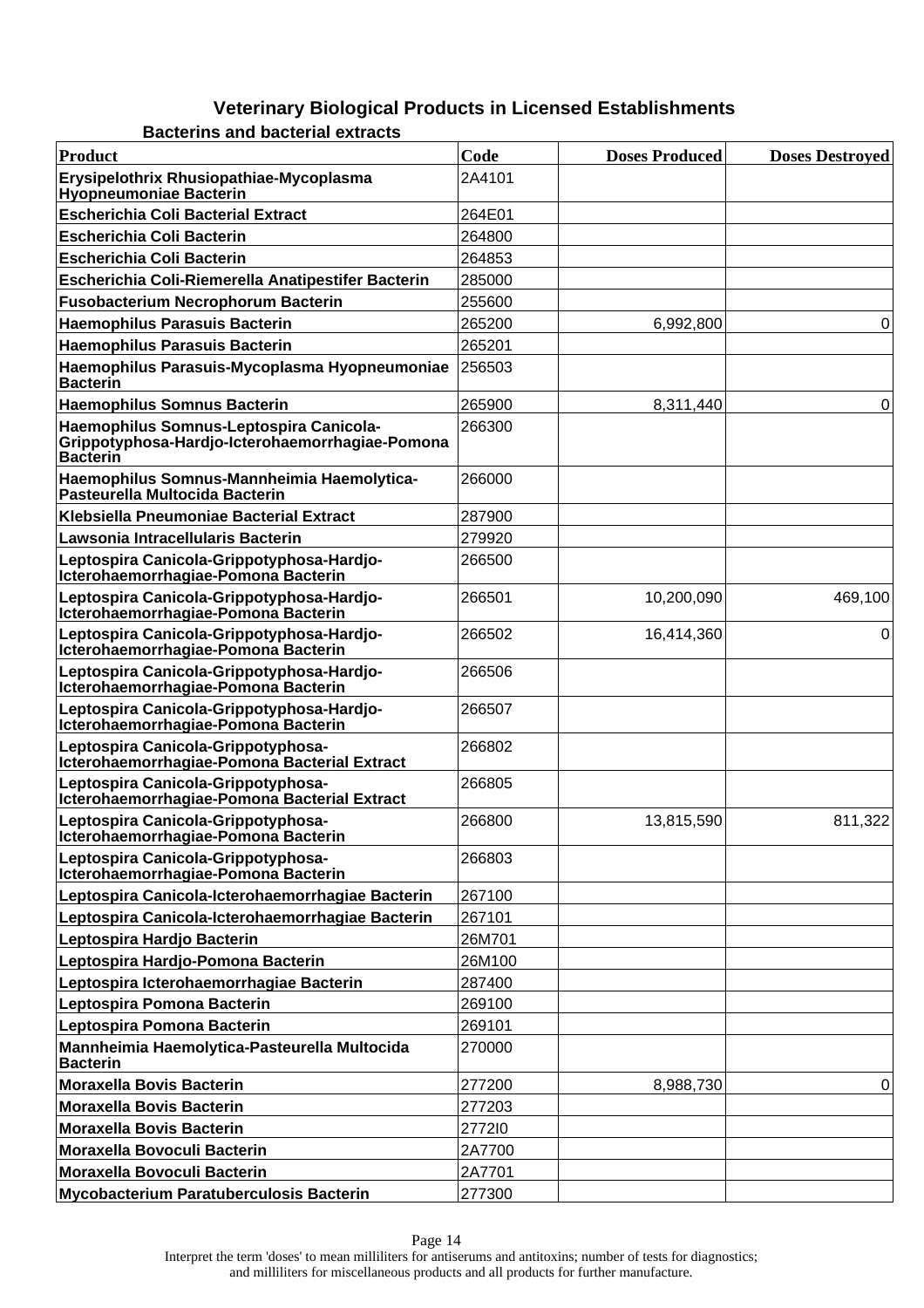**Bacterins and bacterial extracts**

| <b>Product</b>                                                                      | Code   | <b>Doses Produced</b> | <b>Doses Destroved</b> |
|-------------------------------------------------------------------------------------|--------|-----------------------|------------------------|
| <b>Mycoplasma Bovis Bacterin</b>                                                    | 276001 |                       |                        |
| Mycoplasma Gallisepticum Bacterin                                                   | 277400 |                       |                        |
| Mycoplasma Gallisepticum Bacterin                                                   | 277401 |                       |                        |
| Mycoplasma Hyopneumoniae Bacterin                                                   | 277500 | 53,243,600            | 743,400                |
| Mycoplasma Hyopneumoniae Bacterin                                                   | 277501 | 126,433,760           | 2,910,256              |
| Mycoplasma Hyopneumoniae Bacterin                                                   | 277502 | 170,708,640           | 0                      |
| Mycoplasma Hyopneumoniae Bacterin                                                   | 277503 |                       |                        |
| Mycoplasma Hyopneumoniae Bacterin                                                   | 277504 |                       |                        |
| Mycoplasma Hyopneumoniae Bacterin                                                   | 277505 |                       |                        |
| Mycoplasma Hyopneumoniae Bacterin                                                   | 277506 |                       |                        |
| <b>Mycoplasma Hyorhinis Bacterin</b>                                                | 27H800 |                       |                        |
| Neorickettsia Risticii Bacterin                                                     | 263900 |                       |                        |
| Pasteurella Multocida Bacterin, Avian Isolates, Types<br>1 & 3 & 4 & 3 X 4          | 270501 |                       |                        |
| Pasteurella Multocida Bacterin, Avian Isolates, Types 270502<br>1 & 3 & 4 & 3 X 4   |        |                       |                        |
| Pasteurella Multocida Bacterin, Avian Isolates, Types 270319<br>1 & 4 & 3 X 4       |        |                       |                        |
| Pasteurella Multocida Bacterin, Avian Isolates, Types 270315<br>1, 3, 4 & 3 & 3 & 4 |        |                       |                        |
| Pasteurella Multocida Bacterin                                                      | 270102 |                       |                        |
| Salmonella Dublin-Typhimurium Bacterin                                              | 282100 |                       |                        |
| Salmonella Enteritidis Bacterin                                                     | 278500 | 82,358,000            | 0                      |
| Salmonella Enteritidis-Kentucky-Typhimurium<br><b>Bacterin</b>                      | 278800 |                       |                        |
| <b>Salmonella Newport Bacterial Extract</b>                                         | 281100 |                       |                        |
| Salmonella Typhimurium Bacterin                                                     | 282500 |                       |                        |
| <b>Serpens Species Bacterin</b>                                                     | 21B500 |                       |                        |
| <b>Staphylococcus Aureus Bacterin</b>                                               | 285200 |                       |                        |
| <b>Streptococcus Equi Bacterial Extract</b>                                         | 285600 |                       |                        |
| <b>Streptococcus Uberis Bacterin</b>                                                | 285100 |                       |                        |
| <b>Bacterins and bacterial extracts Totals</b>                                      |        | 1,327,244,045         | 14,890,223             |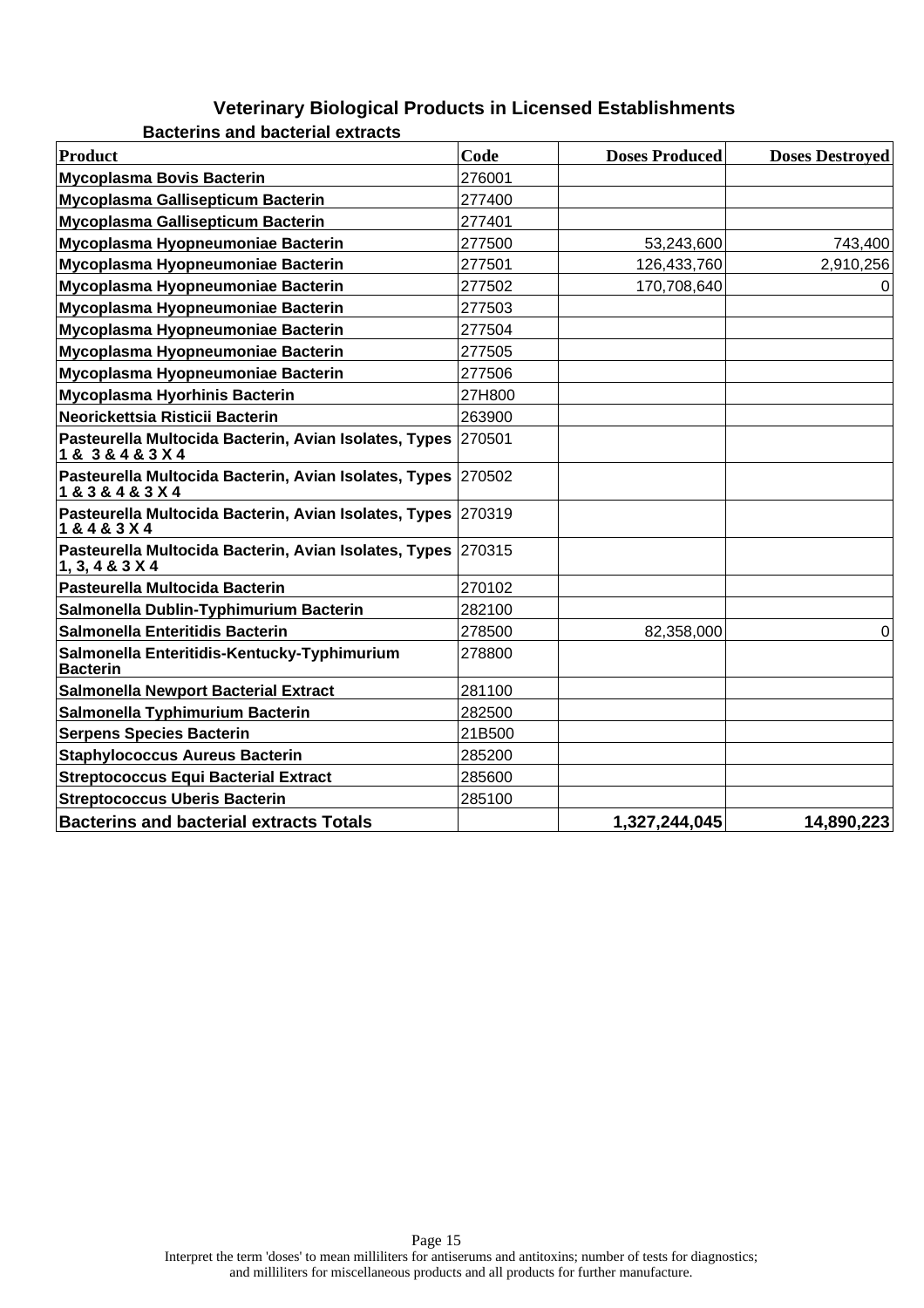| <b>Antibody products</b>                                                                                                                |        |                       |                        |
|-----------------------------------------------------------------------------------------------------------------------------------------|--------|-----------------------|------------------------|
| <b>Product</b>                                                                                                                          | Code   | <b>Doses Produced</b> | <b>Doses Destroyed</b> |
| Bovine Coronavirus-Escherichia Coli Antibody,<br><b>Bovine Origin</b>                                                                   | 36B500 |                       |                        |
| Bovine IgG-Escherichia Coli Antibody, Bovine Origin                                                                                     | 361000 |                       |                        |
| Bovine IgG-Escherichia Coli Antibody, Bovine Origin                                                                                     | 361001 |                       |                        |
| <b>Bovine IgG</b>                                                                                                                       | 360600 | 1,524,456             | 0                      |
| <b>Bovine IgG</b>                                                                                                                       | 360601 |                       |                        |
| <b>Bovine IgG</b>                                                                                                                       | 360602 |                       |                        |
| <b>Bovine IgG</b>                                                                                                                       | 360603 |                       |                        |
| <b>Bovine Rotavirus-Coronavirus-Escherichia Coli</b><br><b>Antibody, Bovine Origin</b>                                                  | 3625R2 |                       |                        |
| Equine IgG-Rhodococcus Equi Antibody, Equine<br>Origin                                                                                  | 390000 |                       |                        |
| <b>Equine IgG</b>                                                                                                                       | 360700 | 3,106,700             | 0                      |
| <b>Equine IgG</b>                                                                                                                       | 360701 | 7,488,685             | 0                      |
| Escherichia Coli Antibody, Equine Origin                                                                                                | 352600 |                       |                        |
| Escherichia Coli Antibody, Equine Origin                                                                                                | 3526C0 |                       |                        |
| Normal Serum, Equine Origin                                                                                                             | 360200 |                       |                        |
| Rhodococcus Equi Antibody, Equine Origin                                                                                                | 375000 | 9,148,150             | 0                      |
| Rhodococcus Equi-Streptococcus Equi Antibody,<br><b>Equine Origin</b>                                                                   | 375100 |                       |                        |
| Salmonella Typhimurium Antibody, Equine Origin                                                                                          | 385000 |                       |                        |
| Trueperella Pyogenes-Escherichia Coli-Mannheimia<br>Haemolytica-Pasteurella Multocida-Salmonella<br>Typhimurium Antibody, Bovine Origin | 339100 |                       |                        |
| Trueperella Pyogenes-Escherichia Coli-Pasteurella<br>Multocida-Salmonella Typhimurium Antibody, Bovine<br>Origin                        | 340000 |                       |                        |
| West Nile Virus Antibody, Equine Origin                                                                                                 | 399500 |                       |                        |
| <b>Antibody products Totals</b>                                                                                                         |        | 36,557,140            | $\mathbf 0$            |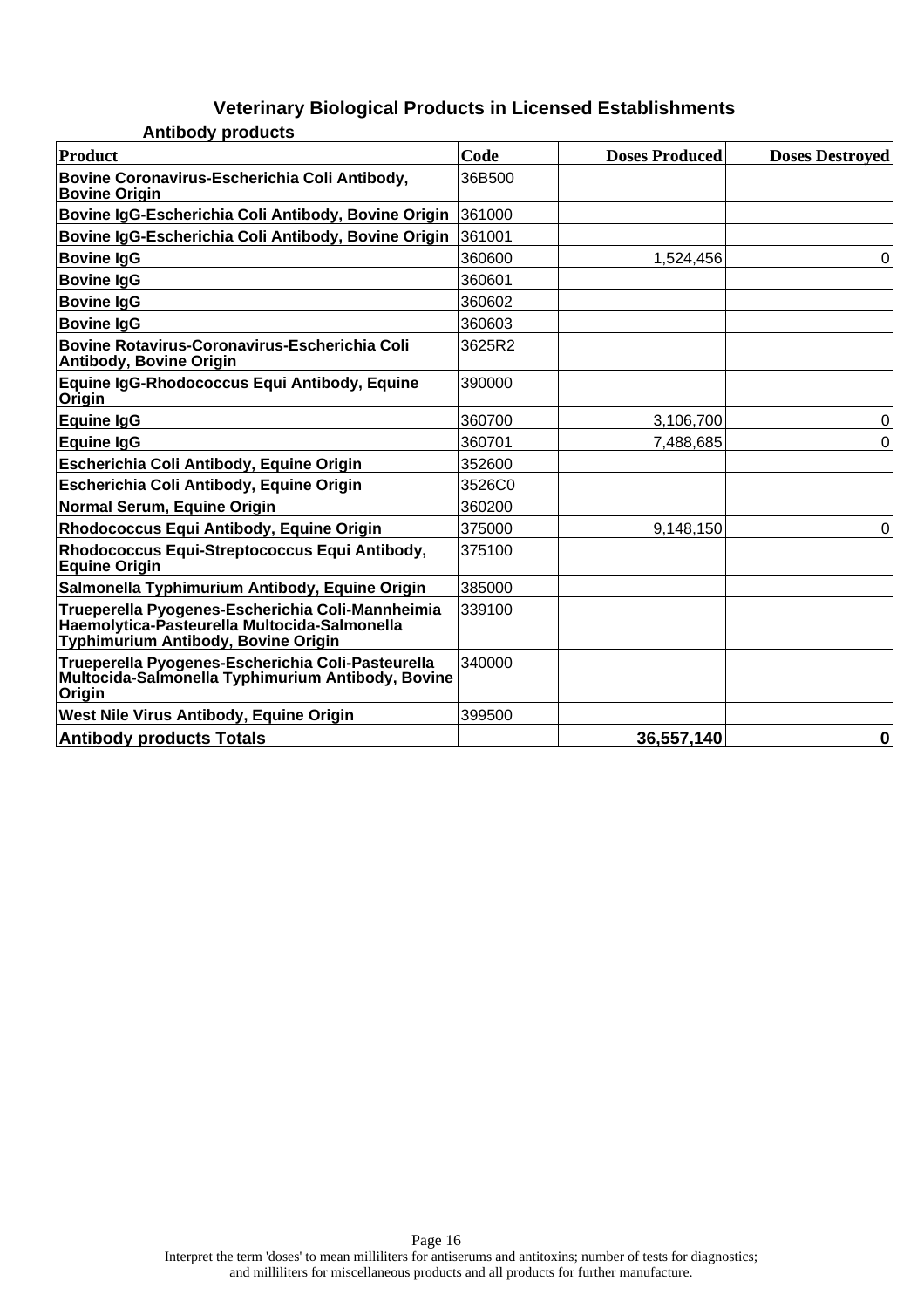| Product                                                                                                                                                                                                                                           | Code   | <b>Doses Produced</b> | <b>Doses Destroved</b> |
|---------------------------------------------------------------------------------------------------------------------------------------------------------------------------------------------------------------------------------------------------|--------|-----------------------|------------------------|
| Autogenous Vaccine, Killed Virus, Autogenous<br><b>Bacterin</b>                                                                                                                                                                                   | 450020 | 3,277,341             | $\Omega$               |
| Autogenous Vaccine, Killed Virus, Autogenous<br><b>Bacterin</b>                                                                                                                                                                                   | 450021 |                       |                        |
| Autogenous Vaccine, Killed Virus, Autogenous<br>∣Bacterin                                                                                                                                                                                         | 450012 |                       |                        |
| Bovine Rhinotracheitis-Virus Diarrhea Vaccine, Killed 414520<br>Virus, Campylobacter Fetus-Leptospira Canicola-<br>Grippotyphosa-Hardjo-Icterohaemorrhagiae-Pomona<br><b>Bacterin</b>                                                             |        |                       |                        |
| Bovine Rhinotracheitis-Virus Diarrhea Vaccine, Killed 414522<br>Virus, Campylobacter Fetus-Leptospira Canicola-<br>Grippotyphosa-Hardjo-Icterohaemorrhagiae-Pomona<br><b>Bacterin</b>                                                             |        |                       |                        |
| Bovine Rhinotracheitis-Virus Diarrhea Vaccine, Killed   43S520<br>Virus, Haemophilus Somnus-Mannheimia<br>Haemolytica-Pasteurella Multocida Bacterin-Toxoid                                                                                       |        |                       |                        |
| Bovine Rhinotracheitis-Virus Diarrhea Vaccine, Killed 433520<br>Virus, Leptospira Canicola-Grippotyphosa-Hardjo-<br>Icterohaemorrhagiae-Pomona Bacterin                                                                                           |        |                       |                        |
| Bovine Rhinotracheitis-Virus Diarrhea--Parainfluenza<br>3-Respiratory Syncytial Virus Vaccine, Killed Virus,<br><b>Campylobacter Fetus-Leptospira Canicola-</b><br>Grippotyphosa-Hardjo-Icterohaemorrhagiae-Pomona<br><b>Bacterin</b>             | 44B520 |                       |                        |
| Bovine Rhinotracheitis-Virus Diarrhea-Parainfluenza<br>3-Respiratory Syncytial Virus Vaccine, Killed Virus,<br><b>Campylobacter Fetus-Haemophilus Somnus-</b><br>Leptospira Canicola-Grippotyphosa-Hardjo-<br>Icterohaemorrhagiae-Pomona Bacterin | 44M522 |                       |                        |
| Bovine Rhinotracheitis-Virus Diarrhea-Parainfluenza<br>3-Respiratory Syncytial Virus Vaccine, Killed Virus,<br><b>Campylobacter Fetus-Leptospira Canicola-</b><br>Grippotyphosa-Hardjo-Icterohaemorrhagiae-Pomona<br>Bacterin                     | 44B620 |                       |                        |
| Bovine Rhinotracheitis-Virus Diarrhea-Parainfluenza<br>3-Respiratory Syncytial Virus Vaccine, Killed Virus,<br>Haemophilus Somnus Bacterin                                                                                                        | 44C520 |                       |                        |
| Bovine Rhinotracheitis-Virus Diarrhea-Parainfluenza<br>3-Respiratory Syncytial Virus Vaccine, Killed Virus,<br><b>Haemophilus Somnus Bacterin</b>                                                                                                 | 44D520 |                       |                        |
| Bovine Rhinotracheitis-Virus Diarrhea-Parainfluenza<br>3-Respiratory Syncytial Virus Vaccine, Killed Virus,<br>Haemophilus Somnus-Leptospira Canicola-<br>Grippotyphosa-Hardjo-Icterohaemorrhagiae-Pomona<br>∣Bacterin                            | 44D722 |                       |                        |
| Bovine Rhinotracheitis-Virus Diarrhea-Parainfluenza<br>3-Respiratory Syncytial Virus Vaccine, Killed Virus,<br>Leptospira Canicola-Grippotyphosa-Hardjo-<br>Icterohaemorrhagiae-Pomona Bacterin                                                   | 446520 |                       |                        |
| Bovine Rhinotracheitis-Virus Diarrhea-Parainfluenza<br>3-Respiratory Syncytial Virus Vaccine, Killed Virus,<br>Leptospira Canicola-Grippotyphosa-Hardjo-<br>Icterohaemorrhagiae-Pomona Bacterin                                                   | 446524 |                       |                        |
| Bovine Rhinotracheitis-Virus Diarrhea-Parainfluenza<br>3-Respiratory Syncytial Virus Vaccine, Killed Virus,<br>Leptospira Canicola-Grippotyphosa-Hardjo-<br>Icterohaemorrhagiae-Pomona-Mannheimia<br><b>Haemolytica Bacterin</b>                  | 447520 |                       |                        |

#### **Vaccines with bacterins/bacterial extracts/toxoids**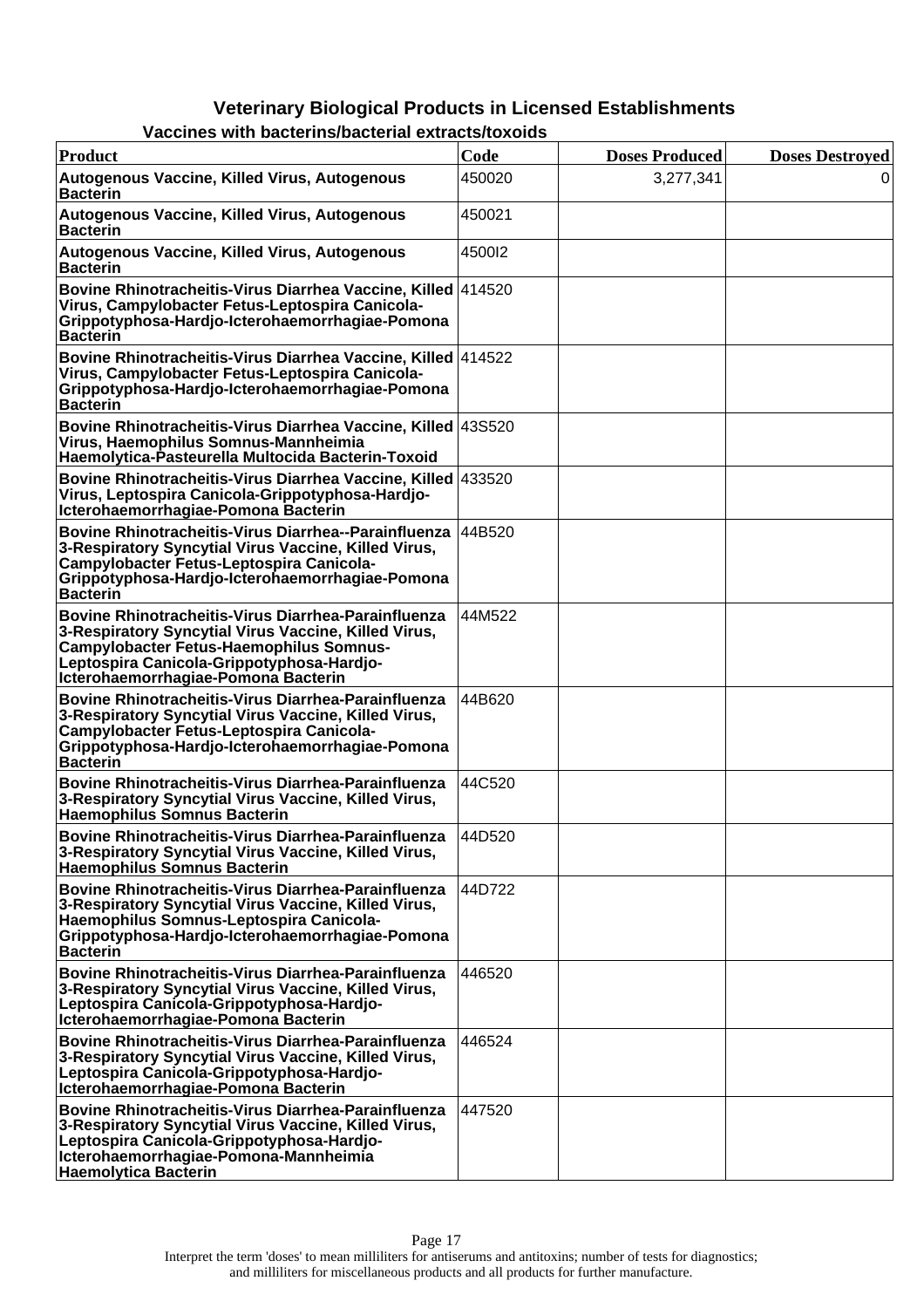| Product                                                                                                                                                                           | Code   | <b>Doses Produced</b> | <b>Doses Destroyed</b> |
|-----------------------------------------------------------------------------------------------------------------------------------------------------------------------------------|--------|-----------------------|------------------------|
| Bovine Rhinotracheitis-Virus Diarrhea-Parainfluenza<br>3-Respiratory Syncytial Virus Vaccine, Killed Virus,<br><b>Mannheimia Haemolytica Bacterin</b>                             | 44A520 |                       |                        |
| Bovine Rhinotracheitis-Virus Diarrhea-Parainfluenza<br>3-Respiratory Syncytial Virus Vaccine, Modified Live<br>Virus, Mannheimia Haemolytica Toxoid                               | 4X4120 |                       |                        |
| <b>Bovine Rotavirus - Coronavirus Vaccine, Killed Virus,</b><br><b>Clostridium Perfringens Type C-Escherichia Coli</b><br><b>Bacterin-Toxoid</b>                                  | 457020 |                       |                        |
| Bovine Rotavirus-Coronavirus Vaccine, Killed Virus,<br><b>Clostridium Perfringens Type C-Escherichia Coli</b><br><b>Bacterin-Toxoid</b>                                           | 457022 |                       |                        |
| Bovine Rotavirus-Coronavirus Vaccine, Killed Virus,<br><b>Clostridium Perfringens Types C &amp; D-Escherichia</b><br><b>Coli Bacterin-Toxoid</b>                                  | 457520 |                       |                        |
| Bovine Rotavirus-Coronavirus Vaccine, Killed Virus,<br><b>Escherichia Coli Bacterin</b>                                                                                           | 458522 |                       |                        |
| Bovine Virus Diarrhea Vaccine, Killed Virus,<br>Campylobacter Fetus-Leptospira Canicola-<br>Grippotyphosa-Hardjo-Icterohaemorrhagiae-Pomona<br><b>Bacterin</b>                    | 45B521 |                       |                        |
| Bovine Virus Diarrhea Vaccine, Killed Virus,<br>Leptospira Canicola-Grippotyphosa-Hardjo-<br>Icterohaemorrhagiae-Pomona Bacterin                                                  | 459521 |                       |                        |
| Bovine Virus Diarrhea Vaccine, Killed Virus,<br>Leptospira Canicola-Grippotyphosa-Hardjo-<br>Icterohaemorrhagiae-Pomona Bacterin                                                  | 459525 |                       |                        |
| Bovine Virus Diarrhea Vaccine, Modified Live Virus,<br><b>Mannheimia Haemolytica Toxoid</b>                                                                                       | 4A9120 |                       |                        |
| Canine Coronavirus Vaccine, Killed Virus, Borrelia<br>Burgdorferi Bacterin-Leptospira Canicola-<br>Grippotyphosa-Icterohaemorrhagiae-Pomona<br><b>Bacterial Extract</b>           | 47E521 |                       |                        |
| Canine Coronavirus Vaccine, Killed Virus, Leptospira 46E521<br>Canicola-Grippotyphosa-Icterohaemorrhagiae-<br><b>Pomona Bacterial Extract</b>                                     |        |                       |                        |
| Canine Coronavirus Vaccine, Killed Virus, Leptospira 46E527<br>Canicola-Grippotyphosa-Icterohaemorrhagiae-<br><b>Pomona Bacterial Extract</b>                                     |        |                       |                        |
| Canine Coronavirus Vaccine, Killed Virus, Leptospira   46D527<br><b>Icterohaemorrhagiae Bacterial Extract</b>                                                                     |        |                       |                        |
| Canine Distemper-Adenovirus Type 2-Parainfluenza-<br>Parvovirus Vaccine, Modified Live Virus, Leptospira<br>Canicola-Grippotyphosa-Icterohaemorrhagiae-<br><b>Pomona Bacterin</b> | 47K120 |                       |                        |
| Canine Distemper-Adenovirus Type 2-Parainfluenza-<br>Parvovirus Vaccine, Modified Live Virus, Leptospira<br>Canicola-Icterohaemorrhagiae Bacterin                                 | 463720 |                       |                        |
| Canine Distemper-Adenovirus Type 2-Parainfluenza-<br>Parvovirus Vaccine, Modified Live Virus, Leptospira<br>Canicola-Icterohaemorrhagiae Bacterin                                 | 463723 |                       |                        |
| Encephalomyelitis Vaccine, Eastern & Western &<br>Venezuelan, Killed Virus, Tetanus Toxoid                                                                                        | 486522 |                       |                        |
| Encephalomyelitis Vaccine, Eastern & Western,<br><b>Killed Virus, Tetanus Toxoid</b>                                                                                              | 486501 |                       |                        |
| Encephalomyelitis Vaccine, Eastern & Western,<br><b>Killed Virus, Tetanus Toxoid</b>                                                                                              | 486524 |                       |                        |
| Encephalomyelitis Vaccine, Eastern & Western,<br>Killed Virus, Tetanus Toxoid                                                                                                     | 486528 |                       |                        |

#### **Vaccines with bacterins/bacterial extracts/toxoids**

Interpret the term 'doses' to mean milliliters for antiserums and antitoxins; number of tests for diagnostics; and milliliters for miscellaneous products and all products for further manufacture.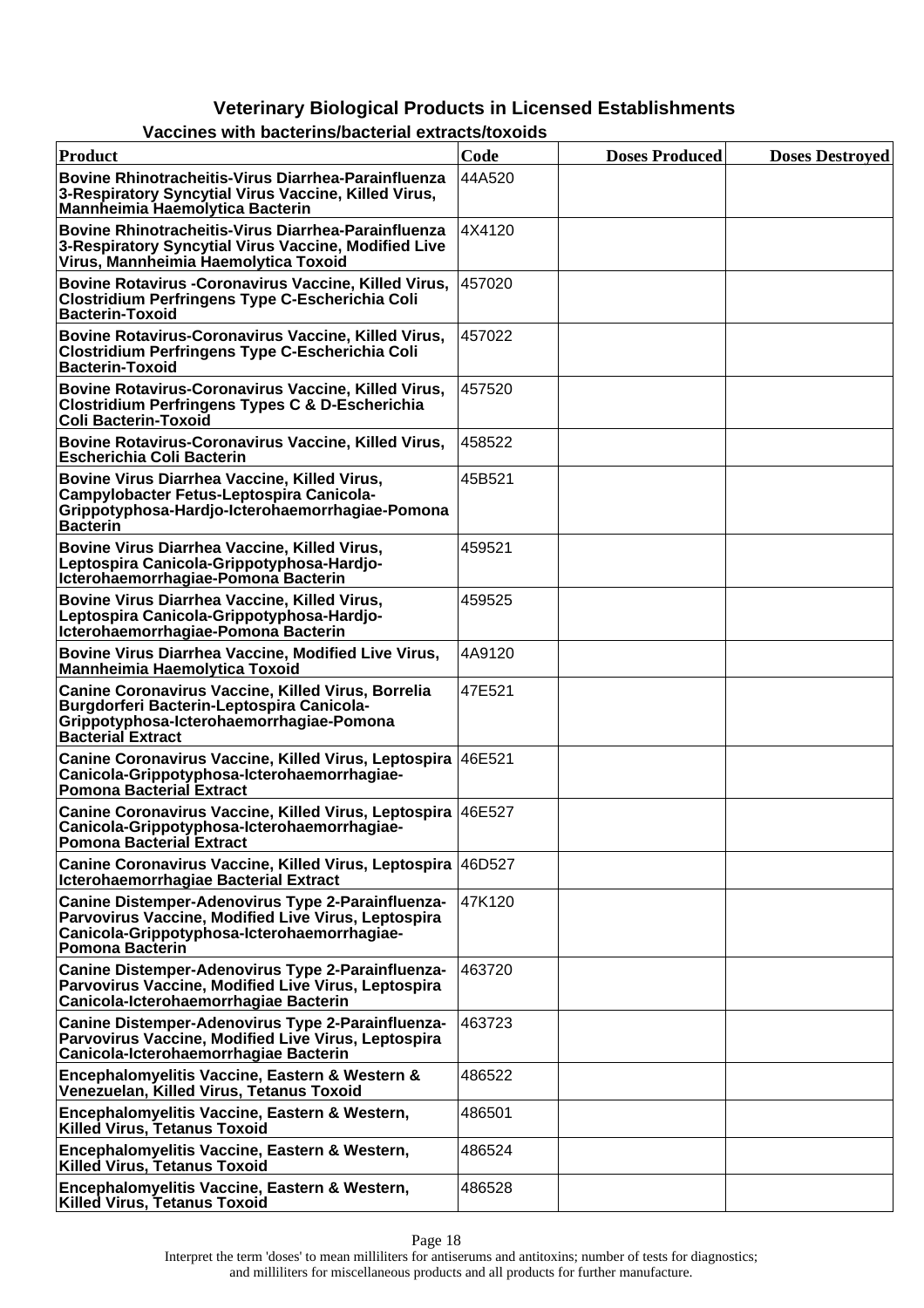|--|

| <b>Product</b>                                                                                                                                                | Code   | <b>Doses Produced</b> | <b>Doses Destroyed</b> |
|---------------------------------------------------------------------------------------------------------------------------------------------------------------|--------|-----------------------|------------------------|
| Encephalomyelitis-Influenza Vaccine, Eastern &<br><b>Western, Killed Virus, Tetanus Toxoid</b>                                                                | 483546 |                       |                        |
| Encephalomyelitis-Influenza Vaccine, Eastern &<br><b>Western, Killed Virus, Tetanus Toxoid</b>                                                                | 483526 |                       |                        |
| Encephalomyelitis-Influenza-West Nile Virus Vaccine,<br>Eastern & Western, Killed Virus, Tetanus Toxoid                                                       | 46W522 |                       |                        |
| Encephalomyelitis-Rabies-West Nile Virus Vaccine,<br>Eastern & Western & Venezuelan, Killed Virus,<br><b>Tetanus Toxoid</b>                                   | 48R520 |                       |                        |
| Encephalomyelitis-Rabies-West Nile Virus Vaccine,<br>Eastern & Western, Killed Virus, Tetanus Toxoid                                                          | 48R521 |                       |                        |
| Encephalomyelitis-Rhinopneumonitis-Influenza<br>Vaccine, Eastern & Western & Venezuelan, Killed<br><b>Virus, Tetanus Toxoid</b>                               | 484726 |                       |                        |
| Encephalomyelitis-Rhinopneumonitis-Influenza<br>Vaccine, Eastern & Western & Venezuelan, Killed<br><b>Virus, Tetanus Toxoid</b>                               | 484721 |                       |                        |
| Encephalomyelitis-Rhinopneumonitis-Influenza<br>Vaccine, Eastern & Western, Killed Virus, Tetanus<br><b>Toxoid</b>                                            | 484520 |                       |                        |
| Encephalomyelitis-Rhinopneumonitis-Influenza<br>Vaccine, Eastern & Western, Killed Virus, Tetanus<br><b>Toxoid</b>                                            | 484521 |                       |                        |
| Encephalomyelitis-Rhinopneumonitis-Influenza<br>Vaccine, Eastern & Western, Killed Virus, Tetanus<br><b>Toxoid</b>                                            | 484526 |                       |                        |
| Encephalomyelitis-Rhinopneumonitis-Influenza<br>Vaccine, Eastern & Western, Killed Virus, Tetanus<br><b>Toxoid</b>                                            | 484533 |                       |                        |
| Encephalomyelitis-Rhinopneumonitis-Influenza-West 49W520<br>Nile Virus Vaccine, Eastern & Western & Venezuelan,<br><b>Killed Virus, Tetanus Toxoid</b>        |        |                       |                        |
| Encephalomyelitis-Rhinopneumonitis-Influenza-West 49W521<br>Nile Virus Vaccine, Eastern & Western & Venezuelan,<br><b>Killed Virus, Tetanus Toxoid</b>        |        |                       |                        |
| Encephalomyelitis-Rhinopneumonitis-Influenza-West 4855R2<br>Nile Virus Vaccine, Eastern & Western, Killed Virus,<br>Killed Flavivirus Chimera, Tetanus Toxoid |        |                       |                        |
| Encephalomyelitis-Rhinopneumonitis-Influenza-West   485524<br>Nile Virus Vaccine, Eastern & Western, Killed Virus,<br><b>Tetanus Toxoid</b>                   |        |                       |                        |
| Encephalomyelitis-Rhinopneumonitis-Influenza-West 485525<br>Nile Virus Vaccine, Eastern & Western, Killed Virus,<br><b>Tetanus Toxoid</b>                     |        |                       |                        |
| Encephalomyelitis-West Nile Virus Vaccine, Eastern<br>& Western, Killed Virus, Tetanus Toxoid                                                                 | 48W524 |                       |                        |
| Encephalomyelitis-West Nile Virus Vaccine, Eastern<br>& Western & Venezuelan, Killed Virus, Tetanus<br><b>Toxoid</b>                                          | 48W520 |                       |                        |
| Encephalomyelitis-West Nile Virus Vaccine, Eastern<br>& Western & Venezuelan, Killed Virus, Tetanus<br><b>Toxoid</b>                                          | 48W525 |                       |                        |
| Encephalomyelitis-West Nile Virus Vaccine, Eastern<br>& Western, Killed Virus, Killed Flavivirus Chimera,<br><b>Tetanus Toxoid</b>                            | 48W5R1 |                       |                        |
| Encephalomyelitis-West Nile Virus Vaccine, Eastern<br>& Western, Killed Virus, Tetanus Toxoid                                                                 | 48W521 |                       |                        |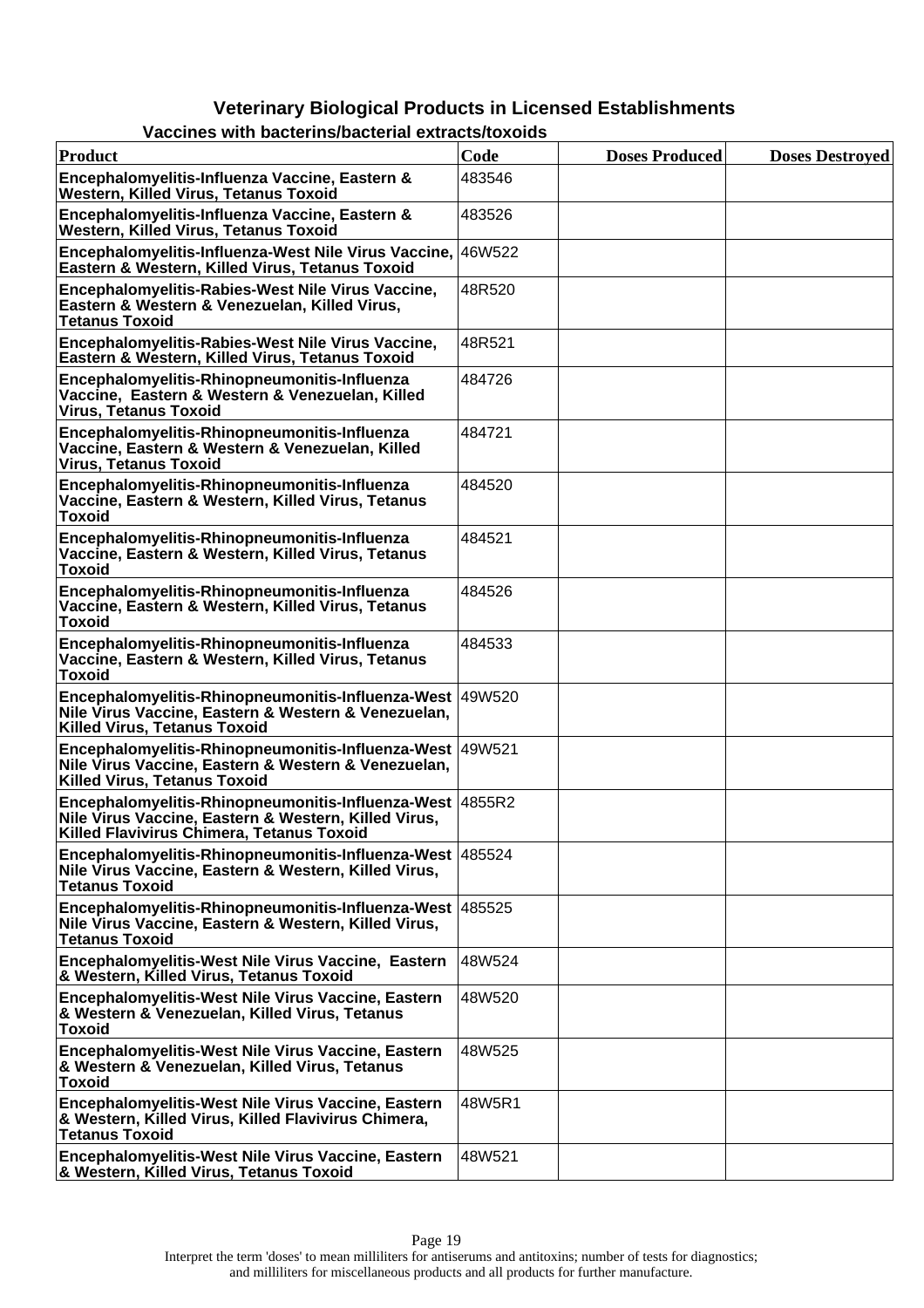| Product                                                                                                                                                                 | Code   | <b>Doses Produced</b> | <b>Doses Destroyed</b> |
|-------------------------------------------------------------------------------------------------------------------------------------------------------------------------|--------|-----------------------|------------------------|
| Infectious Salmon Anemia Virus Vaccine, Killed<br>Virus, Aeromonas Salmonicida-Vibrio Anguillarum-<br>Ordalii-Salmonicida Bacterin                                      | 4A4520 |                       |                        |
| Mink Enteritis Vaccine, Killed Virus, Clostridium<br><b>Botulinum Type C-Pseudomonas Aeruginosa</b><br><b>Bacterin-Toxoid</b>                                           | 49A523 |                       |                        |
| <b>Newcastle Disease-Bronchitis Vaccine, Mass &amp; Ark</b><br>Types, Killed Virus, Salmonella Enteritidis Bacterin                                                     | 48D711 |                       |                        |
| Newcastle-Bronchitis Vaccine, Mass Type, Killed<br>Virus, Mycoplasma Gallisepticum Bacterin                                                                             | 48B510 |                       |                        |
| Newcastle-Bronchitis Vaccine, Mass Type, Killed<br>Virus, Salmonella Enteritidis Bacterin                                                                               | 48D610 | 131,932,000           | 9,310,000              |
| Parvovirus Vaccine, Killed Virus, Erysipelothrix<br>Rhusiopathiae-Leptospira Bratislava-Canicola-<br>Grippotyphosa-Hardjo-Icterohaemorrhagiae-Pomona<br><b>Bacterin</b> | 4BC520 |                       |                        |
| Parvovirus Vaccine, Killed Virus, Erysipelothrix<br>Rhusiopathiae-Leptospira Bratislava-Canicola-<br>Grippotyphosa-Hardjo-Icterohaemorrhagiae-Pomona<br><b>Bacterin</b> | 4BC521 |                       |                        |
| Parvovirus Vaccine, Killed Virus, Erysipelothrix<br>Rhusiopathiae-Leptospira Bratislava-Canicola-<br>Grippotyphosa-Hardjo-Icterohaemorrhagiae-Pomona<br><b>Bacterin</b> | 4BC522 |                       |                        |
| Parvovirus Vaccine, Killed Virus, Erysipelothrix<br>Rhusiopathiae-Leptospira Canicola-Grippotyphosa-<br>Hardjo-Icterohaemorrhagiae-Pomona Bacterin                      | 48C520 |                       |                        |
| Parvovirus Vaccine, Killed Virus, Erysipelothrix<br>Rhusiopathiae-Leptospira Canicola-Grippotyphosa-<br>Hardjo-Icterohaemorrhagiae-Pomona Bacterin                      | 48C521 |                       |                        |
| Parvovirus Vaccine, Killed Virus, Erysipelothrix<br>Rhusiopathiae-Leptospira Canicola-Grippotyphosa-<br>Hardjo-Icterohaemorrhagiae-Pomona Bacterin                      | 48C522 |                       |                        |
| Porcine Circovirus Vaccine, Type 1 - Type 2 Chimera,<br>Killed Virus, Mycoplasma Hyopneumoniae Bacterin                                                                 | 49K5R5 |                       |                        |
| Porcine Circovirus Vaccine, Type 1 - Type 2 Chimera,<br>Killed Virus, Mycoplasma Hyopneumoniae Bacterin                                                                 | 49K5R7 |                       |                        |
| Porcine Circovirus Vaccine, Type 2, Killed<br>Baculovirus Vector, Mycoplasma Hyopneumoniae<br><b>Bacterin</b>                                                           | 49K5R1 | 69,988,050            | 0                      |
| Porcine Circovirus Vaccine, Type 2, Killed<br>Baculovirus Vector, Mycoplasma Hyopneumoniae<br><b>Bacterin</b>                                                           | 49K5R6 |                       |                        |
| Rabies Vaccine, Killed Virus, Neorickettsia Risticii<br><b>Bacterin</b>                                                                                                 | 490520 |                       |                        |
| Trichomonas Foetus Vaccine, Killed Protozoa-<br>Campylobacter Fetus-Leptospira Canicola-<br>Grippotyphosa-Hardjo-Icterohaemorrhagiae-Pomona<br><b>Bacterin</b>          | 499000 |                       |                        |
| Vaccines with bacterins/bacterial<br>extracts/toxoids Totals                                                                                                            |        | 721,670,233           | 24,307,548             |

#### **Vaccines with bacterins/bacterial extracts/toxoids**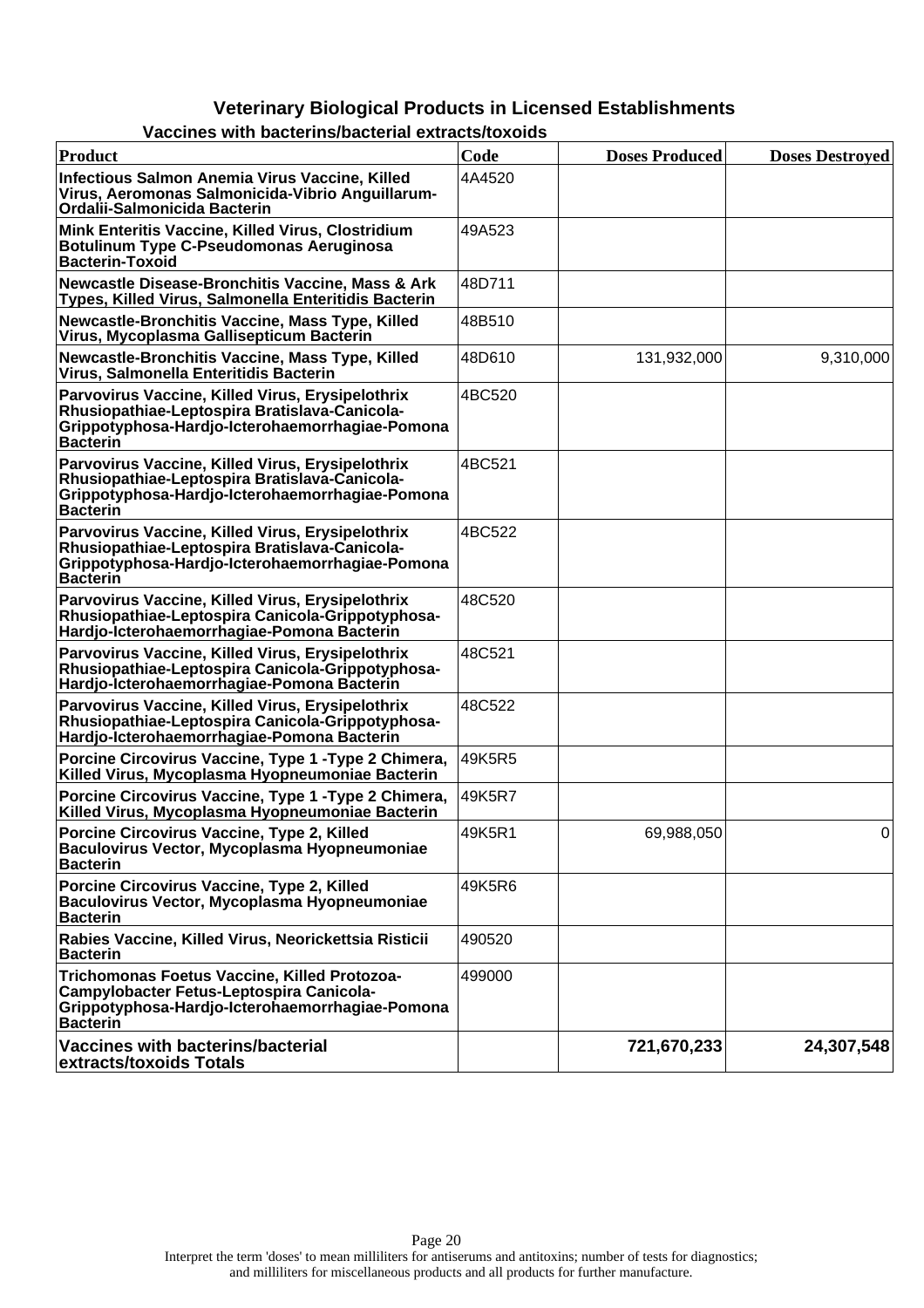**Diagnostic products**

| <b>Product</b>                                                                                                                  | Code   | <b>Doses Produced</b> | <b>Doses Destroyed</b> |
|---------------------------------------------------------------------------------------------------------------------------------|--------|-----------------------|------------------------|
| Anaplasma Antibody Test Kit, cELISA                                                                                             | 500221 |                       |                        |
| Avian Encephalomyelitis Virus Antibody Test Kit                                                                                 | 500600 | 868,000               | 0                      |
| Avian Influenza Virus Antibody Test Kit, ELISA                                                                                  | 500420 | 1,173,600             | 0                      |
| Avian Influenza Virus Antibody Test Kit, cELISA                                                                                 | 500421 |                       |                        |
| Avian Influenza Virus Antibody Test Kit                                                                                         | 500400 |                       |                        |
| Avian Influenza Virus RNA Test Kit                                                                                              | 50A580 |                       |                        |
| Avian Influenza Virus Type A Antigen Test Kit                                                                                   | 518052 |                       |                        |
| Avian Leukosis Virus Antibody Test Kit, Subgroup J                                                                              | 500702 |                       |                        |
| <b>Avian Leukosis Virus Antibody Test Kit</b>                                                                                   | 500701 |                       |                        |
| Avian Leukosis Virus Antigen Test Kit                                                                                           | 500700 | 5,234,400             | 0                      |
| <b>Avian Reovirus Antibody Test Kit</b>                                                                                         | 500800 | 2,026,500             | 0                      |
| Babesia Caballi Antibody Test Kit, cELISA                                                                                       | 501A20 |                       |                        |
| <b>Bluetongue Virus Antibody Test Kit, cELISA</b>                                                                               | 501020 |                       |                        |
| <b>Bluetongue Virus Antibody Test Kit</b>                                                                                       | 501000 |                       |                        |
| Bordetella Avium Antibody Test Kit                                                                                              | 501500 |                       |                        |
| <b>Bovine Leukemia Virus Antibody Test Kit</b>                                                                                  | 550520 |                       |                        |
| Bovine Spongiform Encephalopathy Antigen Test Kit, 543022<br><b>ELISA</b>                                                       |        |                       |                        |
| <b>Bovine Spongiform Encephalopathy-Scrapie Antigen</b><br>Test Kit, EIA                                                        | 544021 |                       |                        |
| <b>Bovine Virus Diarrhea Antigen Test Kit</b>                                                                                   | 5A0500 |                       |                        |
| <b>Bovine Virus Diarrhea Antigen Test Kit</b>                                                                                   | 5A0522 |                       |                        |
| <b>Bovine Virus Diarrhea Antigen Test Kit</b>                                                                                   | 5A0550 |                       |                        |
| <b>Bovine Virus Diarrhea RNA Test Kit</b>                                                                                       | 5A0680 |                       |                        |
| <b>Brucella Abortus Antibody Test Kit</b>                                                                                       | 501330 |                       |                        |
| <b>Canine Anaplasma Antibody Test Kit</b>                                                                                       | 575120 |                       |                        |
| Canine Borrelia Burgdorferi Antibody Test Kit                                                                                   | 501750 |                       |                        |
| <b>Canine Brucellosis Antibody Test Kit</b>                                                                                     | 502100 |                       |                        |
| <b>Canine Distemper-Adenovirus Type 2-Parvovirus</b><br><b>Antibody Test Kit, Dot Blot</b>                                      | 53P250 |                       |                        |
| <b>Canine Distemper-Parvovirus Antibody Test Kit</b>                                                                            | 53P100 |                       |                        |
| <b>Canine Ehrlichia Antibody Test Kit</b>                                                                                       | 503920 |                       |                        |
| <b>Canine Heartworm Antigen Test Kit</b>                                                                                        | 501800 | 5,572,874             | 0                      |
| <b>Canine Heartworm Antigen Test Kit</b>                                                                                        | 501802 |                       |                        |
| <b>Canine Heartworm Antigen Test Kit</b>                                                                                        | 501803 |                       |                        |
| <b>Canine Heartworm Antigen Test Kit</b>                                                                                        | 501808 |                       |                        |
| Canine Heartworm Antigen-Anaplasma<br>Phagocytophilum-Platys-Borrelia Burgdorferi-<br>Ehrlichia Canis-Ewingii Antibody Test Kit | 5P2100 |                       |                        |
| Canine Heartworm Antigen-Anaplasma-Borrelia<br>Burgdorferi-Ehrlichia Antibody Test Kit                                          | 5P2300 |                       |                        |
| <b>Canine Leptospira Antibody Test Kit</b>                                                                                      | 505220 |                       |                        |
| <b>Canine Leptospira Antibody Test Kit</b>                                                                                      | 505250 |                       |                        |
| <b>Canine Parvovirus Antigen Test Kit, Blot Test</b>                                                                            | 502400 |                       |                        |
| <b>Canine Parvovirus Antigen Test Kit, Blot Test</b>                                                                            | 502450 |                       |                        |
| <b>Canine Parvovirus Antigen Test Kit</b>                                                                                       | 502401 |                       |                        |
| <b>Canine Parvovirus Antigen Test Kit</b>                                                                                       | 502403 |                       |                        |
| <b>Canine Parvovirus-Coronavirus Antigen Test Kit</b>                                                                           | 5A2250 |                       |                        |
| <b>Canine Rheumatoid Factor Antigen Test Kit</b>                                                                                | 501200 |                       |                        |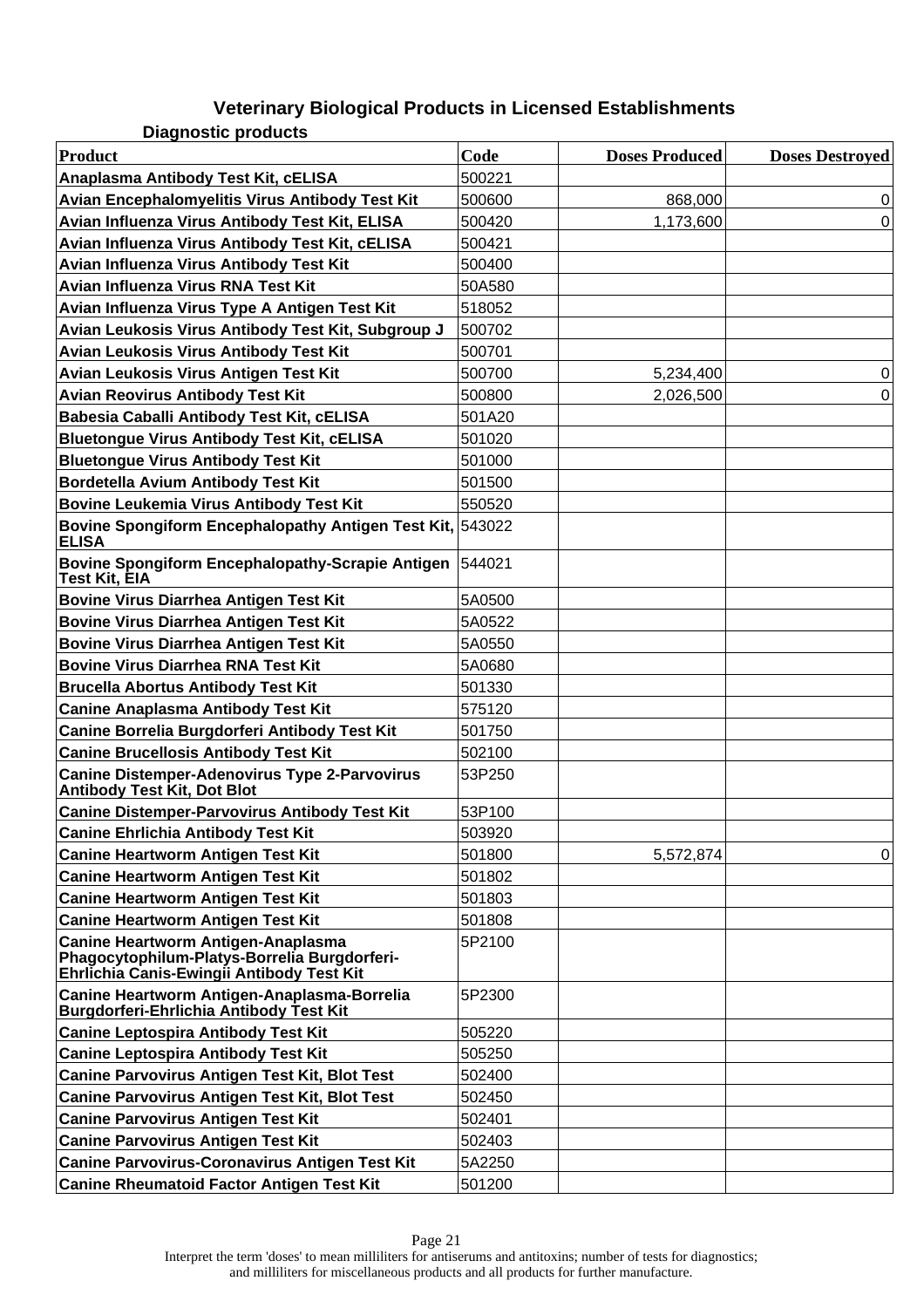| <b>Product</b>                                                                                      | Code   | <b>Doses Produced</b> | <b>Doses Destroyed</b> |
|-----------------------------------------------------------------------------------------------------|--------|-----------------------|------------------------|
| <b>Caprine Arthritis-Encephalitis-Ovine Progressive</b><br><b>Pneumonia Virus Antibody Test Kit</b> | 514000 |                       |                        |
| <b>Chicken Anemia Virus Antibody Test Kit</b>                                                       | 50C100 |                       |                        |
| <b>Chicken Anemia Virus Antibody Test Kit</b>                                                       | 50C101 |                       |                        |
| <b>Chronic Wasting Disease Antigen Test Kit, EIA</b>                                                | 542021 |                       |                        |
| <b>Chronic Wasting Disease Antigen Test Kit, ELISA</b>                                              | 542022 |                       |                        |
| Epizootic Hemorrhagic Disease Virus Antibody Test<br>Kit                                            | 5A2700 |                       |                        |
| Equine Arteritis Virus Antibody Test Kit, cELISA                                                    | 552520 |                       |                        |
| Equine Infectious Anemia Virus Antibody Test Kit,<br><b>ELISA</b>                                   | 551500 | 505,920               | 0                      |
| Equine Infectious Anemia Virus Antibody Test Kit,<br><b>ELISA</b>                                   | 551501 |                       |                        |
| <b>Equine Infectious Anemia Virus Antibody Test Kit</b>                                             | 551521 | 1,377,884             | 0                      |
| <b>Equine Infectious Anemia Virus Antibody Test Kit</b>                                             | 551522 |                       |                        |
| <b>Feline Heartworm Antibody Test Kit</b>                                                           | 5F1800 |                       |                        |
| Feline Heartworm Antigen Test Kit                                                                   | 5F2000 |                       |                        |
| Feline Heartworm-Feline Leukemia Virus Antigen-<br>Feline Immunodeficiency Virus Antibody Test Kit  | 502C01 |                       |                        |
| Feline Heartworm-Feline Leukemia Virus Antigen-<br>Feline Immunodeficiency Virus Antibody Test Kit  | 502C51 |                       |                        |
| Feline Immunodeficiency Virus Antibody Test Kit                                                     | 503600 |                       |                        |
| <b>Feline Infectious Peritonitis Virus Antibody Test Kit</b>                                        | 502900 |                       |                        |
| Feline Leukemia Virus Antigen Test Kit                                                              | 502800 | 387,360               | $\pmb{0}$              |
| Feline Leukemia Virus Antigen Test Kit                                                              | 502801 |                       |                        |
| Feline Leukemia Virus Antigen Test Kit                                                              | 502802 |                       |                        |
| Feline Leukemia Virus Antigen Test Kit                                                              | 502803 |                       |                        |
| Feline Leukemia Virus Antigen-Feline<br><b>Immunodeficiency Virus Antibody Test Kit</b>             | 502A00 |                       |                        |
| Feline Leukemia Virus Antigen-Feline<br><b>Immunodeficiency Virus Antibody Test Kit</b>             | 502A01 |                       |                        |
| Feline Leukemia Virus Antigen-Feline<br><b>Immunodeficiency Virus Antibody Test Kit</b>             | 502A02 |                       |                        |
| Feline Panleukopenia Virus Antibody Test Kit, Dot<br><b>Blot</b>                                    | 503F50 |                       |                        |
| Foot and Mouth Disease Virus Antibody Test Kit                                                      | 5FM020 |                       |                        |
| Fowl Laryngotracheitis Virus Antibody Test Kit                                                      | 560100 |                       |                        |
| Giardia Antigen Test Kit                                                                            | 5G0520 |                       |                        |
| <b>Giardia Antigen Test Kit</b>                                                                     | 5G0550 |                       |                        |
| <b>Giardia Antigen Test Kit</b>                                                                     | 5G0552 |                       |                        |
| Hemorrhagic Enteritis Virus Antibody Test Kit                                                       | 57E100 |                       |                        |
| <b>Infectious Bronchitis Virus Antibody Test Kit</b>                                                | 503000 | 3,954,220             | 0                      |
| <b>Infectious Bursal Disease Virus Antibody Test Kit</b>                                            | 504000 | 3,150,580             | 0                      |
| <b>Infectious Bursal Disease Virus Antibody Test Kit</b>                                            | 504001 |                       |                        |
| Mycobacterium Bovis Antibody Test Kit                                                               | 5A6520 |                       |                        |
| Mycobacterium Bovis-Mycobacterium Tuberculosis<br><b>Antibody Test Kit</b>                          | 547050 |                       |                        |
| Mycobacterium Paratuberculosis Antibody Test Kit                                                    | 506400 |                       |                        |
| Mycobacterium Paratuberculosis Antibody Test Kit                                                    | 506401 |                       |                        |
| Mycobacterium Paratuberculosis Antibody Test Kit                                                    | 506420 |                       |                        |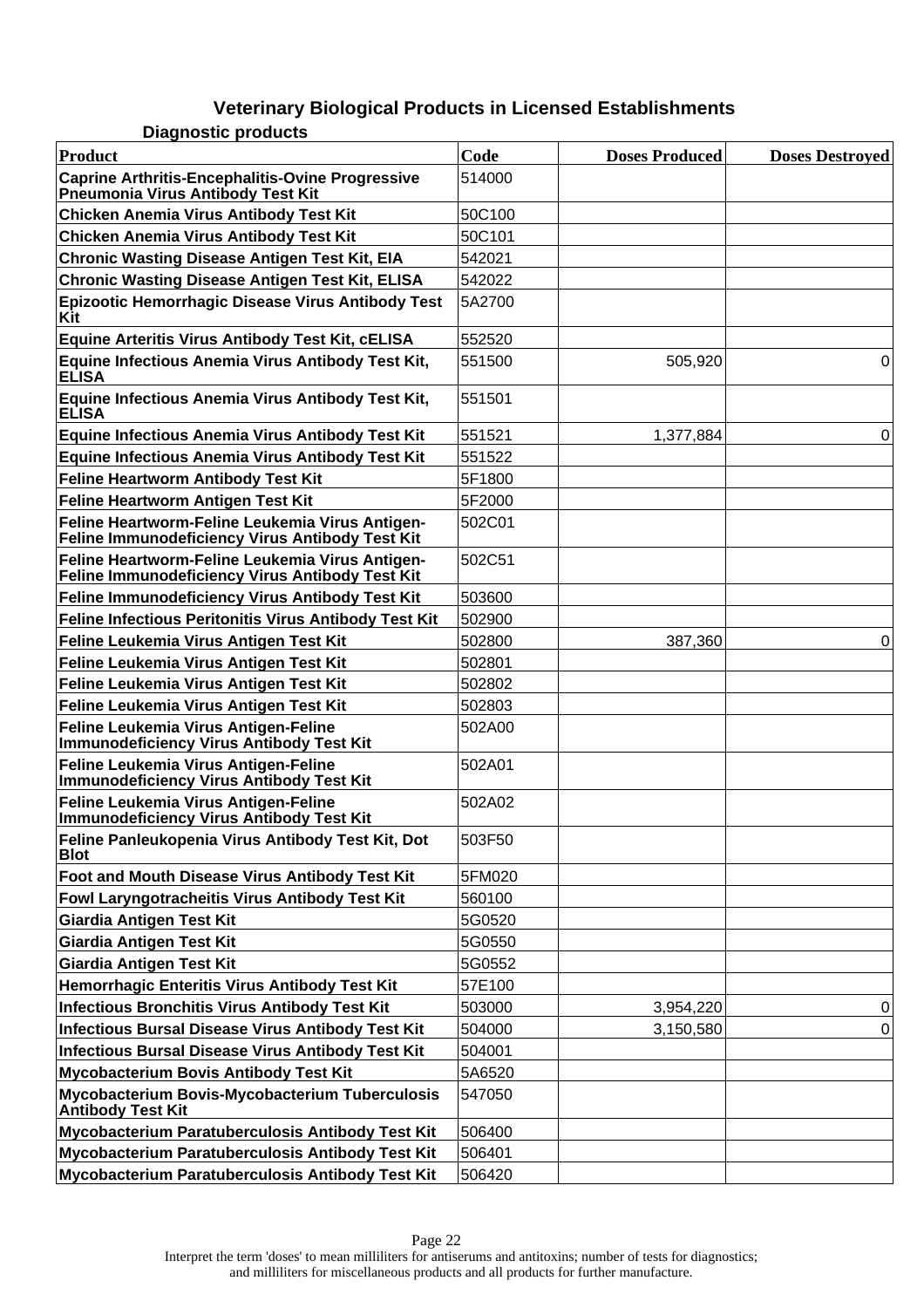**Diagnostic products**

| <b>Product</b>                                                                           | Code   | <b>Doses Produced</b> | <b>Doses Destroyed</b> |
|------------------------------------------------------------------------------------------|--------|-----------------------|------------------------|
| Mycobacterium Paratuberculosis DNA Test Kit,<br><b>Pólymerase Chain Reaction</b>         | 506680 |                       |                        |
| Mycobacterium Paratuberculosis DNA Test Kit                                              | 506600 |                       |                        |
| Mycoplasma Gallisepticum Antibody Test Kit                                               | 507000 | 3,252,380             | 0                      |
| Mycoplasma Gallisepticum Antibody Test Kit                                               | 507001 |                       |                        |
| Mycoplasma Gallisepticum Antigen                                                         | 507102 |                       |                        |
| Mycoplasma Gallisepticum-Synoviae Antibody Test<br>Kit                                   | 507400 |                       |                        |
| Mycoplasma Gallisepticum-Synoviae Antibody Test<br>Kit                                   | 507420 |                       |                        |
| Mycoplasma Hyopneumoniae Antibody Test Kit                                               | 507500 |                       |                        |
| Mycoplasma Meleagridis Antibody Test Kit                                                 | 517200 |                       |                        |
| Mycoplasma Meleagridis Antigen                                                           | 507201 |                       |                        |
| Mycoplasma Synoviae Antibody Test Kit                                                    | 517300 | 2,786,820             | 0                      |
| Mycoplasma Synoviae Antibody Test Kit                                                    | 517301 |                       |                        |
| Mycoplasma Synoviae Antigen                                                              | 507302 |                       |                        |
| Neospora Caninum Antibody Test Kit, cELISA                                               | 5N0520 |                       |                        |
| <b>Neospora Caninum Antibody Test Kit</b>                                                | 5N0500 |                       |                        |
| Newcastle Disease Virus Antibody Test Kit, ELISA                                         | 508020 |                       |                        |
| <b>Newcastle Disease Virus Antibody Test Kit</b>                                         | 508000 | 2,844,960             | 0                      |
| <b>Newcastle Disease Virus Antibody Test Kit</b>                                         | 508001 |                       |                        |
| Pasteurella Multocida Antibody Test Kit                                                  | 513000 |                       |                        |
| Pasteurella Multocida Antibody Test Kit                                                  | 513001 |                       |                        |
| Porcine Epidemic Diarrhea Virus Antibody Test Kit                                        | 500320 |                       |                        |
| <b>Porcine Reproductive &amp; Respiratory Syndrome Virus</b><br><b>Antibody Test Kit</b> | 59S502 |                       |                        |
| <b>Porcine Reproductive &amp; Respiratory Syndrome Virus</b><br><b>Antibody Test Kit</b> | 59S520 |                       |                        |
| <b>Pseudorabies Virus Antibody Test Kit</b>                                              | 511002 |                       |                        |
| <b>Pseudorabies Virus Antibody Test Kit</b>                                              | 511003 |                       |                        |
| <b>Pseudorabies Virus gB Antibody Test Kit</b>                                           | 511400 |                       |                        |
| <b>Pseudorabies Virus gpl Antibody Test Kit</b>                                          | 511300 |                       |                        |
| Reticuloendotheliosis Virus Antibody Test Kit                                            | 526500 |                       |                        |
| Salmonella Enteritidis Antibody Test Kit                                                 | 5SE500 |                       |                        |
| Salmonella Enteritidis-Typhimurium Antibody Test<br>Kit                                  | 57E500 |                       |                        |
| Small Ruminant Lentivirus Antibody Test Kit, cELISA 513920                               |        |                       |                        |
| Swine Influenza Virus Antibody Test Kit                                                  | 59A520 |                       |                        |
| Swine Influenza Virus RNA Test Kit                                                       | 59A780 |                       |                        |
| Swine Influenza Virus RNA Test Kit                                                       | 59A781 |                       |                        |
| Swine Influenza Virus Type A Antigen Test Kit                                            | 518151 |                       |                        |
| <b>Theileria Equi Antibody Test Kit</b>                                                  | 501B20 |                       |                        |
| Transmissible Spongiform Encephalopathy Antigen<br><b>Test Kit, ELISA</b>                | 543120 |                       |                        |
| <b>Trichinella Spiralis Antibody Test Kit</b>                                            | 535000 |                       |                        |
| <b>Trichomonas Foetus DNA Test Kit</b>                                                   | 529280 |                       |                        |
| Tuberculin, PPD Bovis, Intradermic                                                       | 530200 |                       |                        |
| <b>West Nile Virus Antibody Test Kit, ELISA</b>                                          | 599620 |                       |                        |
| <b>Diagnostic products Totals</b>                                                        |        | 87,491,223            | 94,250                 |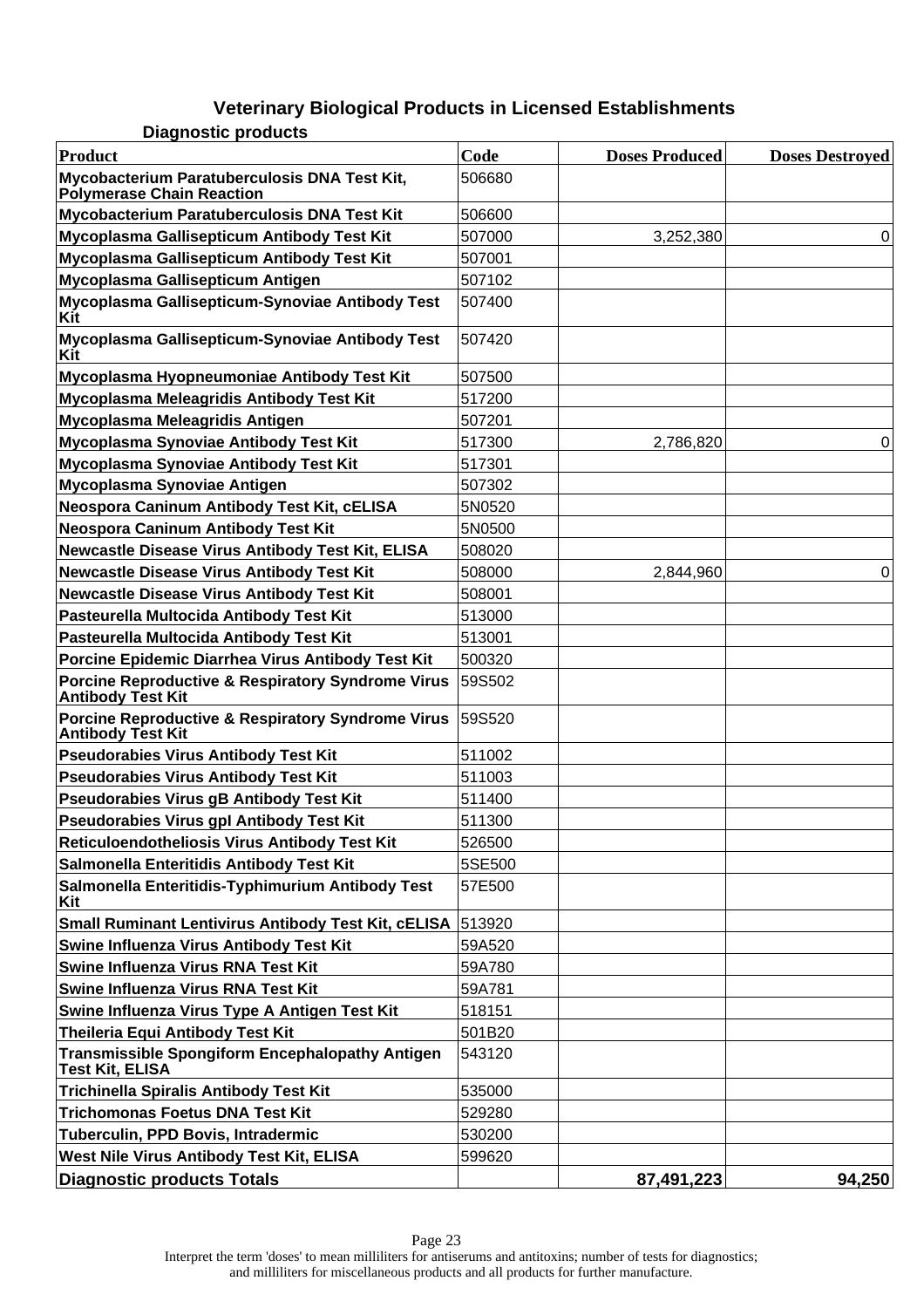**Veterinary Biological Products in Licensed Establishments Diagnostic products**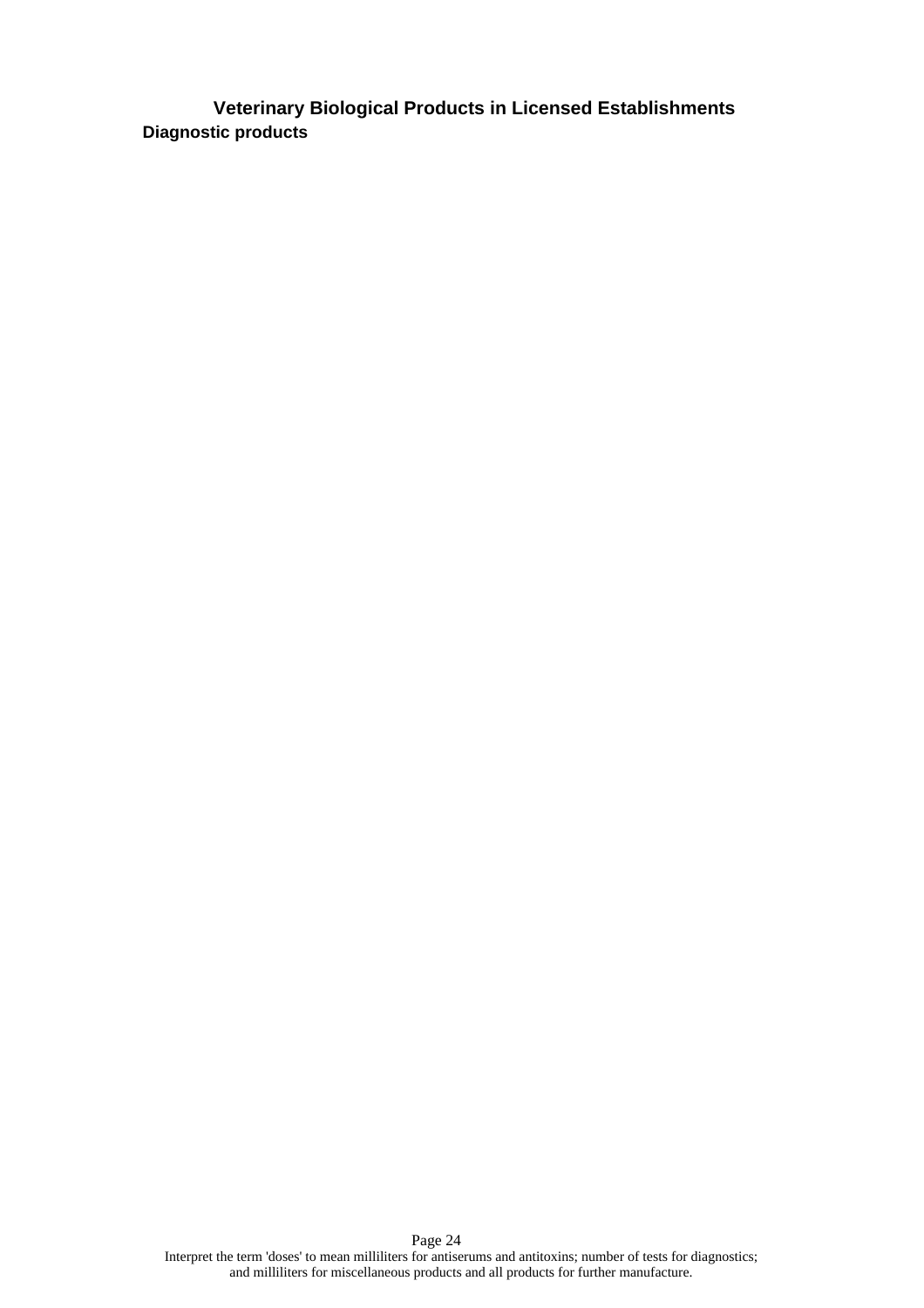| <b>Antitoxins</b>                                                                            |         |                       |                        |
|----------------------------------------------------------------------------------------------|---------|-----------------------|------------------------|
| Product                                                                                      | Code    | <b>Doses Produced</b> | <b>Doses Destroyed</b> |
| Antivenin, Crotalidae Polyvalent, Equine Origin                                              | 1610101 |                       |                        |
| Antivenin, Crotalidae Polyvalent                                                             | 610100  |                       |                        |
| <b>Clostridium Perfringens Type C Antitoxin-</b><br>Escherichia Coli Antibody, Equine Origin | 621201  |                       |                        |
| <b>Clostridium Perfringens Types C &amp; D Antitoxin,</b><br><b>Equine Origin</b>            | 622100  | 11,397,625            | 0                      |
| <b>Tetanus Antitoxin</b>                                                                     | 630200  |                       |                        |
| <b>Antitoxins Totals</b>                                                                     |         | 14,391,912            | 339,700                |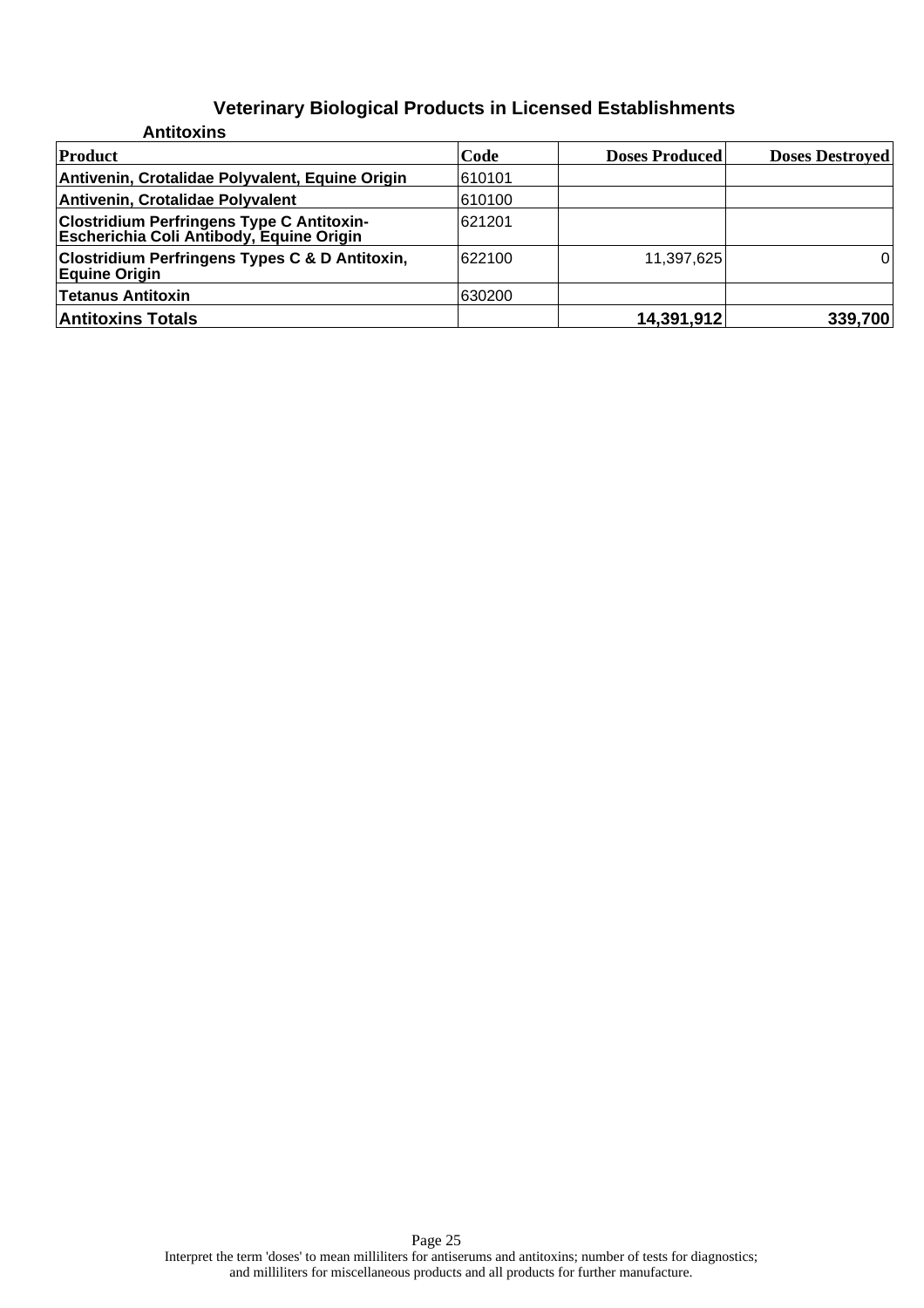#### **Veterinary Biological Products in Licensed Establishments Bacterin-toxoids**

| Product                                                                                                                       | Code   | <b>Doses Produced</b> | <b>Doses Destroyed</b> |
|-------------------------------------------------------------------------------------------------------------------------------|--------|-----------------------|------------------------|
| Bordetella Bronchiseptica-Erysipelothrix<br>Rhusiopathiae-Pasteurella Multocida Bacterin-Toxoid                               | 705401 |                       |                        |
| Bordetella Bronchiseptica-Pasteurella Multocida<br><b>Bacterin-Toxoid</b>                                                     | 706000 |                       |                        |
| <b>Clostridium Botulinum Type C Bacterin-Toxoid</b>                                                                           | 701000 |                       |                        |
| Clostridium Chauvoei-Septicum-Haemolyticum-<br>Novyi-Sordellii-Perfringens Types C & D Bacterin-<br><b>Toxoid</b>             | 716000 |                       |                        |
| Clostridium Chauvoei-Septicum-Haemolyticum-<br>Novyi-Sordellii-Perfringens Types C & D Bacterin-<br><b>Toxoid</b>             | 716001 |                       |                        |
| Clostridium Chauvoei-Septicum-Haemolyticum-<br>Novyi-Sordellii-Perfringens Types C & D Bacterin-<br><b>Toxoid</b>             | 716002 |                       |                        |
| Clostridium Chauvoei-Septicum-Haemolyticum-<br>Novyi-Sordellii-Perfringens Types C & D-<br>Haemophilus Somnus Bacterin-Toxoid | 7B2300 |                       |                        |
| Clostridium Chauvoei-Septicum-Haemolyticum-<br>Novyi-Sordellii-Tetani-Perfringens Types C & D<br><b>Bacterin-Toxoid</b>       | 734000 |                       |                        |
| Clostridium Chauvoei-Septicum-Haemolyticum-<br>Novyi-Tetani-Perfringens Types C & D Bacterin-<br><b>Toxoid</b>                | 728000 |                       |                        |
| Clostridium Chauvoei-Septicum-Novyi-Sordellii<br><b>Bacterin-Toxoid</b>                                                       | 739000 |                       |                        |
| Clostridium Chauvoei-Septicum-Novyi-Sordellii-<br>Perfringens Types C & D Bacterin-Toxoid                                     | 741000 | 16,909,270            | 0                      |
| Clostridium Chauvoei-Septicum-Novyi-Sordellii-<br>Perfringens Types C & D Bacterin-Toxoid                                     | 741001 | 41,298,880            | 1,402,100              |
| Clostridium Chauvoei-Septicum-Novyi-Sordellii-<br>Perfringens Types C & D Bacterin-Toxoid                                     | 741002 |                       |                        |
| Clostridium Chauvoei-Septicum-Novyi-Sordellii-<br>Perfringens Types C & D-Haemophilus Somnus<br><b>Bacterin-Toxoid</b>        | 742300 | 29,091,980            | 0                      |
| Clostridium Chauvoei-Septicum-Novyi-Sordellii-<br>Perfringens Types C & D-Moraxella Bovis Bacterin-<br><b>Toxoid</b>          | 742501 |                       |                        |
| Clostridium Chauvoei-Septicum-Novyi-Sordellii-<br>Perfringens Types C & D-Moraxella Bovis Bacterin-<br><b>Toxoid</b>          | 742502 |                       |                        |
| Clostridium Chauvoei-Septicum-Novyi-Sordellii-<br>Perfringens Types C & D-Moraxella Bovis Bacterin-<br><b>Toxoid</b>          | 742503 |                       |                        |
| Clostridium Perfringens Type C-Escherichia Coli<br><b>Bacterin-Toxoid</b>                                                     | 789000 | 17,810,600            | 0                      |
| <b>Clostridium Perfringens Type C-Escherichia Coli</b><br><b>Bacterin-Toxoid</b>                                              | 789001 |                       |                        |
| Clostridium Perfringens Types C & D Bacterin-Toxoid 787000                                                                    |        | 5,334,220             | 0                      |
| Clostridium Perfringens Types C & D Bacterin-Toxoid 787002                                                                    |        |                       |                        |
| Clostridium Perfringens Types C & D-Tetani Bacterin- 788500<br><b>Toxoid</b>                                                  |        |                       |                        |
| Corynebacterium Pseudotuberculosis Bacterin-<br><b>Toxoid</b>                                                                 | 7A9400 |                       |                        |
| Corynebacterium Pseudotuberculosis Bacterin-<br><b>Toxoid</b>                                                                 | 7A9401 |                       |                        |
| <b>Escherichia Coli Bacterin-Toxoid</b>                                                                                       | 785000 |                       |                        |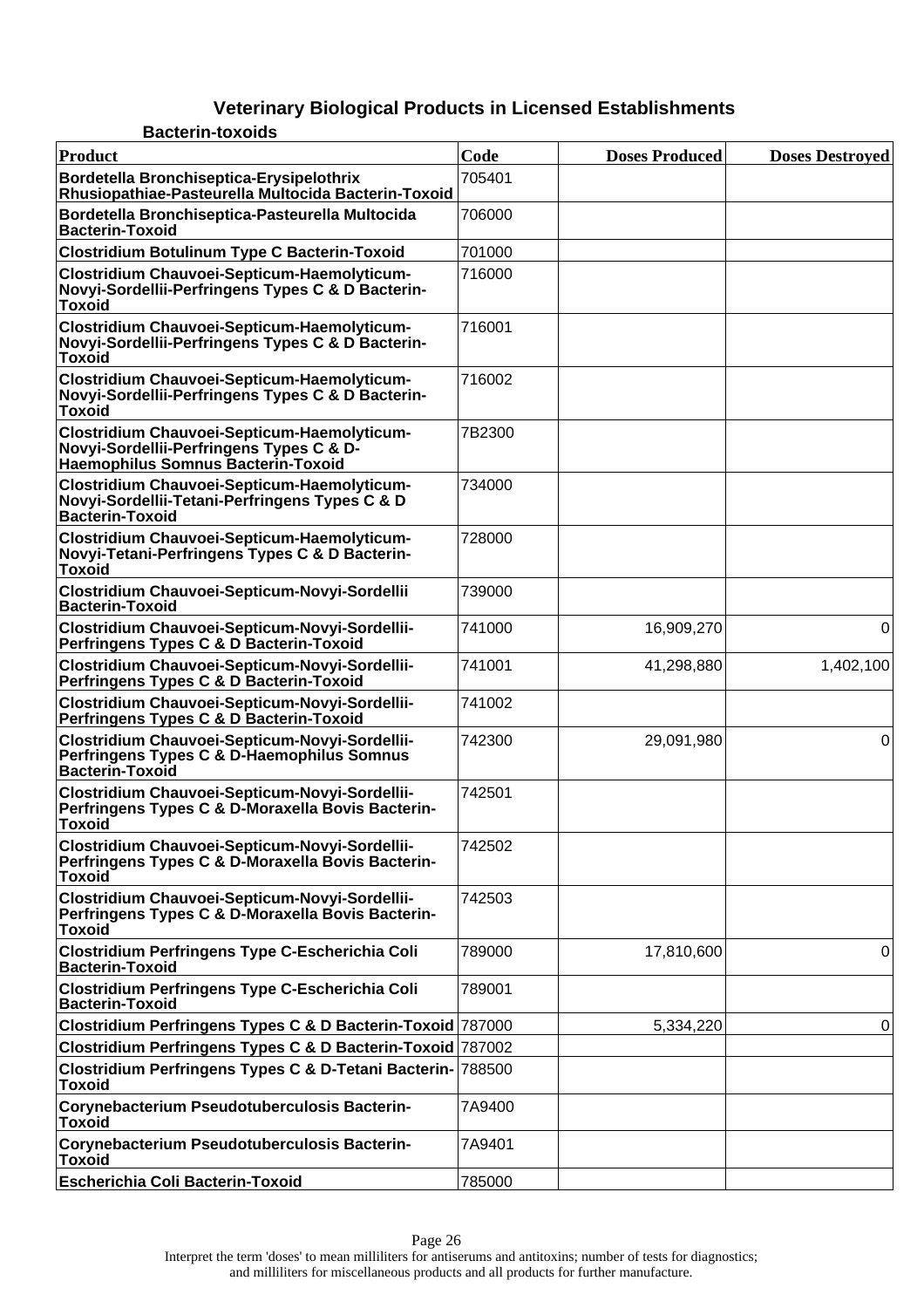| <b>Bacterin-toxoids</b>                                                                                       |        |                       |                        |
|---------------------------------------------------------------------------------------------------------------|--------|-----------------------|------------------------|
| Product                                                                                                       | Code   | <b>Doses Produced</b> | <b>Doses Destroyed</b> |
| Haemophilus Somnus-Mannheimia Haemolytica-<br>Pasteurella Multocida Bacterin-Toxoid                           | 789501 |                       |                        |
| Haemophilus Somnus-Mannheimia Haemolytica-<br>Pasteurella Multocida-Salmonella Typhimurium<br>Bacterin-Toxoid | 79A501 |                       |                        |
| Mannheimia Haemolytica Bacterial Extract-Toxoid                                                               | 7906R0 |                       |                        |
| Mannheimia Haemolytica Bacterin-Toxoid                                                                        | 790500 |                       |                        |
| Mannheimia Haemolytica-Pasteurella Multocida<br><b>Bacterin-Toxoid</b>                                        | 793501 |                       |                        |
| Pasteurella Multocida Bacterial Extract-Mannheimia<br><b>Haemolytica Toxoid</b>                               | 794500 |                       |                        |
| Salmonella Typhimurium Bacterin-Toxoid                                                                        | 791001 |                       |                        |
| <b>Staphylococcus Aureus Bacterin-Toxoid</b>                                                                  | 7960C0 |                       |                        |
| <b>Bacterin-toxoids Totals</b>                                                                                |        | 275,210,742           | 1,972,750              |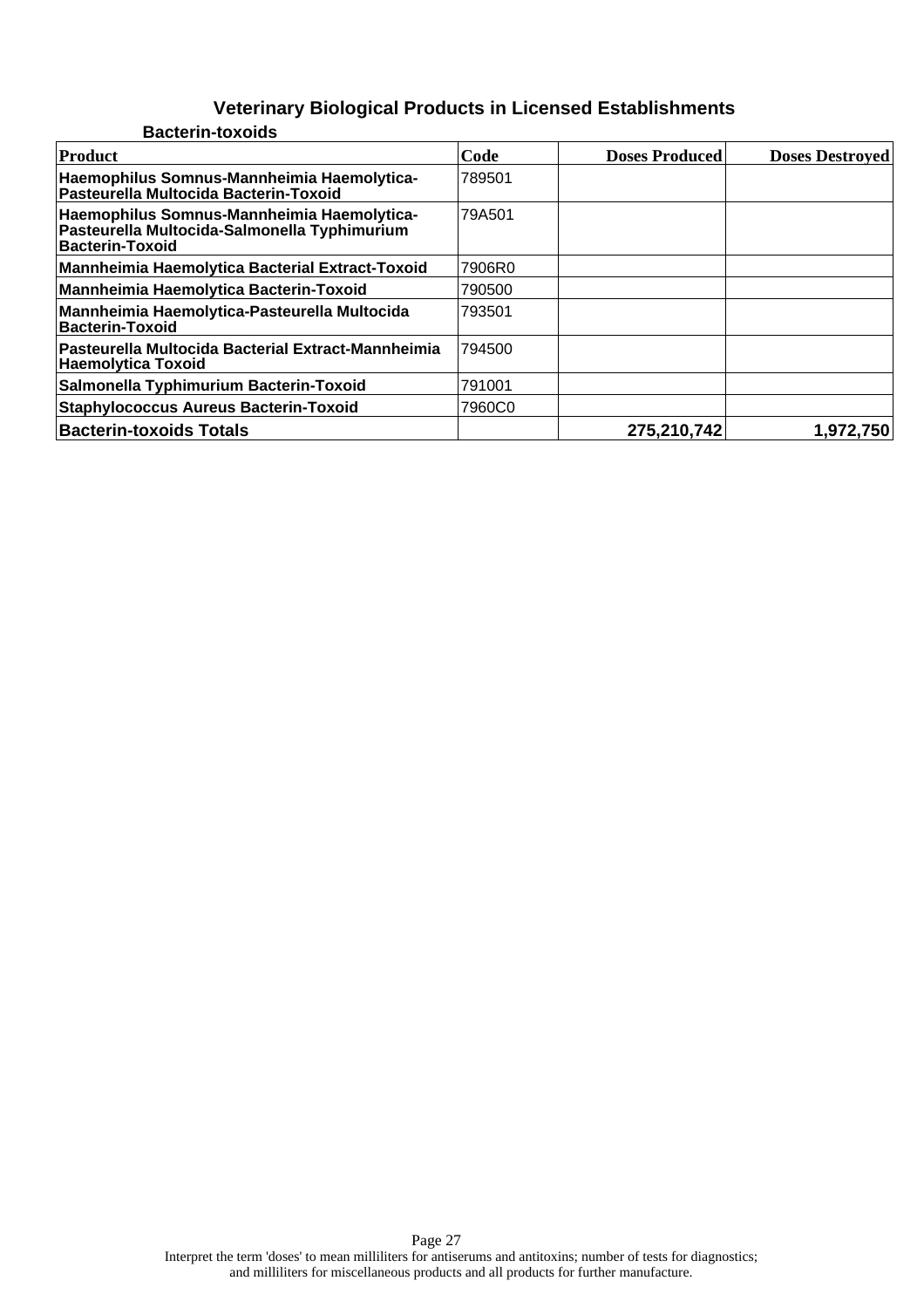| <b>Toxoids</b>                                            |        |                       |                        |
|-----------------------------------------------------------|--------|-----------------------|------------------------|
| <b>Product</b>                                            | Code   | <b>Doses Produced</b> | <b>Doses Destroyed</b> |
| <b>Clostridium Botulinum Type B Toxoid</b>                | 801000 |                       |                        |
| <b>Clostridium Perfringens Type A Toxoid</b>              | 808100 |                       |                        |
| <b>Clostridium Perfringens Type A Toxoid</b>              | 808101 |                       |                        |
| <b>Clostridium Perfringens Types C &amp; D Toxoid</b>     | 820100 |                       |                        |
| <b>Clostridium Perfringens Types C &amp; D Toxoid</b>     | 820101 |                       |                        |
| <b>Clostridium Perfringens Types C &amp; D Toxoid</b>     | 820102 |                       |                        |
| <b>Clostridium Perfringens Types C &amp; D Toxoid</b>     | 820103 |                       |                        |
| Clostridium Perfringens Types C & D-Tetanus Toxoid 830400 |        |                       |                        |
| <b>Crotalus Atrox Toxoid</b>                              | 890000 |                       |                        |
| <b>Crotalus Atrox Toxoid</b>                              | 890001 |                       |                        |
| <b>Mannheimia Haemolytica Toxoid</b>                      | 869900 |                       |                        |
| Mannheimia Haemolytica Toxoid                             | 869901 |                       |                        |
| <b>Tetanus Toxoid</b>                                     | 860100 | 461,967               | 0                      |
| <b>Tetanus Toxoid</b>                                     | 860101 |                       |                        |
| <b>Tetanus Toxoid</b>                                     | 860102 |                       |                        |
| <b>Toxoids Totals</b>                                     |        | 31,903,525            | 0                      |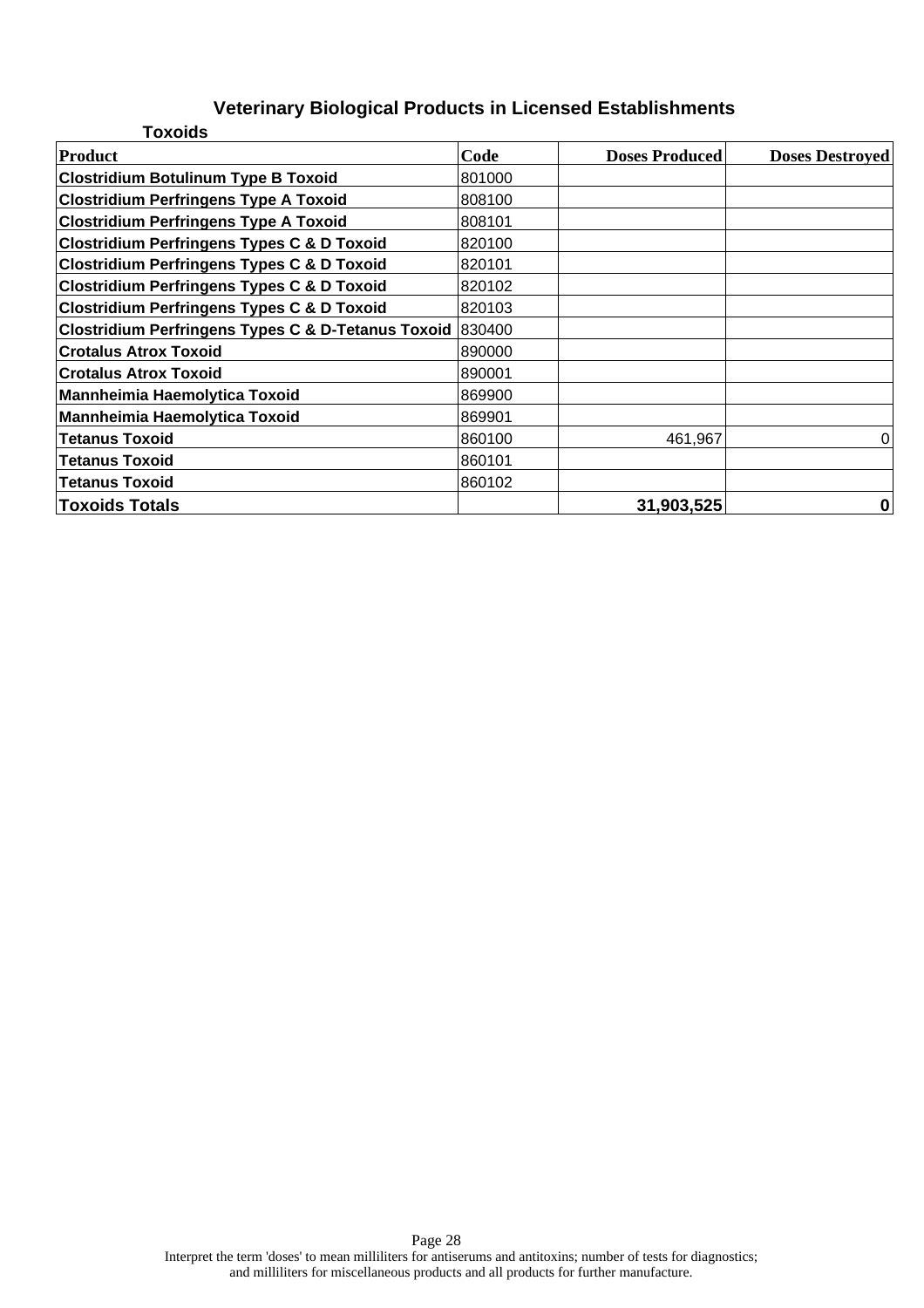| <b>Miscellaneous</b>                                                  |        |                       |                        |
|-----------------------------------------------------------------------|--------|-----------------------|------------------------|
| <b>Product</b>                                                        | Code   | <b>Doses Produced</b> | <b>Doses Destroyed</b> |
| Allergenic Extract, Flea Antigen                                      | 952500 |                       |                        |
| <b>Allergenic Extract, House Dust</b>                                 | 952100 |                       |                        |
| Allergenic Extract, Human Hair                                        | 95B100 |                       |                        |
| <b>Allergenic Extract, Mixed Epidermals</b>                           | 952700 | 52,023                | $\Omega$               |
| <b>Allergenic Extract, Mixed Foods</b>                                | 952900 |                       |                        |
| <b>Allergenic Extract, Mixed Grasses</b>                              | 952203 | 246,787               | $\boldsymbol{0}$       |
| <b>Allergenic Extract, Mixed Inhalants</b>                            | 952400 | 9,948                 | $\mathbf 0$            |
| <b>Allergenic Extract, Mixed Insects</b>                              | 952800 | 288,964               | $\overline{0}$         |
| <b>Allergenic Extract, Mixed Mites</b>                                | 95A100 |                       |                        |
| <b>Allergenic Extract, Mixed Molds</b>                                | 952300 | 165,173               | $\mathbf 0$            |
| <b>Allergenic Extract, Mixed Ragweed</b>                              | 952201 | 38,910                | 0                      |
| <b>Allergenic Extract, Mixed Trees</b>                                | 952202 | 305,401               | $\boldsymbol{0}$       |
| <b>Allergenic Extract, Mixed Weeds</b>                                | 952204 | 290,577               | $\boldsymbol{0}$       |
| <b>Allergenic Extract, Prescription Product</b>                       | 953100 | 1,314,689             | $\Omega$               |
| <b>Canine Atopic Dermatitis Immunotherapeutic</b>                     | 958002 |                       |                        |
| <b>Canine Melanoma Vaccine, DNA</b>                                   | 9240D0 |                       |                        |
| Canine Osteosarcoma Vaccine, Live Listeria Vector                     | 9243R0 |                       |                        |
| <b>Caprine Serum Fraction Immunomodulator</b>                         | 936000 |                       |                        |
| <b>DNA Immunostimulant</b>                                            | 9381D0 |                       |                        |
| Feline Interleukin-2 Immunomodulator, Live<br><b>Canarypox Vector</b> | 9401R0 |                       |                        |
| Lymphocyte T-Cell Immunomodulator                                     | 941000 |                       |                        |
| <b>Mycobacterium Cell Wall Fraction Immunostimulant</b>               | 930000 |                       |                        |
| <b>Mycobacterium Cell Wall Fraction Immunostimulant</b>               | 930001 |                       |                        |
| <b>Mycobacterium Cell Wall Fraction Immunostimulant</b>               | 930002 |                       |                        |
| <b>Polyprenyl Immunostimulant</b>                                     | 938000 |                       |                        |
| <b>Prescription Product, RNA Particle</b>                             | 9PP000 |                       |                        |
| Propionibacterium Acnes Immunostimulant                               | 935000 |                       |                        |
| <b>Staphylococcus Aureus Phage Lysate</b>                             | 935500 |                       |                        |
| <b>Miscellaneous Totals</b>                                           |        | 12,346,413            | 15,350                 |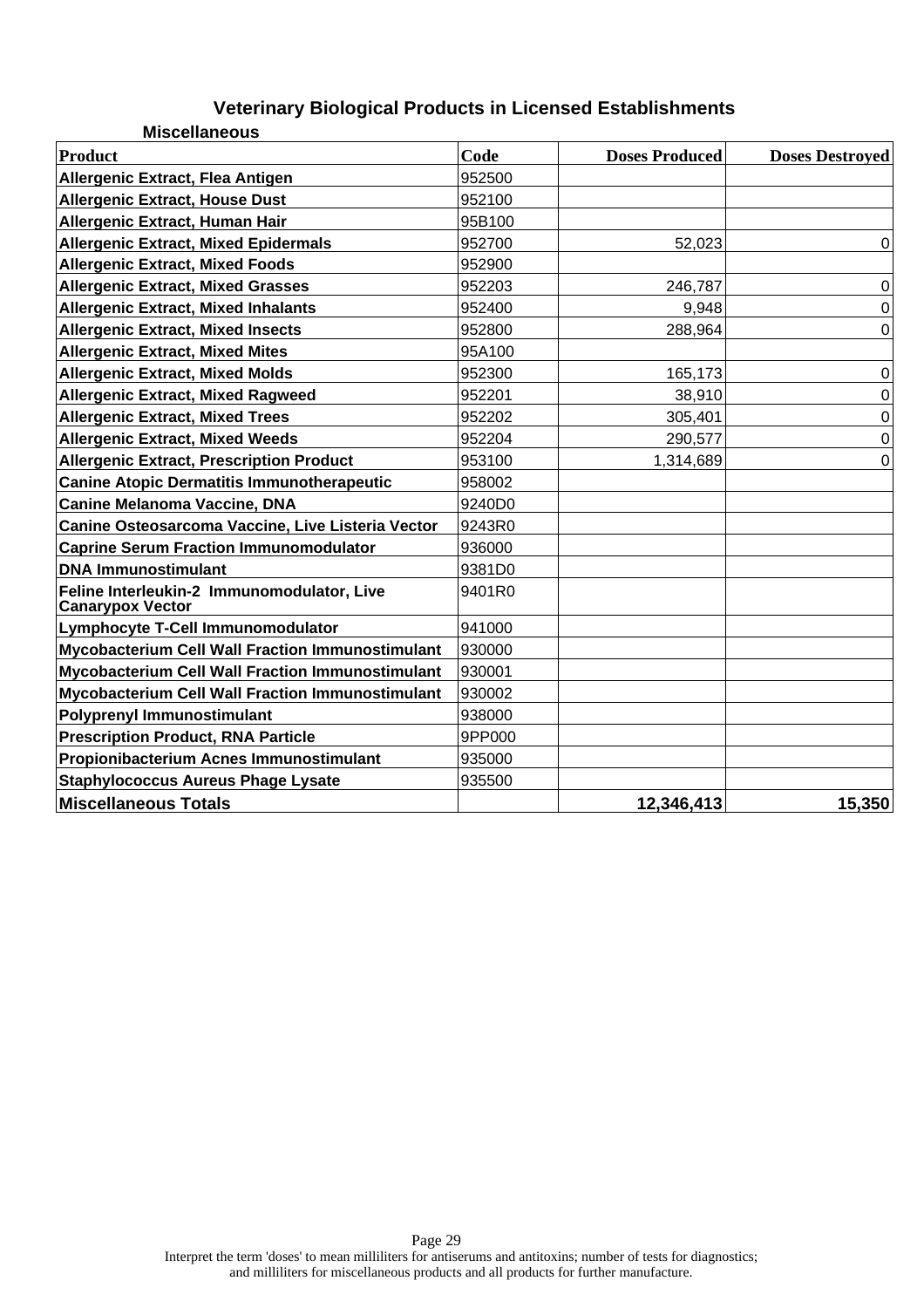#### **Veterinary Biological Products in Licensed Establishments For further manufacture: vaccines**

| Product                                                                                                | Code   | <b>Doses Produced</b> | <b>Doses Destroyed</b> |
|--------------------------------------------------------------------------------------------------------|--------|-----------------------|------------------------|
| <b>Autogenous Virus, Live Virus</b>                                                                    | A01510 |                       |                        |
| <b>Bovine Parainfluenza 3 Virus, Modified Live Virus</b>                                               | A84120 |                       |                        |
| <b>Bovine Respiratory Syncytial Virus, Modified Live</b><br><b>Virus</b>                               | A09120 |                       |                        |
| <b>Bovine Rhinotracheitis Virus, Killed Virus</b>                                                      | A10521 |                       |                        |
| <b>Bovine Virus Diarrhea Virus, Killed Virus</b>                                                       | A20520 |                       |                        |
| <b>Bovine Virus Diarrhea Virus, Killed Virus</b>                                                       | A20521 |                       |                        |
| <b>Bovine Virus Diarrhea Virus, Killed Virus</b>                                                       | A20523 |                       |                        |
| <b>Bovine Virus Diarrhea Virus, Killed Virus</b>                                                       | A20524 |                       |                        |
| <b>Bursal Disease Virus, Live Variant</b>                                                              | A2B950 |                       |                        |
| <b>Bursal Disease Virus, Live Virus</b>                                                                | A27100 |                       |                        |
| <b>Bursal Disease Virus, Live Virus</b>                                                                | A27150 |                       |                        |
| <b>Bursal Disease Virus, Live Virus</b>                                                                | A2B14A |                       |                        |
| <b>Canine Adenovirus Type 2, Modified Live Virus</b>                                                   | A34121 |                       |                        |
| <b>Canine Distemper Virus, Modified Live Virus</b>                                                     | A30120 |                       |                        |
| <b>Canine Parainfluenza Virus, Modified Live Virus</b>                                                 | A42120 |                       |                        |
| <b>Canine Parainfluenza Virus, Modified Live Virus</b>                                                 | A42121 |                       |                        |
| Canine Parainfluenza-Bordetella Bronchiseptica<br>Vaccine, Modified Live Virus, Avirulent Live Culture | A4M120 |                       |                        |
| <b>Canine Parvovirus, Modified Live Virus</b>                                                          | A8M123 |                       |                        |
| <b>Coccidiosis Vaccine, Live Oocysts</b>                                                               | A43151 |                       |                        |
| <b>Coccidiosis Vaccine, Live Oocysts</b>                                                               | A43154 |                       |                        |
| Encephalomyelitis Virus, Venezuelan, Killed Virus                                                      | A48500 |                       |                        |
| Encephalomyelitis Virus, Western, Killed Virus                                                         | A48525 |                       |                        |
| <b>Equine Influenza Virus, Killed Virus</b>                                                            | A50520 |                       |                        |
| <b>Equine Rhinitis A Virus, Killed Virus</b>                                                           | A52220 |                       |                        |
| <b>Equine Rhinopneumonitis Vaccine, Killed Virus</b>                                                   | A52520 |                       |                        |
| <b>Equine Rhinopneumonitis Vaccine, Modified Live</b><br><b>Virus</b>                                  | A52121 |                       |                        |
| <b>Equine Rhinopneumonitis Virus, Modified Live Virus</b>                                              | A52120 |                       |                        |
| Equine Rhinopneumonitis-Influenza Vaccine, Killed<br><b>Virus</b>                                      | A51520 |                       |                        |
| <b>Equine Rotavirus, Killed Virus</b>                                                                  | AE1522 |                       |                        |
| Feline Infectious Peritonitis Virus, Modified Live<br>Virus                                            | A5A120 |                       |                        |
| Feline Leukemia Vaccine, Killed Virus                                                                  | A55521 |                       |                        |
| Feline Leukemia Vaccine, Killed Virus                                                                  | A55523 |                       |                        |
| Feline Leukemia Virus Antigen                                                                          | A555R0 |                       |                        |
| <b>Feline Leukemia Virus Antigen</b>                                                                   | A555R1 |                       |                        |
| Feline Panleukopenia Virus, Modified Live Virus                                                        | A56122 |                       |                        |
| <b>Feline Rhinotracheitis Virus, Modified Live Virus</b>                                               | A6A120 |                       |                        |
| Giardia Lamblia Vaccine, Killed Protozoa                                                               | A8G500 |                       |                        |
| <b>Ovine Ecthyma Vaccine, Modified Live Virus</b>                                                      | A82150 |                       |                        |
| Porcine Circovirus, Type 1 - Type 2 Chimera, Killed<br><b>Virus</b>                                    | A9K5R2 |                       |                        |
| Rabies Vaccine, Live Vaccinia Vector                                                                   | A901R0 |                       |                        |
| <b>Rabies Virus, Killed Virus</b>                                                                      | A90522 |                       |                        |
| <b>West Nile Virus, Killed Virus</b>                                                                   | A99520 |                       |                        |
| <b>West Nile Virus, Killed Virus</b>                                                                   | A99521 |                       |                        |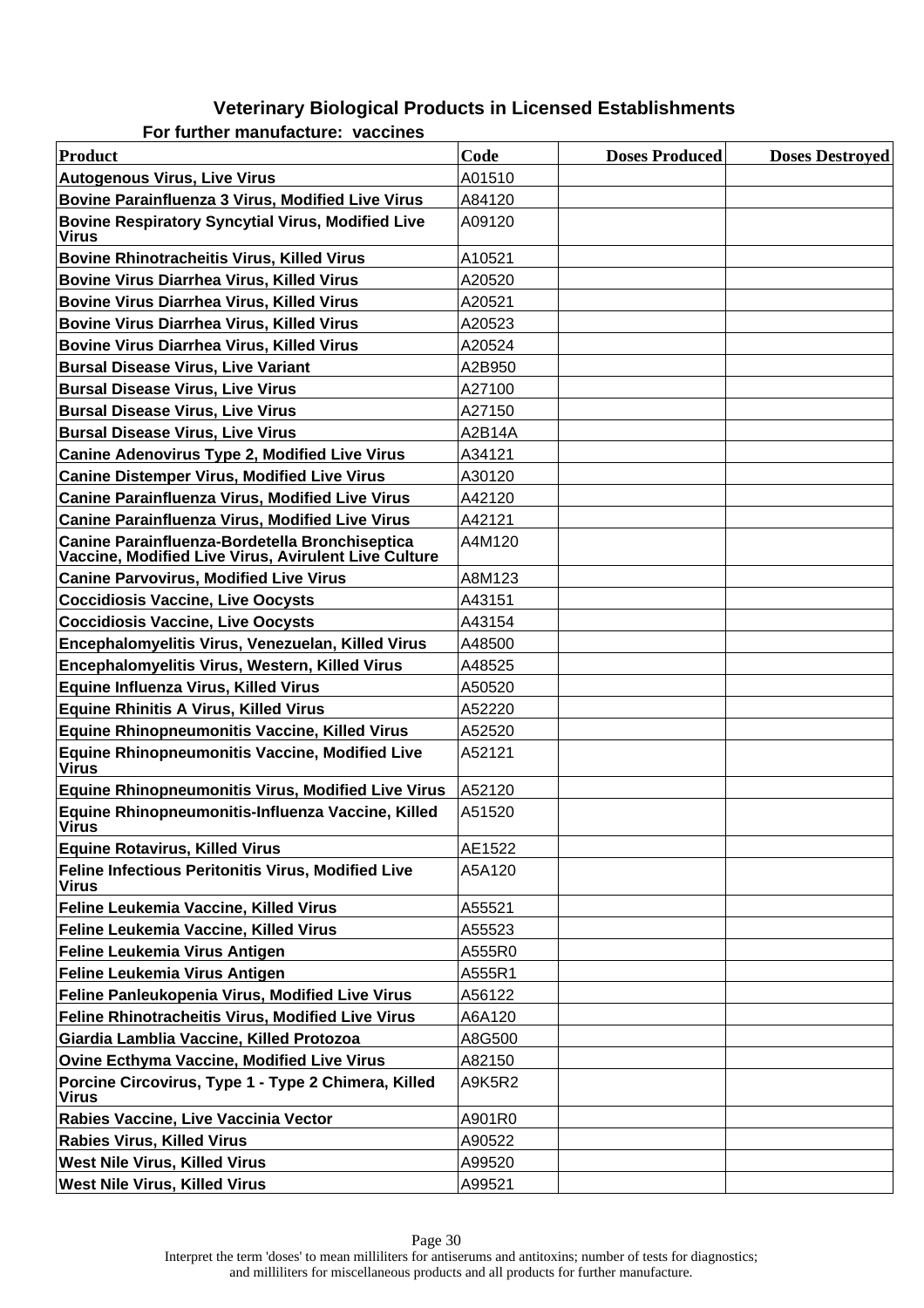| For further manufacture: vaccines        |            |           |
|------------------------------------------|------------|-----------|
| For further manufacture: vaccines Totals | 72.631.195 | 8.975.000 |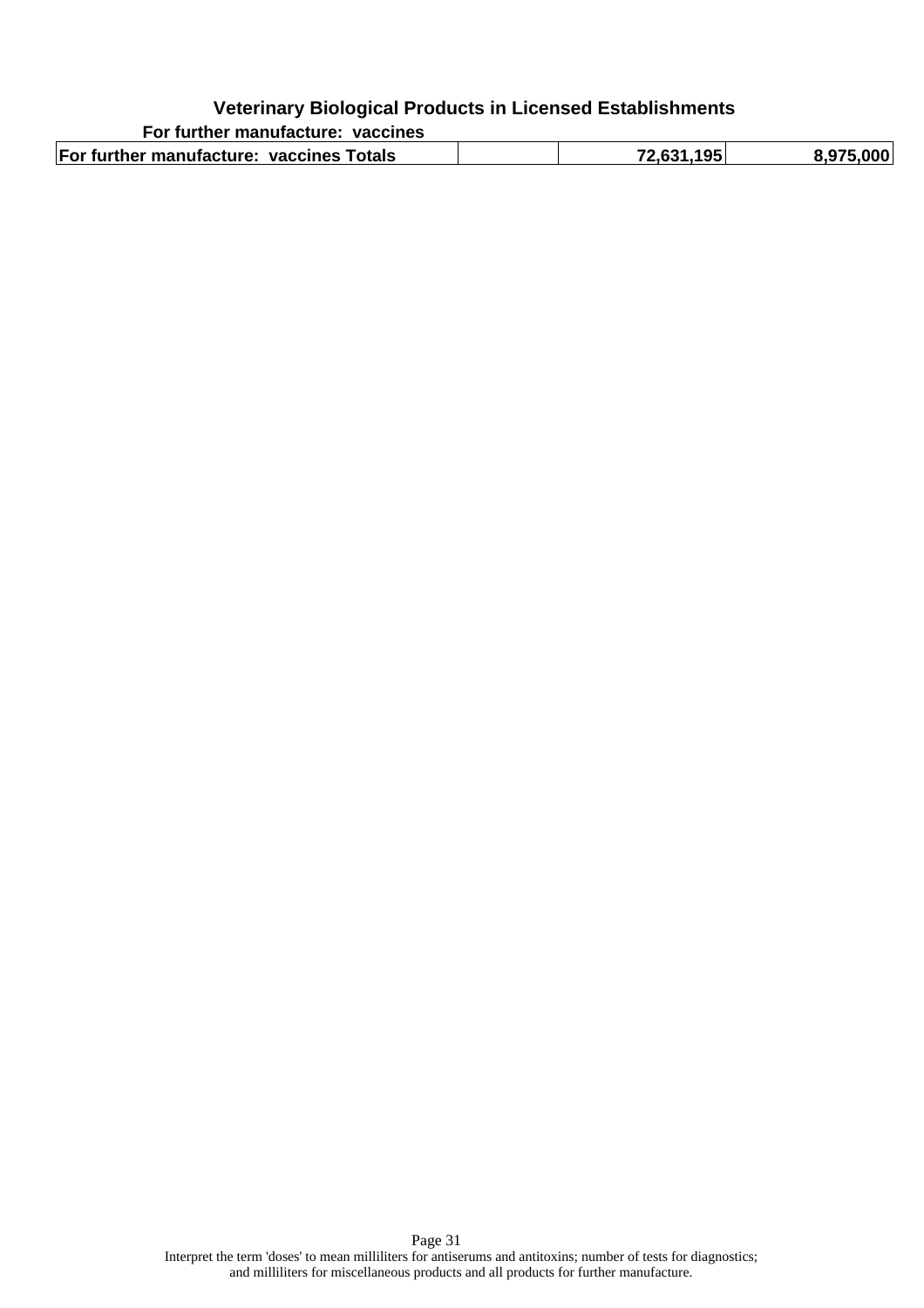#### **Veterinary Biological Products in Licensed Establishments For further manufacture: bacterins and bacterial extracts**

| <b>Product</b>                                                                          | Code          | <b>Doses Produced</b> | <b>Doses Destroyed</b> |
|-----------------------------------------------------------------------------------------|---------------|-----------------------|------------------------|
| Actinobacillus Pleuropneumoniae Bacterin                                                | B65701        |                       |                        |
| <b>Autogenous Bacterin</b>                                                              | B05104        |                       |                        |
| <b>Autogenous Killed Culture</b>                                                        | B05100        | 326,544               | 39,270                 |
| Clostridium Chauvoei, Killed Culture                                                    | B25000        |                       |                        |
| Escherichia Coli Bacterin, Killed Culture                                               | B64804        |                       |                        |
| Leptospira Canicola, Killed Culture                                                     | B66100        |                       |                        |
| Leptospira Canicola-Grippotyphosa-Hardjo-<br>Icterohaemorrhagiae-Pomona, Killed Culture | B66501        |                       |                        |
| Leptospira Canicola-Grippotyphosa-<br>Icterohaemorrhagiae-Pomona, Killed Culture        | B66800        |                       |                        |
| Leptospira Hardjo Bacterin                                                              | B6M701        |                       |                        |
| Leptospira Icterohaemorrhagiae, Killed Culture                                          | <b>B66A00</b> |                       |                        |
| <b>Moraxella Bovis Bacterin</b>                                                         | B77200        |                       |                        |
| <b>Moraxella Bovis, Killed Culture</b>                                                  | B77201        |                       |                        |
| Mycoplasma Hyopneumoniae Bacterin                                                       | B77500        |                       |                        |
| Mycoplasma Hyopneumoniae Bacterin                                                       | B77503        |                       |                        |
| Mycoplasma Hyopneumoniae, Killed Culture                                                | B77501        |                       |                        |
| For further manufacture: bacterins and<br><b>bacterial extracts Totals</b>              |               | 47,051,081            | 39,270                 |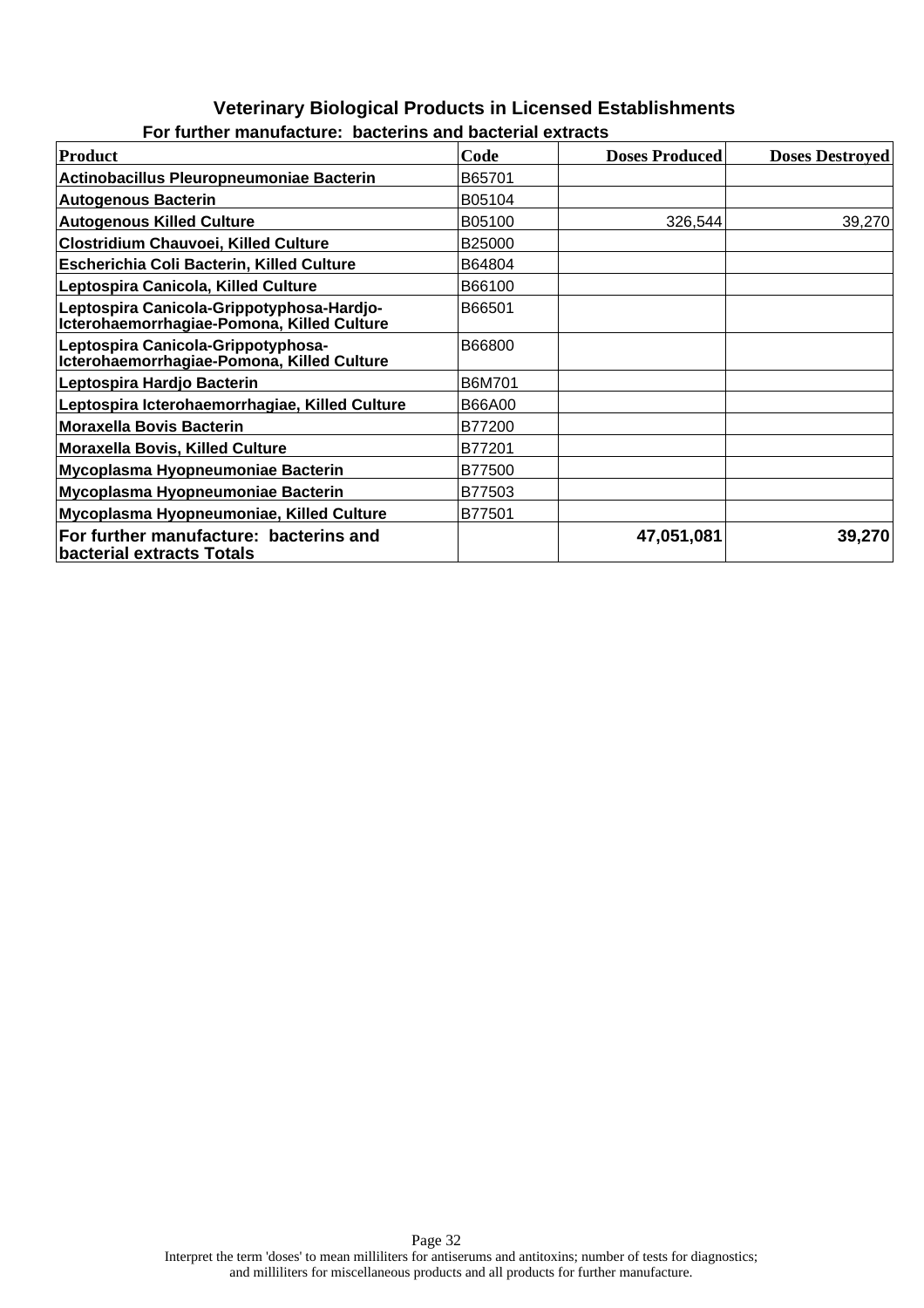| Product                                                     | Code   | <b>Doses Produced</b> | <b>Doses Destroyed</b> |
|-------------------------------------------------------------|--------|-----------------------|------------------------|
| Bursal Disease Antibody, Chicken Origin                     | C20500 |                       |                        |
| <b>Canine Atopic Dermatitis Monoclonal Antibody</b>         | C58000 |                       |                        |
| For further manufacture: antibody products<br><b>Totals</b> |        | 659,690               |                        |

**For further manufacture: antibody products**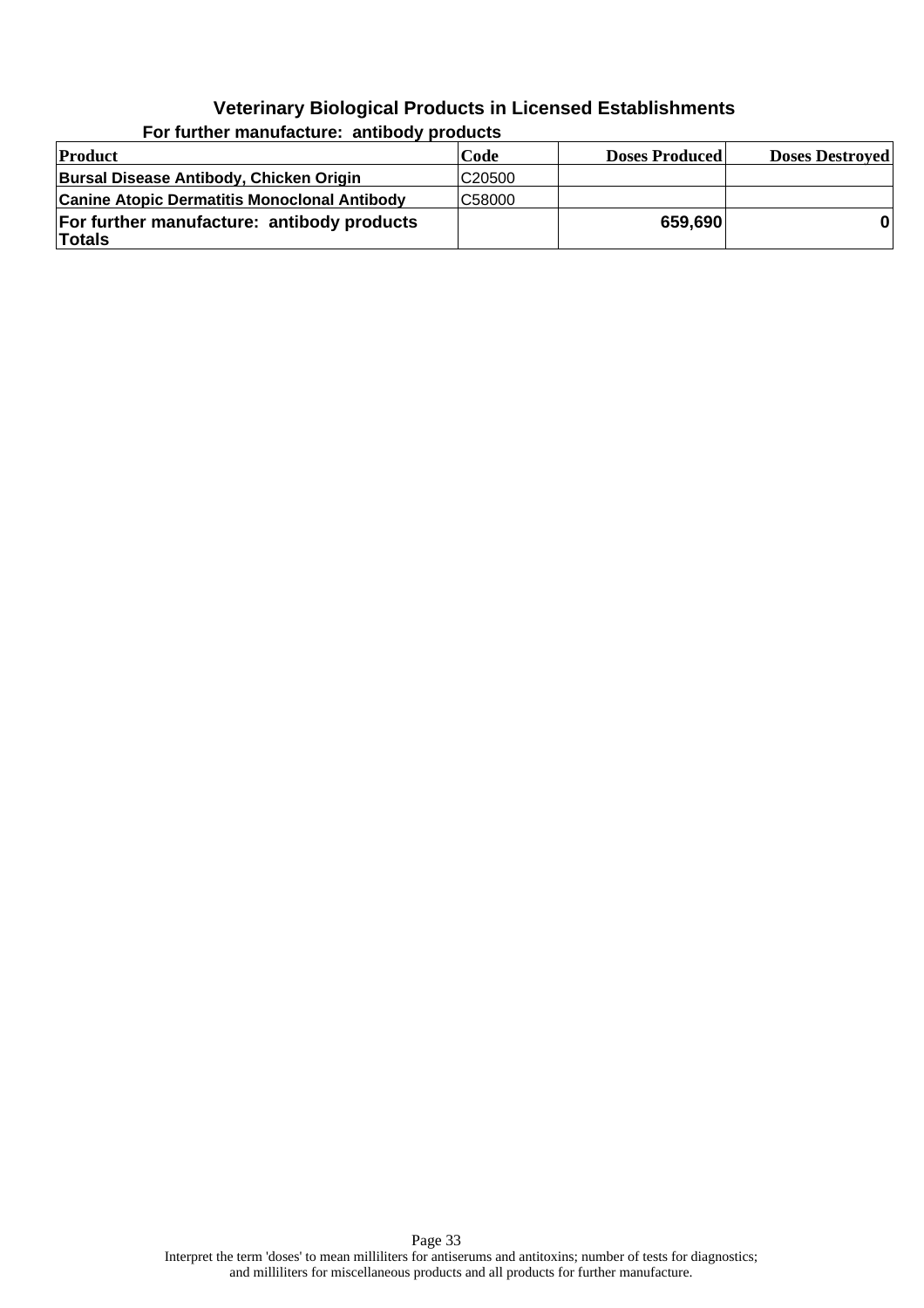| For further manufacture: vaccines with bacterins/bacterial extracts/toxolds                                                                            |        |                       |                        |  |  |
|--------------------------------------------------------------------------------------------------------------------------------------------------------|--------|-----------------------|------------------------|--|--|
| <b>Product</b>                                                                                                                                         | Code   | <b>Doses Produced</b> | <b>Doses Destroved</b> |  |  |
| Autogenous Virus, Killed Virus, Autogenous Killed<br>Culture                                                                                           | D50020 |                       |                        |  |  |
| Encephalomyelitis Vaccine, Eastern & Western &<br>Venezuelan, Killed Virus, Tetanus Toxoid                                                             | D86525 |                       |                        |  |  |
| Encephalomyelitis Vaccine, Eastern & Western,<br>Killed Virus. Tetanus Toxoid                                                                          | D86522 |                       |                        |  |  |
| Encephalomyelitis-Influenza-West Nile Virus Vaccine, D6W523<br>Eastern & Western, Killed Virus, Tetanus Toxoid                                         |        |                       |                        |  |  |
| Encephalomyelitis-Rhinopneumonitis-Influenza<br>Vaccine, Eastern & Western & Venezuelan, Killed<br><b>Virus, Tetanus Toxoid</b>                        | D84720 |                       |                        |  |  |
| Encephalomyelitis-Rhinopneumonitis-Influenza<br>Vaccine, Eastern & Western, Killed Virus, Tetanus<br><b>Toxoid</b>                                     | D84520 |                       |                        |  |  |
| Encephalomyelitis-Rhinopneumonitis-Influenza<br>Vaccine, Eastern & Western, Killed Virus, Tetanus<br><b>Toxoid</b>                                     | D84521 |                       |                        |  |  |
| Encephalomyelitis-Rhinopneumonitis-Influenza-West D85520<br>Nile Virus Vaccine, Eastern & Western & Venezuelan,<br><b>Killed Virus, Tetanus Toxoid</b> |        |                       |                        |  |  |
| Encephalomyelitis-Rhinopneumonitis-Influenza-West D85521<br>Nile Virus Vaccine, Eastern & Western & Venezuelan,<br><b>Killed Virus, Tetanus Toxoid</b> |        |                       |                        |  |  |
| Encephalomyelitis-Rhinopneumonitis-Influenza-West D85522<br>Nile Virus Vaccine, Eastern & Western, Killed Virus,<br><b>Tetanus Toxoid</b>              |        |                       |                        |  |  |
| Encephalomyelitis-Rhinopneumonitis-Influenza-West D85524<br>Nile Virus Vaccine, Eastern & Western, Killed Virus,<br><b>Tetanus Toxoid</b>              |        |                       |                        |  |  |
| Encephalomyelitis-West Nile Virus Vaccine, Eastern<br>& Western & Venezuelan, Killed Virus, Tetanus Toxoid                                             | D8W520 |                       |                        |  |  |
| Encephalomyelitis-West Nile Virus Vaccine, Eastern<br>& Western, Killed Virus, Tetanus Toxoid                                                          | D8W521 |                       |                        |  |  |
| Parvovirus Vaccine, Killed Virus, Erysipelothrix<br>Rhusiopathiae-Leptospira Canicola-Grippotyphosa-<br>Hardjo-Icterohaemorrhagiae-Pomona Bacterin     | D8C520 |                       |                        |  |  |
| For further manufacture: vaccines with<br>bacterins/bacterial extracts/toxoids Totals                                                                  |        | 103,909,720           | $\bf{0}$               |  |  |

| For further manufacture: vaccines with bacterins/bacterial extracts/toxoids |  |  |  |
|-----------------------------------------------------------------------------|--|--|--|
|                                                                             |  |  |  |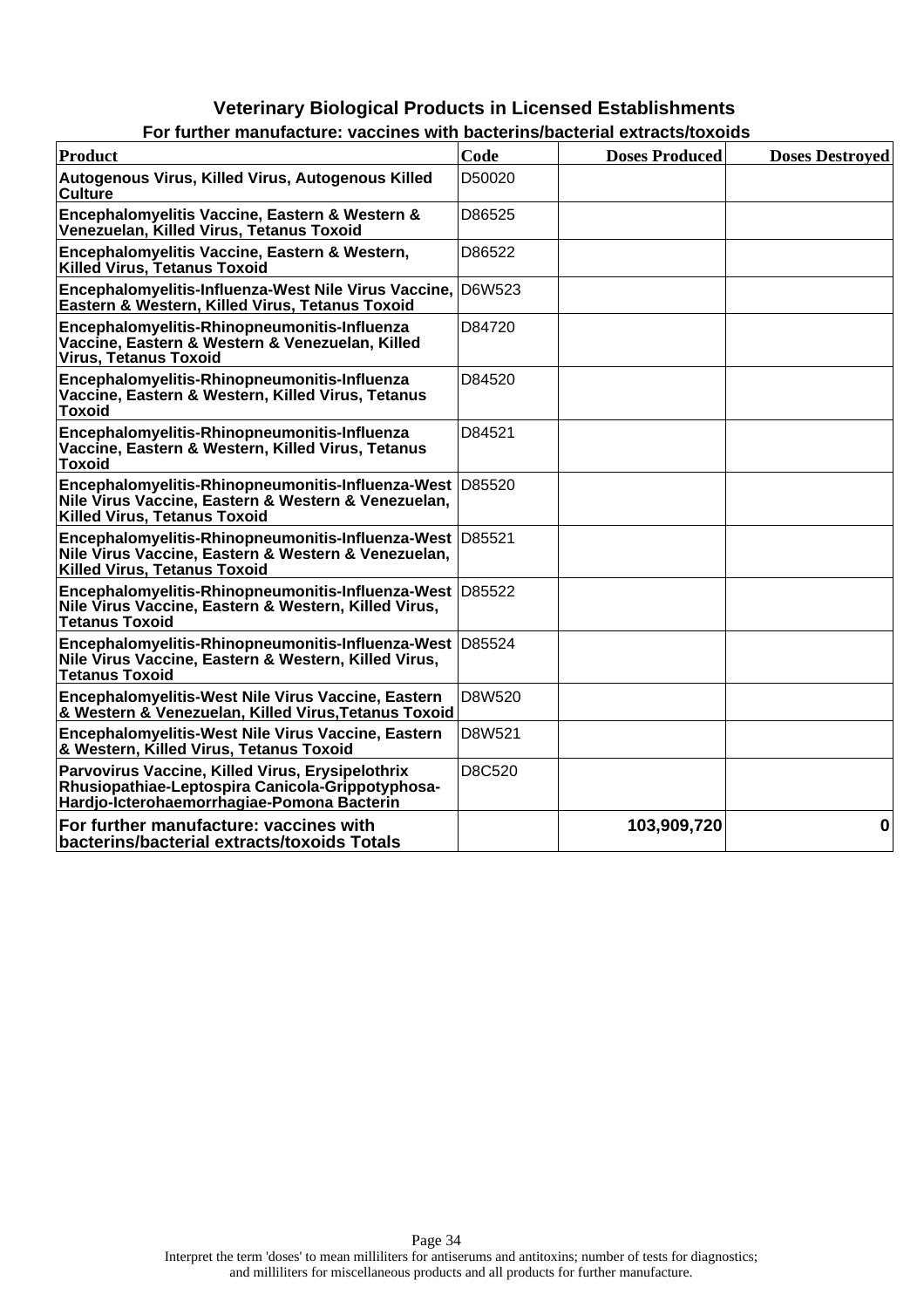| Product                                                | Code   | <b>Doses Produced</b> | <b>Doses Destroyed</b> |
|--------------------------------------------------------|--------|-----------------------|------------------------|
| <b>Canine Heartworm Antigen Test Kit</b>               | E01800 | 482,915               |                        |
| <b>Canine Parvovirus Antigen Test Kit</b>              | E02403 |                       |                        |
| <b>Feline Heartworm Antibody Test Kit</b>              | EF1800 |                       |                        |
| Giardia Antigen Test Kit                               | EG0550 |                       |                        |
| For further manufacture: diagnostic products<br>Totals |        | 3,773,040             | $\mathbf{0}$           |

**For further manufacture: diagnostic products**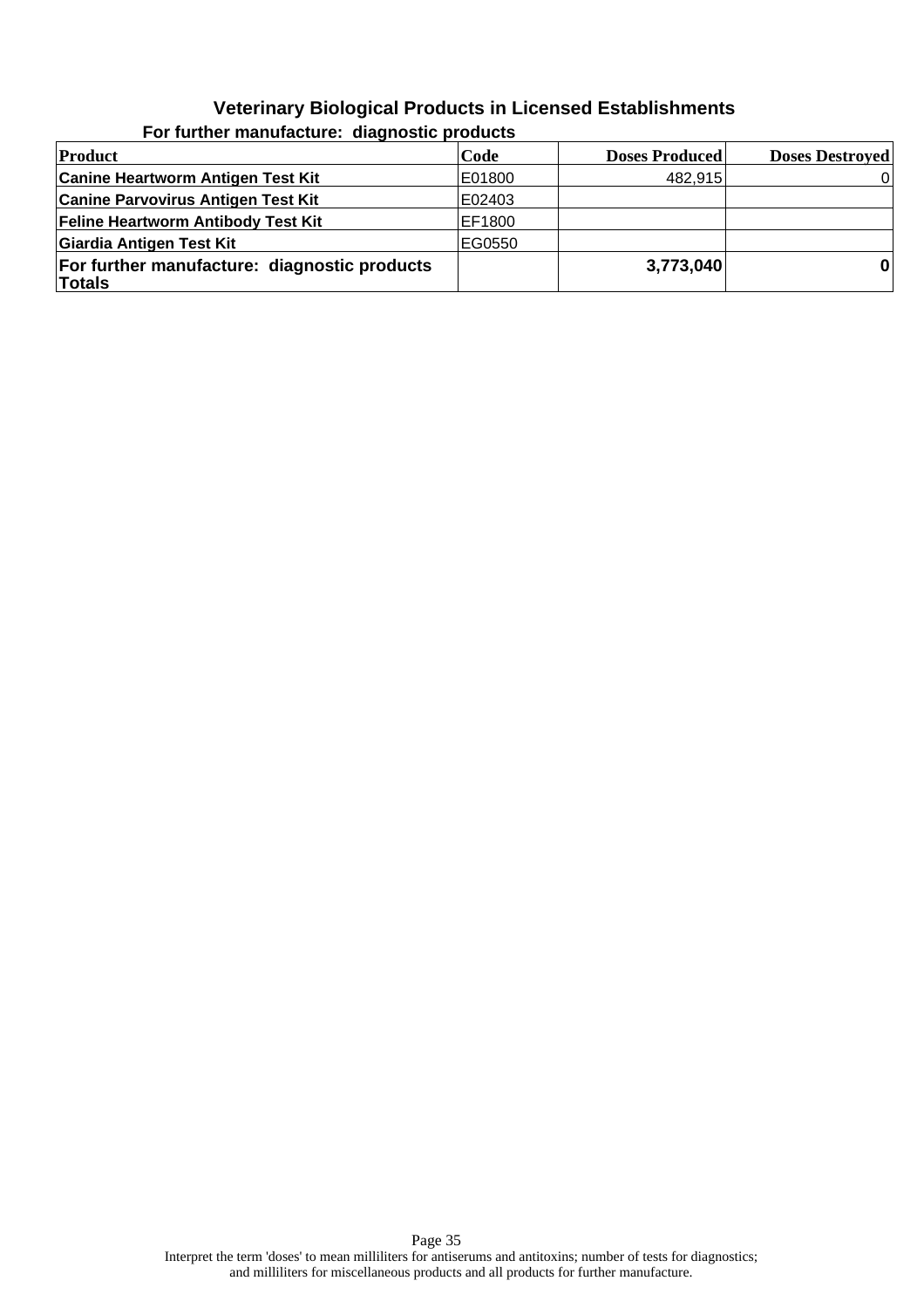| <b>Product</b>                                                | Code   | <b>Doses Produced</b> | <b>Doses Destroyed</b> |
|---------------------------------------------------------------|--------|-----------------------|------------------------|
| Clostridium Novyi, Killed Culture                             | G68000 |                       |                        |
| Clostridium Sordellii, Killed Culture                         | GC9000 |                       |                        |
| Corynebacterium Pseudotuberculosis Bacterin-<br><b>Toxoid</b> | GA9400 |                       |                        |
| <b>Mannheimia Haemolytica Bacterin-Toxoid</b>                 | G90500 |                       |                        |
| For further manufacture: bacterin-toxoids<br><b>Totals</b>    |        | 1,903,459             |                        |

#### **For further manufacture: bacterin-toxoids**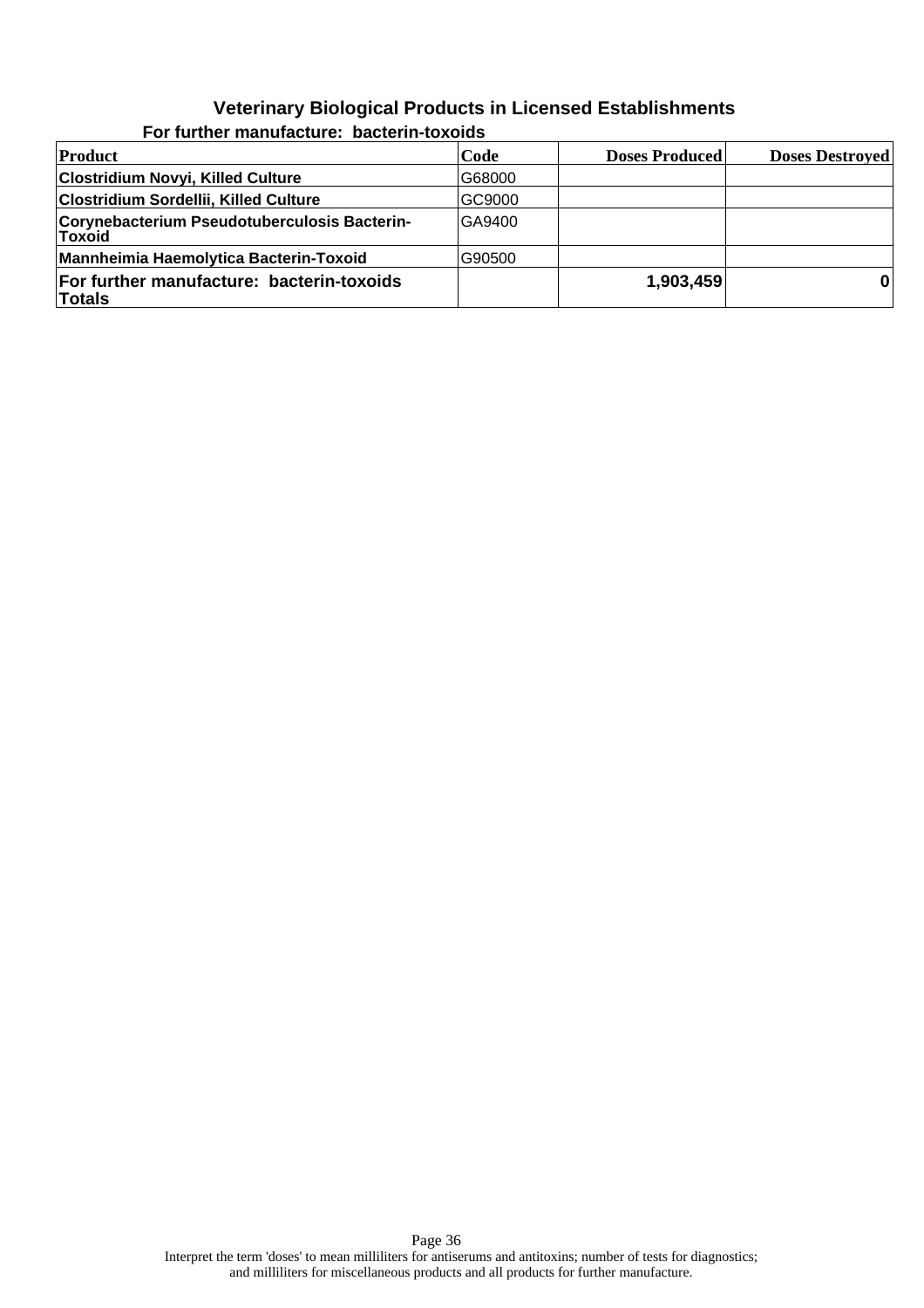| Product                                        | Code   | <b>Doses Produced</b> | <b>Doses Destroyed</b> |
|------------------------------------------------|--------|-----------------------|------------------------|
| <b>Clostridium Perfringens Type C Toxoid</b>   | H10100 |                       |                        |
| <b>Clostridium Perfringens Type D Toxoid</b>   | H30101 |                       |                        |
| <b>Clostridium Septicum Toxoid</b>             | H34000 |                       |                        |
| <b>Clostridium Septicum Toxoid</b>             | H34001 |                       |                        |
| <b>Clostridium Sordellii Toxoid</b>            | H36000 |                       |                        |
| Tetanus Toxoid, Killed Culture                 | H60101 |                       |                        |
| <b>For further manufacture: toxoids Totals</b> |        | 7,125,400             | 0                      |

**For further manufacture: toxoids**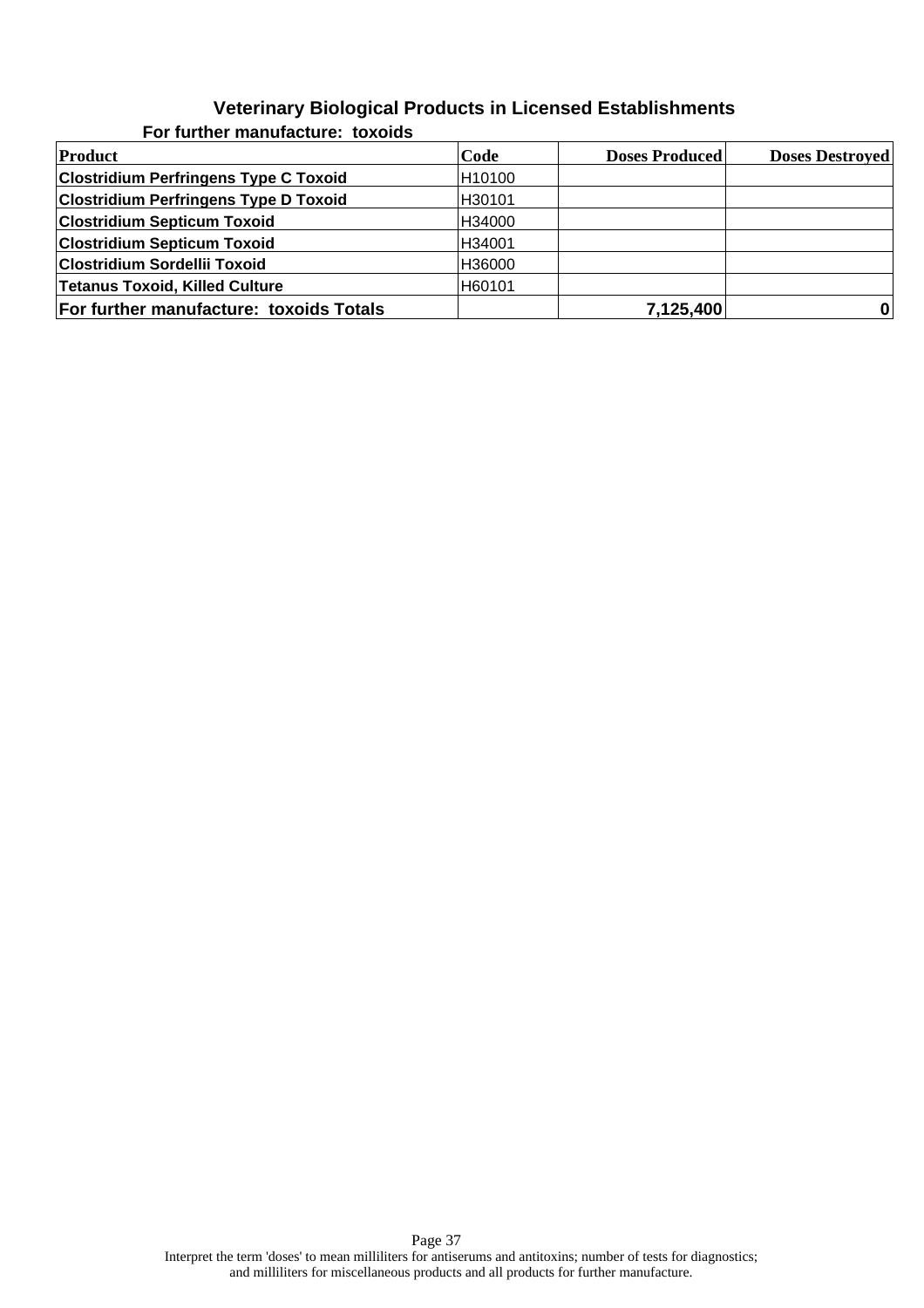**Product Code Doses Produced Doses Destroyed DNA Immunostimulant I**I381D1 **For further manufacture: miscellaneous Totals 17,450 17,450 0** 

**For further manufacture: miscellaneous**